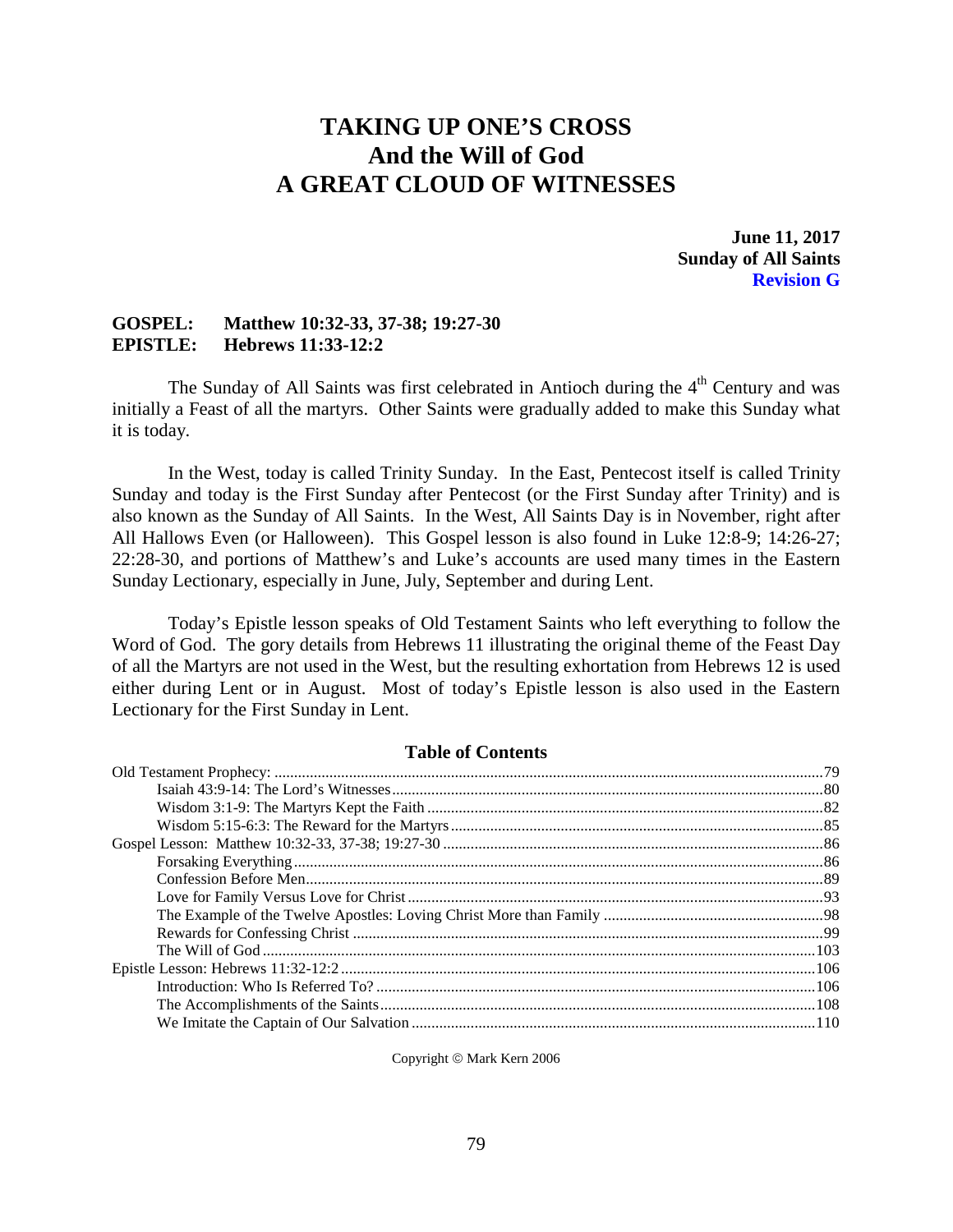### **Old Testament Prophecy**:

The Old Testament readings for the Vespers preceding the Sunday of All Saints illustrate the theme of the martyrs of the Faith. These are summarized as follows:

### <span id="page-1-0"></span>**Isaiah 43:9-14: The Lord's Witnesses**

The context is "My Servant" (Isaiah 42:1) who will "establish justice in the earth" (Isaiah 42:4), and refers to Christ. Israel will be appointed "as a covenant to the people, as a light to the Gentiles" (Isaiah 42:6), "to open blind eyes, to bring prisoners from the dungeon and those who dwell in darkness from the prison" (Isaiah 42:7). Israel will be redeemed and called by the Lord's name (Isaiah 43:1) and their offspring gathered from the ends of the earth (Isaiah 43:5-7). Those gathered are referred to as the Lord's "witnesses" (Isaiah 43:10, 12) and they "will declare My praise" (Isaiah 43:21). There was no strange god among them, and they know that "even from eternity I AM" (Isaiah 43:12).

**The Witnesses:** By "witnesses" (Isaiah 43:10, 12), the word used in the Greek Septuagint<sup>[1](#page-1-1)</sup> is martus, which is the same word used for the martyrs in the New Testament. It can mean both "witness" (2 Corinthians 13:1) and martyr (Revelation 17:6). In both cases, their "witness" was their testimony in standing firm for the Faith, even to the point of death.

Justin Martyr, speaking to the Jewish philosopher Trypho, stated<sup>[2](#page-1-2)</sup> that God gave the sun and the heavenly bodies to the Gentiles as an object of worship to lead them to Christ, which they did. In this fashion, Christ is "witness" to those who have believed.

"David, speaking about Christ, said no longer that 'in His seed' the nations should be blessed, but 'in Him'. So it is here! 'His name shall rise up forever above the sun; and in Him shall all nations be blessed' (Psalm 72:17 LXX). But if all nations are blessed in Christ, and we of all nations believe in Him, then He is indeed the Christ, and we are those blessed by Him. God formerly gave the sun as an object of worship (Deuteronomy 4:19 LXX), but no one ever was seen to endure death on account of his faith in the sun. But for the Name of Jesus you may see men of every nation who have endured all suffering, rather than deny Him. For the word of His truth and wisdom is more light-giving than the rays of the sun, and sinks down into the depths of heart and mind".

"To us, therefore, it has been granted to hear, and to understand, and to be saved by this Christ, and to recognize all the truth revealed by the Father. Wherefore He said to Him: 'It is a great thing for You to be called My Servant, to raise up the tribes of Jacob, and turn again the dispersed of Israel. I have appointed You for a light to the Gentiles, that You may be their salvation to the end of the earth'" (Isaiah 49:6).

"You may think that these words refer to the stranger and the proselytes, but in fact they refer to us who have been illumined by Jesus. For Christ would have borne witness even to them; but now you have become twice as much the

<span id="page-1-1"></span><sup>&</sup>lt;sup>1</sup> The Greek Septuagint, or LXX, is a translation of the Hebrew Old Testament into Greek that was done in the  $2<sup>nd</sup>$ and  $3<sup>rd</sup>$  Century BC. It was the LXX that was used exclusively by the Church, and most of the Old Testament quotes in the New Testament come word-for-word from the LXX. 2 Justin Martyr, Dialogue with Trypho, 121-122.

<span id="page-1-2"></span>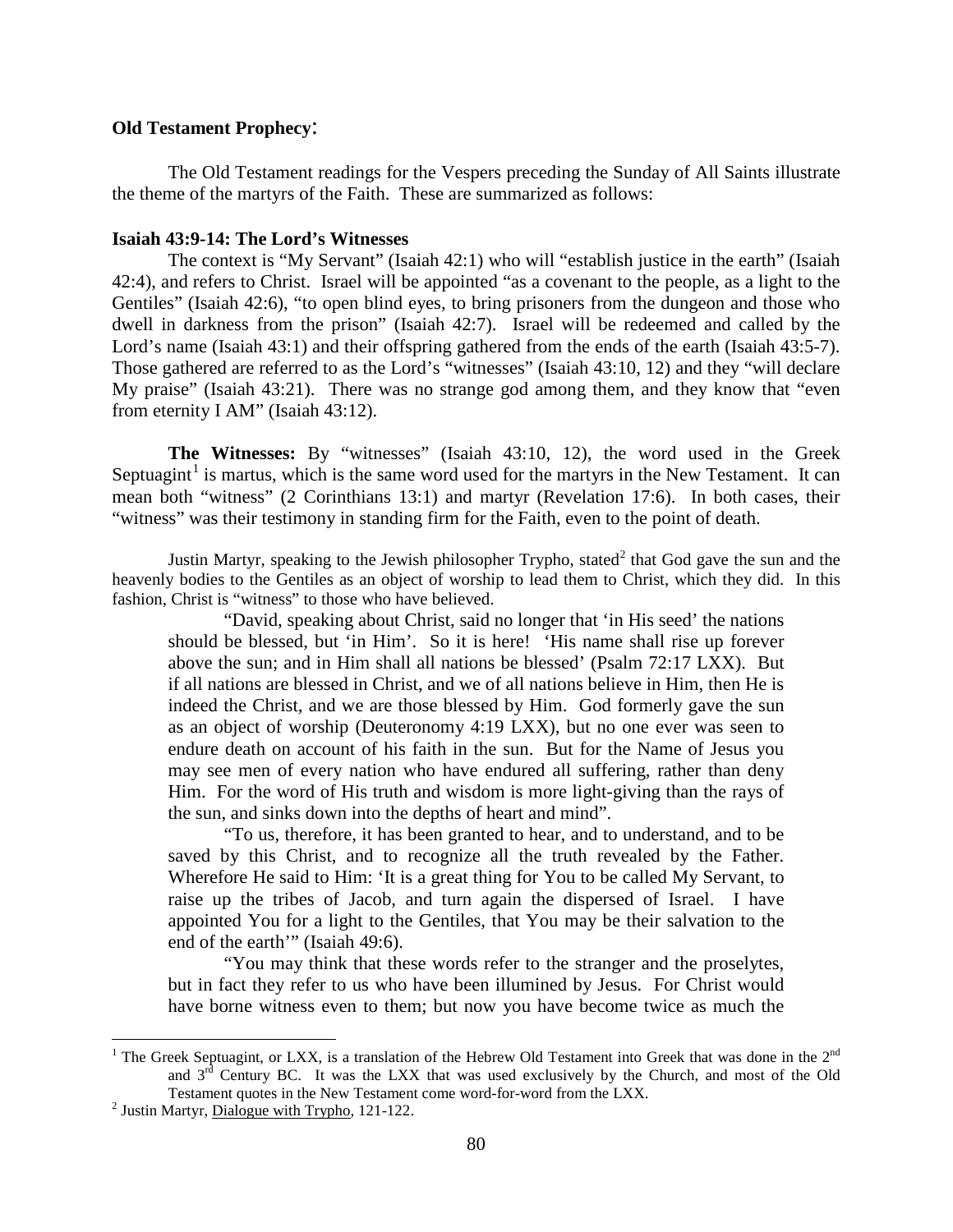children of hell, as He said Himself (Matthew 23:15). Therefore what the prophets wrote was spoken not of strangers and proselytes, but of us, concerning whom the Scripture speaks. 'I will lead the blind by a way which they knew not; and they shall walk in paths which they have not known. And I am witness, says the Lord God, and My Servant whom I have chosen' (Isaiah 42:16, 43:10). To whom, then, does Christ bear witness? Clearly to those who have believed! But the proselytes not only are unbelievers, but blaspheme His Name twice as much as yourselves, and wish to torture and put to death us who believe in Him; for in all points they strive to be like you. Again in other words He cries, 'I the Lord have called You in righteousness, and will hold Your hand, and will strengthen You, and will give You for a covenant of the people, for a light of the Gentiles, to open the eyes of the blind, to bring out the prisoners from their bonds' (Isaiah 42:6-7). These words refer also to Christ, and concern the enlightened nations".

**Before Me There Was No Other God:** Many of the Church Fathers quoted Isaiah 43 to address Christology; that is, the issues relating to the person of Christ. Isaiah testifies that the Son is equal to the Father in His Deity, which is not what the heretics and the Greek philosophers taught. Following is a summary of some of these comments.

John Chrysostom stated<sup>[3](#page-2-0)</sup> the Greek philosophers speculated that there were some gods older than others, but that this is not part of Christianity. If the Son is younger than the Father, He is a created being and is not of the same Essence as the Father.

"I know that many cannot comprehend what has been said. 'For the thoughts of mortal men are miserable, and our devices are but uncertain' (Wisdom 9:14 LXX). Still I should like to ask our objectors, what does the Prophet mean, 'Before Me there was no God formed, nor is there any after Me (Isaiah 43:10). If the Son is younger than the Father, how does the Father say, 'Nor is there any after me?' Will you take away the being of the Only-Begotten Himself? You either must dare to do this, or admit one Godhead with distinct Persons of the Father and Son.

Finally, how could the expression, 'All things were made by Him' (Colossians 1:16), referring to the Son, be true? For if there is an age older than He, how could He have made that which was before Him? Do you see to what daring the argument has carried them? Why didn't the Evangelist say that Christ was made from nothing, as Paul declares of all things, when he says, 'Who calls those things which are not as though they were' (Romans 4:17); but says, 'Was in the beginning?' (John 1:1-2) For God neither is made, nor has anything older than Himself; it is the words of the Greeks that say otherwise.

Would you not say that the Creator, beyond all comparison, excels His works? What is the meaning of the expression, 'I am the first and I am the last' (Isaiah 44:6); and, 'before Me was no other God formed?' (Isaiah 43:10) For if the Son is not of the same Essence, there is another God; if He is not Co-eternal, He is younger than the Father; and if He did not proceed from the Father's Essence, it is clear that He was made.

<span id="page-2-0"></span><sup>&</sup>lt;sup>3</sup> John Chrysostom, Homilies on John, IV, 2.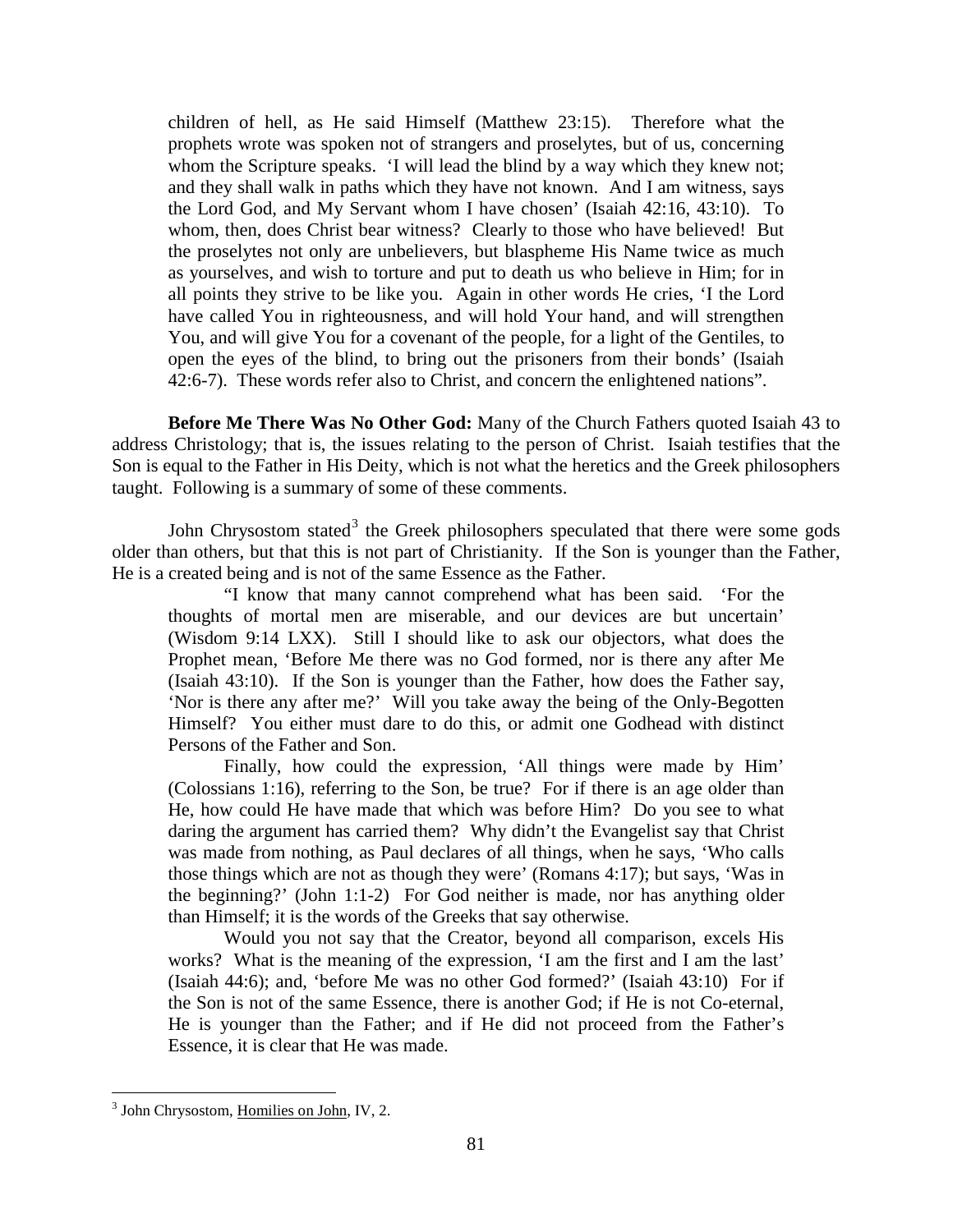Moreover, if He is not Co-eternal with the Father, how can you say that His Life is infinite? For if it has a beginning from before, although it is endless, yet it is not infinite; for the infinite must be infinite in both directions. Paul declared this when he said, 'Having neither beginning of days, nor end of life' (Hebrews 7:3); by this expression he showed that He is both without beginning and without end. As the one has no limit, so neither has the other. In one direction there is no end, in the other, no beginning".

Ambrose stated<sup>[4](#page-3-1)</sup> that Isaiah presents a dilemma for those who do not believe in the Trinity. If one says that Isaiah refers to the Son, no god comes before Him; if Isaiah refers to the Father, no god comes after Him. The only solution is that the Father and Son are co-eternal.

"It is plain that the Son is like the Father, and so we may confess that He is also eternal, seeing that He, Who is like the Eternal, must be eternal. But if we say that the Father is eternal, and yet deny this of the Son, we say that the Son is unlike the Father, for the temporal differs from the eternal. The Prophet proclaims Him eternal, and the Apostle proclaims Him eternal; the Testaments, Old and New alike, are full of witness to the Son's eternity.

Let us take them in their order. In the Old Testament it is written, 'Before Me has there been no other God, and after Me shall there be none' (Isaiah 43:10). I will ask you straight, 'Who speaks these words, the Father or the Son?' Whichever of the two you say, you will find yourself convinced, or, if a believer, instructed. If it is the Son speaking, He says, 'Before Me has there been no other God'; if it is the Father speaking, He says, 'After Me shall there be none' (Isaiah 43:10). The One has none before Him, the Other none that comes after. As the Father is known in the Son, so also is the Son known in the Father. Whenever you speak of the Father, you speak also by implication of His Son, seeing that none is his own father; and when you name the Son, you also acknowledge His Father, inasmuch as none can be his own son. The Son cannot exist without the Father, nor can the Father without the Son. The Father, therefore, is eternal, and the Son also is eternal.

'In the beginning was the Word, and the Word was with God, and the Word was God. The same was in the beginning with God' (John 1:1). Where did the blasphemer find it written that He 'was not'? Again, John speaks of 'That which was in the beginning' (John 1:2). The extension of the "was" is infinite. Conceive any length of time you will, yet still the Son 'was'".

#### <span id="page-3-0"></span>**Wisdom 3:1-9: The Martyrs Kept the Faith**

The Book of Wisdom is part of the Old Testament Apocrypha and was written between Malachi ( $5<sup>th</sup>$  Century BC) and the translation of the Septuagint ( $3<sup>rd</sup>$  Century BC) and was included in the Septuagint as part of the Scriptures by the translators. While English-speaking people have largely ignored the Apocrypha, it was widely quoted by the early Church Fathers. The text from the Septuagint is as follows:

"But the souls of the righteous are in the hand of God, and there shall no torment touch them. In the sight of the unwise they seemed to die; and their departure is taken

<span id="page-3-1"></span><sup>&</sup>lt;sup>4</sup> Ambrose of Milan, Exposition of the Christian Faith, I, viii, 54-56.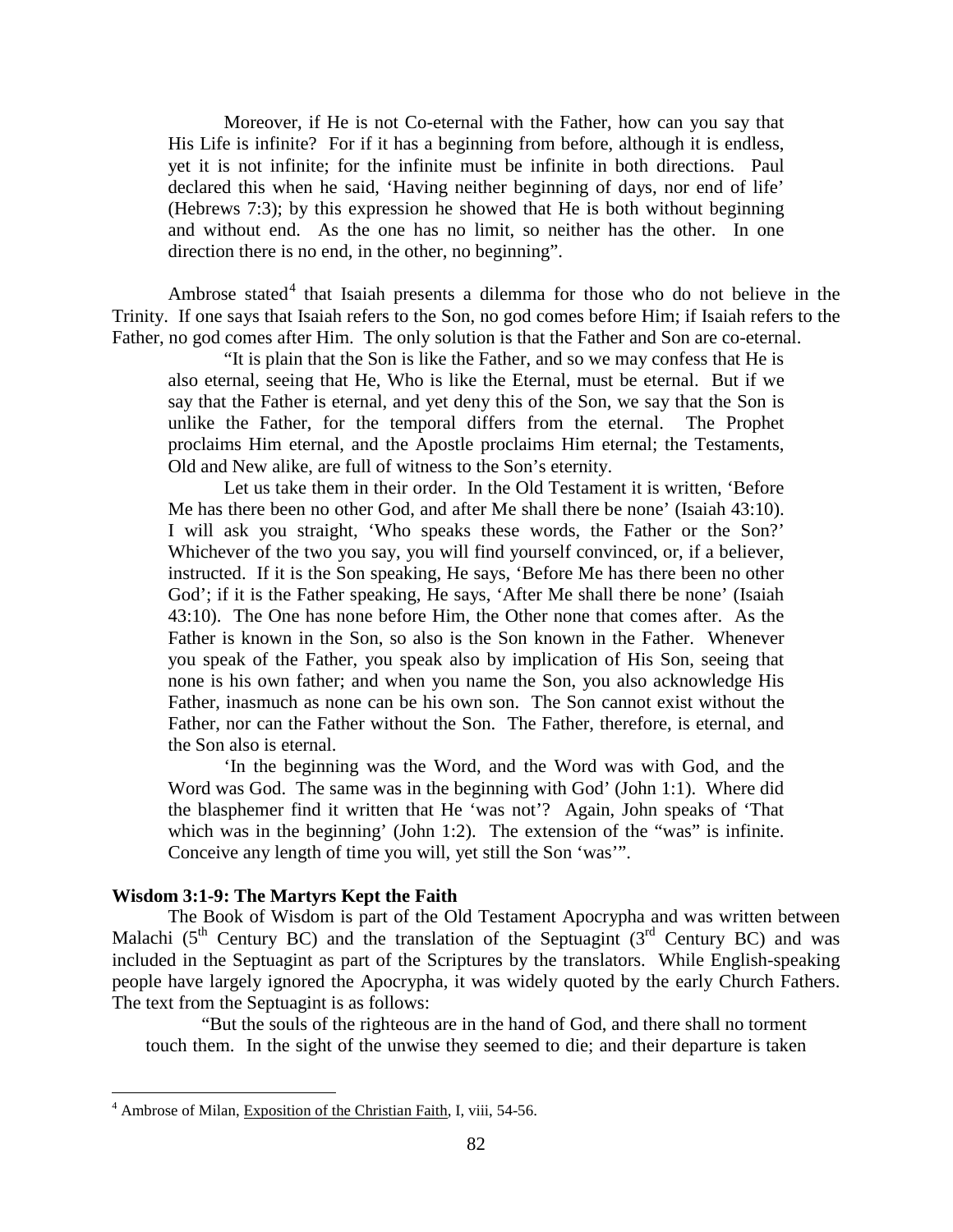for misery, and their going from us to be utter destruction: but they are in peace. For though they were punished in the sight of men, yet is their hope full of immortality".

"And having been a little chastised, they shall be greatly rewarded: for God proved them, and found them worthy of Himself. As gold in the furnace hath He tried them and received them as a burnt offering".

"And in the time of their visitation they shall shine, and run to and fro like sparks among the stubble. They shall judge the nations, and have dominion over the people, and their Lord shall reign forever. They that put their trust in Him shall understand the truth; and such as are faithful in love shall abide with Him; for grace and mercy is to His saints, and He has care for His elect" (Wisdom 3:1-9 LXX).

As one can see, this passage also addresses the martyrs and contains some of the same themes found in the New Testament<sup>[5](#page-4-0)</sup>. When Jesus and the Twelve began teaching these things, it wasn't some strange and new concept but was well known to any who studied the Scriptures.

Thus the martyrs not only "kept the Faith" in their persecutions, but they did so by knowing the Lord intimately. In some cases, the persecution involved martyrdom; in other cases it involved flight from the enemies of God. Athanasius of Alexandria noted $<sup>6</sup>$  $<sup>6</sup>$  $<sup>6</sup>$  a number of cases</sup> where the saints fled from the persecution of their enemies. For example: the Prophet Elijah from Jezebel (1 Kings 19:1-3), the Prophet Micaiah from Ahab (1 Kings 22:5-8), the unnamed prophet who rebuked Jeroboam (1 Kings 13:1-10), and Paul when he appealed to Caesar (Acts 25:10-12). Also Jacob fled from Esau (Genesis 27:41-43), Moses fled from Pharaoh (Exodus 2:11-15), David fled from Saul (1 Samuel 19:8-18), and Paul fled from Damascus (2 Corinthians 11:32-33). All this was part of their purification like gold in a furnace.

"These things both prove that their previous flight was not the effect of cowardice; and testify that their later conduct also was of no ordinary character. They loudly proclaim that they possessed in a high degree the virtue of fortitude. For neither did they withdraw themselves on account of a slothful timidity; on the contrary, they were at such times under the practice of a more severe discipline than others. Nor were they condemned for their flight, or charged with cowardice, by the kind of people who are now so fond of blaming others. Instead they were blessed through that declaration of our Lord, 'Blessed are those who are persecuted for righteousness sakes' (Matthew 5:10). Their sufferings were profitable to themselves; for having tried them as 'gold in the furnace' (Wisdom 3:5-6 LXX), God found them worthy of Himself. They shone the more 'like sparks,' being saved from those that persecuted them, delivered from the designs of their enemies, and preserved to the end that they might teach the people. Their flight and escape from the rage of those that sought after them, was according to the dispensation of the Lord. They became dear in the sight of God, and had the most glorious testimony to their fortitude".

<span id="page-4-0"></span><sup>&</sup>lt;sup>5</sup> Compare, for example, the Gospel lesson Matthew 19:28-30; also 2 Corinthians 4:7-12, 1 Corinthians 3:10-15, John 8:31-32. <sup>6</sup> Athanasius of Alexandria, Defense of His Flight, 16-20.

<span id="page-4-1"></span>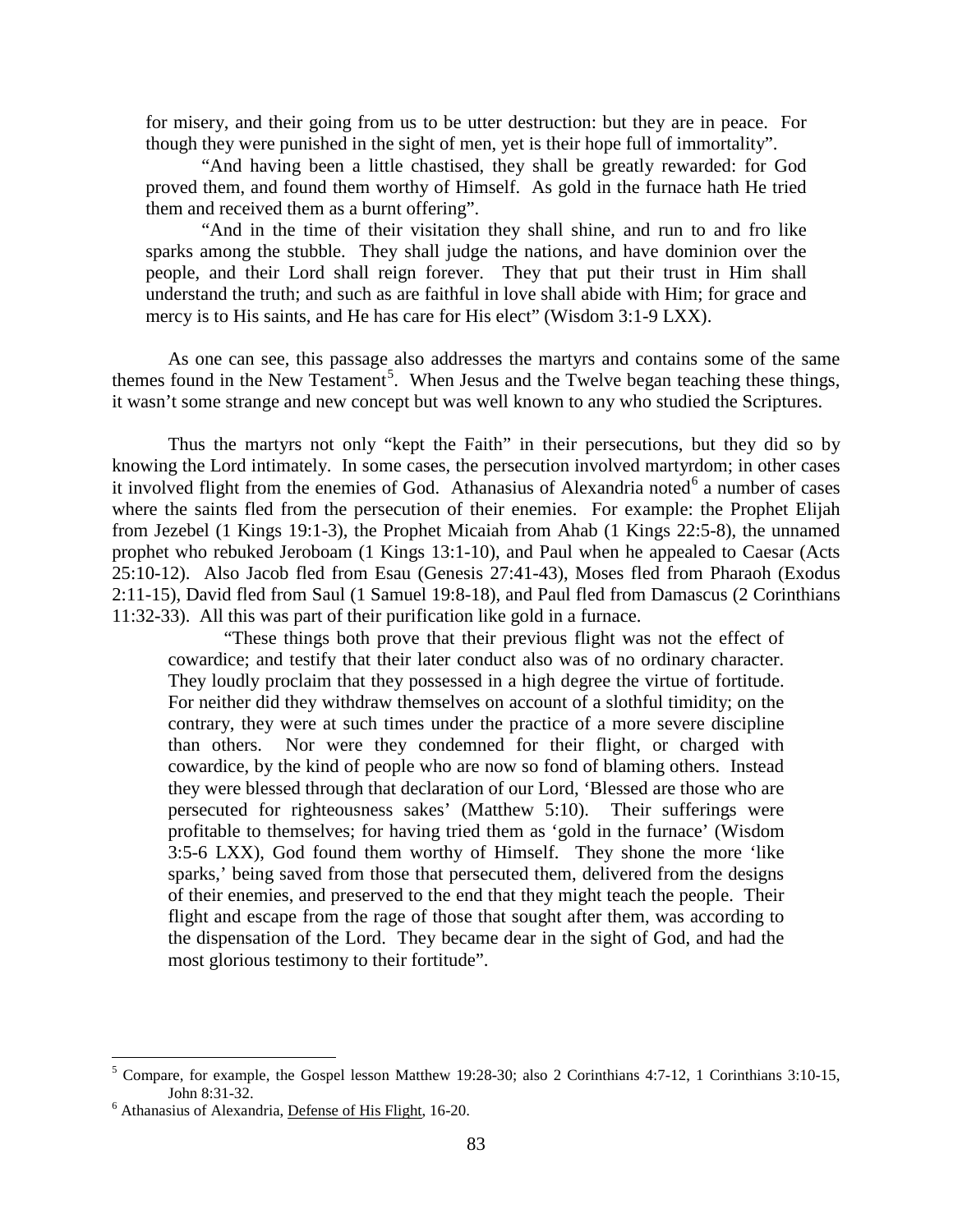Cyprian of Carthage, writing from exile, encouraged<sup>[7](#page-5-0)</sup> the Christians to follow the example of some of the recent martyrs from their midst. He quotes the Wisdom of Solomon as "Scripture" that we are merely following the example of our Lord if we are persecuted and martyred.

"The Holy Spirit has animated you to the endurance of suffering. Let no one think of death, but of immortality; nor of temporary punishment, but of eternal glory. 'Precious in the sight of the Lord is the death of His saints' (Psalm 116:15); and again, 'A broken spirit is a sacrifice to God: a contrite and humble heart God does not despise' (Psalm 51:17). And again, the sacred Scripture speaks of the tortures, which consecrate God's martyrs, and sanctifies them in the trial of suffering. 'And if they have suffered torments in the sight of men, yet is their hope full of immortality; and having been a little chastised, they shall be greatly rewarded; for God proved them, and found them worthy of Himself. As gold in the furnace He has tried them, and received them as a sacrifice of a burntoffering, and in due time they shall shine. The righteous shall shine, and shall run to and fro like sparks among the stubble. They shall judge the nations, and have dominion over the people; and their Lord shall reign forever' (Wisdom 3:4-8 LXX). When, therefore, you reflect that you shall judge and reign with Christ the Lord, you should rejoice and tread under foot present sufferings, in the joy of what is to come. Know that from the beginning of the world it has been so appointed that righteousness should suffer in the conflict of the world, since in the beginning, even at the first, the righteous Abel was slain, and thereafter all righteous men, prophets and apostles, who were sent. The Lord in Himself has appointed an example by His own life, teaching that none shall attain to His kingdom but those who have followed Him in His own way. 'He that loves his life in this world shall lose it; and he that hates his life in this world shall keep it to life eternal' (John 12:25). And again, 'Fear not those who kill the body, but are not able to kill the soul; but rather fear Him who is able to destroy both soul and body in hell' (Matthew 10:28). Paul also exhorts us that we who desire to attain to the Lord's promises ought to imitate the Lord in all things. 'We are the sons of God; but if sons, then heirs; heirs of God, and joint-heirs with Christ; if so be that we suffer with Him, that we may also be glorified together' (Romans 8:16-17). Moreover, he added the comparison of the present time and of the future glory, saying, 'The sufferings of this present time are not worthy to be compared with the coming glory which shall be revealed in us' (Romans 8:18). When we consider the glory and the brightness, it behooves us to bear all afflictions and persecutions; many are the afflictions of the righteous, yet those are delivered from them all who trust in God".

John Chrysostom compared<sup>[8](#page-5-1)</sup> people who persecute Christians to people in this life who don't know whom they are dealing with. It's like a wealthy and powerful man in a foreign country, where the servants there don't have any idea who he is. If they insulted him in ignorance, he would be inclined to laugh at them, knowing that they would be embarrassed and

<span id="page-5-1"></span><span id="page-5-0"></span>

 $^7$  Cyprian of Carthage, *Epistles*, LXXX, 2.  $^8$  John Chrysostom, Homilies on John, LXXIX, 3.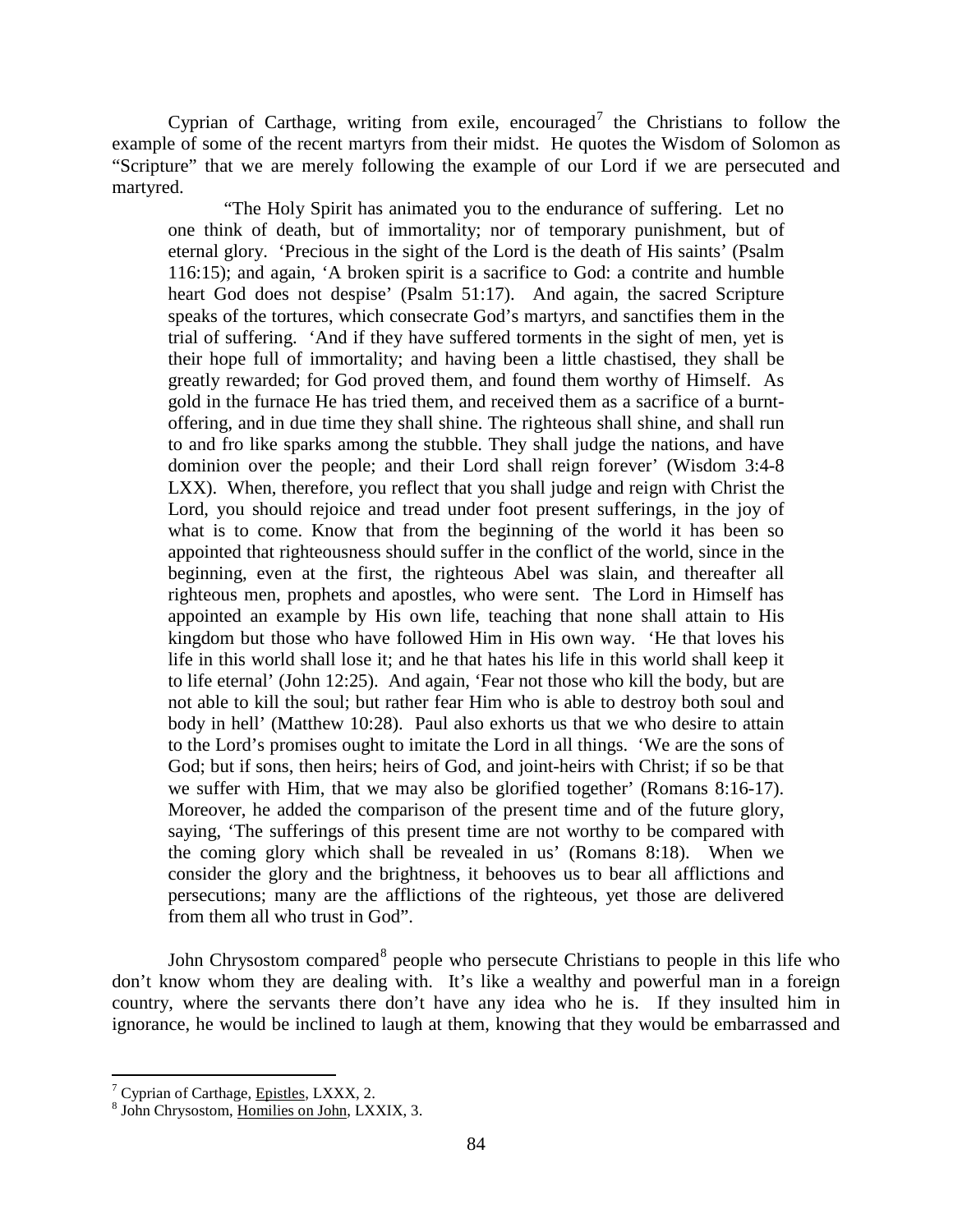afraid for their life if they realized who he was. As Christ said at His Crucifixion, "Father forgive them, for they don't know what they're doing!"

"Let us run to immortality; let us follow our King; let us too set up a trophy; let us despise the world's pleasures. We need no work to do so; let us transfer our souls to heaven, and the entire world will be conquered. Strangers we are; let us then not grieve at any of its painful things. Suppose you had grown up in a renowned country, and had gone into some distant land, being known to no one, having with you neither servants nor wealth. If then someone had insulted you there, you wouldn't grieve as though you had suffered these things at home. Knowing that you were in a strange land, would persuade you to bear all easily, and to despise hunger, and thirst, and any suffering whatever. Consider now, that you are a stranger and a traveler, and let nothing disturb you in this foreign land. You have a City whose Founder and Creator is God, and your stay is but for a short time. If a man were to insult the governor, knowing that he is governor, then the insult is serious; but if he insults him, supposing him to be a servant, he cannot even touch him who undergoes the insult. So let us reason also. Our revilers do not know who we are, that we are citizens of heaven, registered for the country which is above, fellow-choristers of the Cherubim. Let us not deem their insult to be insult; had they known, they would not have insulted us. If a traveler were to get ahead of his servants, and was sitting down a while waiting for them, and then the innkeeper, behaved rudely to him, and reviled him, would he not laugh at the other's ignorance? Would he not feel as though not he but someone else were insulted? Let us too behave thus. We too sit in an inn, waiting for our friends who travel the same road; when we are all gathered, then they shall know who it was that they insulted. These men then shall hang their heads; then they shall say, 'This is he whom we fools held in derision'" (Wisdom 5:3 LXX)

#### <span id="page-6-0"></span>**Wisdom 5:15-6:3: The Reward for the Martyrs**

This passage addresses the martyrs from the viewpoint of their reward when the Lord returns, and also from the viewpoint of the vengeance on their persecutors when the Lord returns. Following is the text from the Septuagint:

"But the righteous live forevermore; their reward also is with the Lord, and the care of them is with the most High. Therefore shall they receive a glorious kingdom, and a beautiful crown from the Lord's hand; for with His right hand shall He cover them, and with His arm shall He protect them".

"He shall take to Him His jealousy for complete armor, and make the creature His weapon for the revenge of His enemies. He shall put on righteousness as a breastplate, and true judgment instead of a helmet. He shall take holiness for an invincible shield. His severe wrath shall He sharpen for a sword, and the world shall fight with Him against the unwise".

"Then shall the right aiming thunderbolts go abroad; and from the clouds, as from a well drawn bow, shall they fly to the mark. And hailstones full of wrath shall be cast as out of a stone bow, and the water of the sea shall rage against them, and the floods shall cruelly drown them".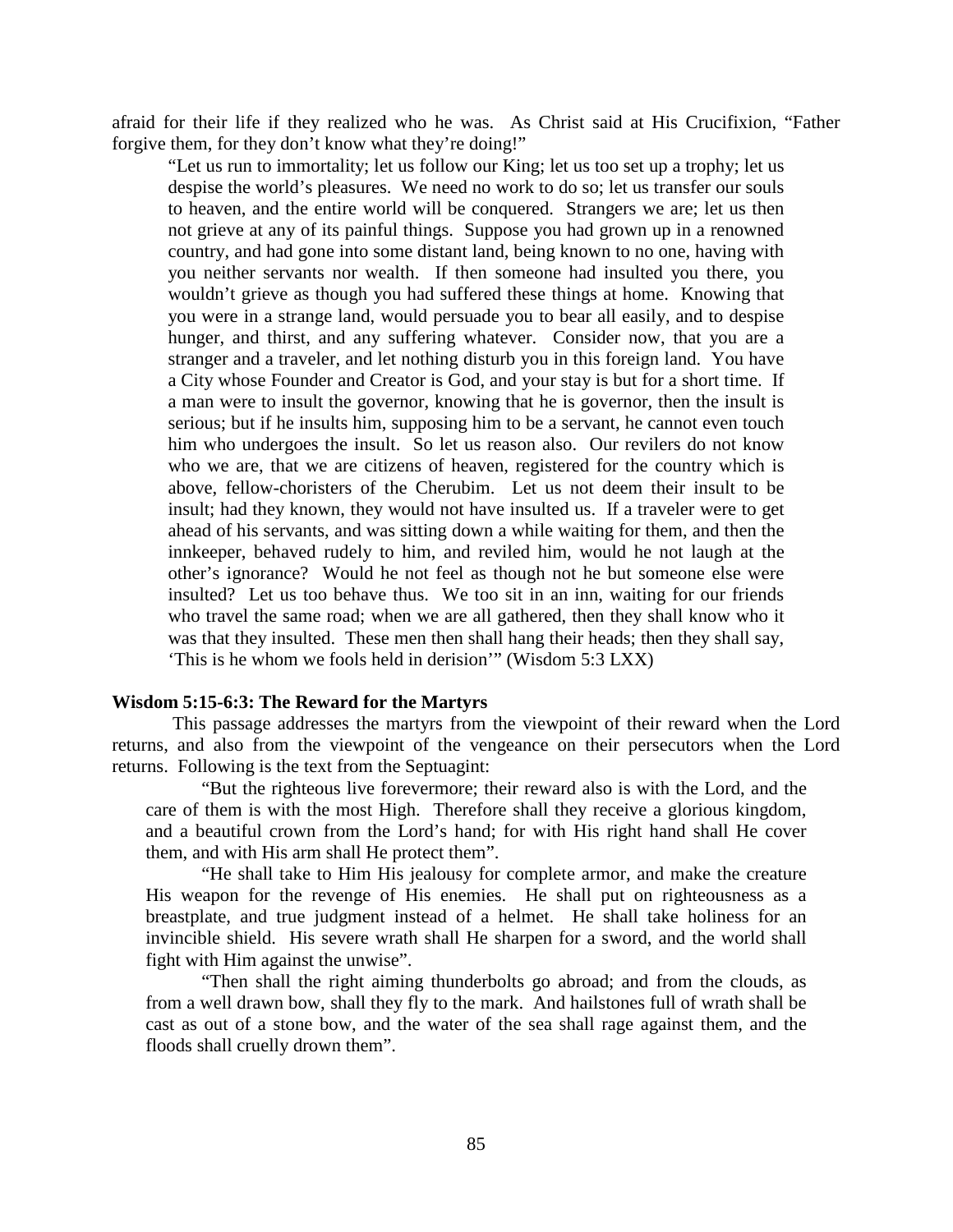"Yea, a mighty wind shall stand up against them, and like a storm shall blow them away: thus iniquity shall lay waste the whole earth, and ill dealing shall overthrow the thrones of the mighty".

"Hear therefore, O ye kings, and understand; learn, ye that be judges of the ends of the earth. Give ear, ye that rule the people, and glory in the multitude of nations. For power is given you of the Lord, and sovereignty from the Highest, who shall try your works, and search out your counsels" (Wisdom 5:15-6:3 LXX).

Paul was not the first one to speak of the full armor of God (Ephesians 6:13-17). Other similar themes are sounded as is found in the New Testament<sup>[9](#page-7-2)</sup>. The writings from the Book of Wisdom reflect the expectation of the righteous Jews of the 1<sup>st</sup> Century for the Kingdom of God and include some of the prophecy found in both Old and New Testament.

#### <span id="page-7-0"></span>**Gospel: Matthew 10:32-33, 37-38; 19:27-30**

The common theme in each of the three excerpts of the Gospel lesson is one of leaving all to follow the Lord, as the martyrs did, confessing Him before men and taking up one's cross in the process. The taking up of one's cross is addressed at two other times during the Orthodox Church Year: on the 3<sup>rd</sup> Sunday of Lent called "The Adoration of the Cross" and in September with "The Exaltation of the Cross" and the Sundays before and after. Thus four Sundays and one Special Feast Day deal with the implications of the Cross in the Orthodox lectionary. Today the focus is on all the saints who have taken up their crosses and who compose the "cloud of witnesses" referred to in the Epistle lesson (Hebrews 12:1).

### <span id="page-7-1"></span>**Forsaking Everything**

A general theme among the early Church Fathers was the leaving or forsaking worldly possessions to follow Christ. They took as their basis for this the many statements of Christ to that effect. Often this theme meant celibacy<sup>[10](#page-7-3)</sup>, although the Fathers recognized that not everyone was able to do this, and no one was compelled to do this. But still, the rewards to those who could do this would be understandably greater, since their struggle was greater. Those who could not live the celibate life, at least they could take the perspective of despising worldly wealth and slavery to it.

John Chrysostom stated<sup>[11](#page-7-4)</sup> that the forsaking of worldly possessions and the following of Christ go hand-in-hand: one assists the other. The rewards for doing this are dependent on man's faithfulness to this calling.

"Note how Peter's reply, 'Behold, we have forsaken all, and followed You; what shall we have therefore?' (Matthew 19:27), is according to Christ's demand. For Christ had required of the rich man these two things: to give what he had to the poor, and to follow Him. Therefore Peter expressed these two things, forsaking, and following. The forsaking was done for the sake of following, and the following was rendered easier by the forsaking, and made them feel confidence and joy regarding the forsaking".

<span id="page-7-2"></span><sup>&</sup>lt;sup>9</sup> Compare, for example, Revelation 22:5; 2 Timothy 4:8; 1 Corinthians 9:25; Revelation 16:17-21.<br><sup>10</sup> Most of the early Church Fathers were themselves celibate. <sup>11</sup> John Chrysostom, Homilies on Matthew, LXIV, 1.

<span id="page-7-3"></span>

<span id="page-7-4"></span>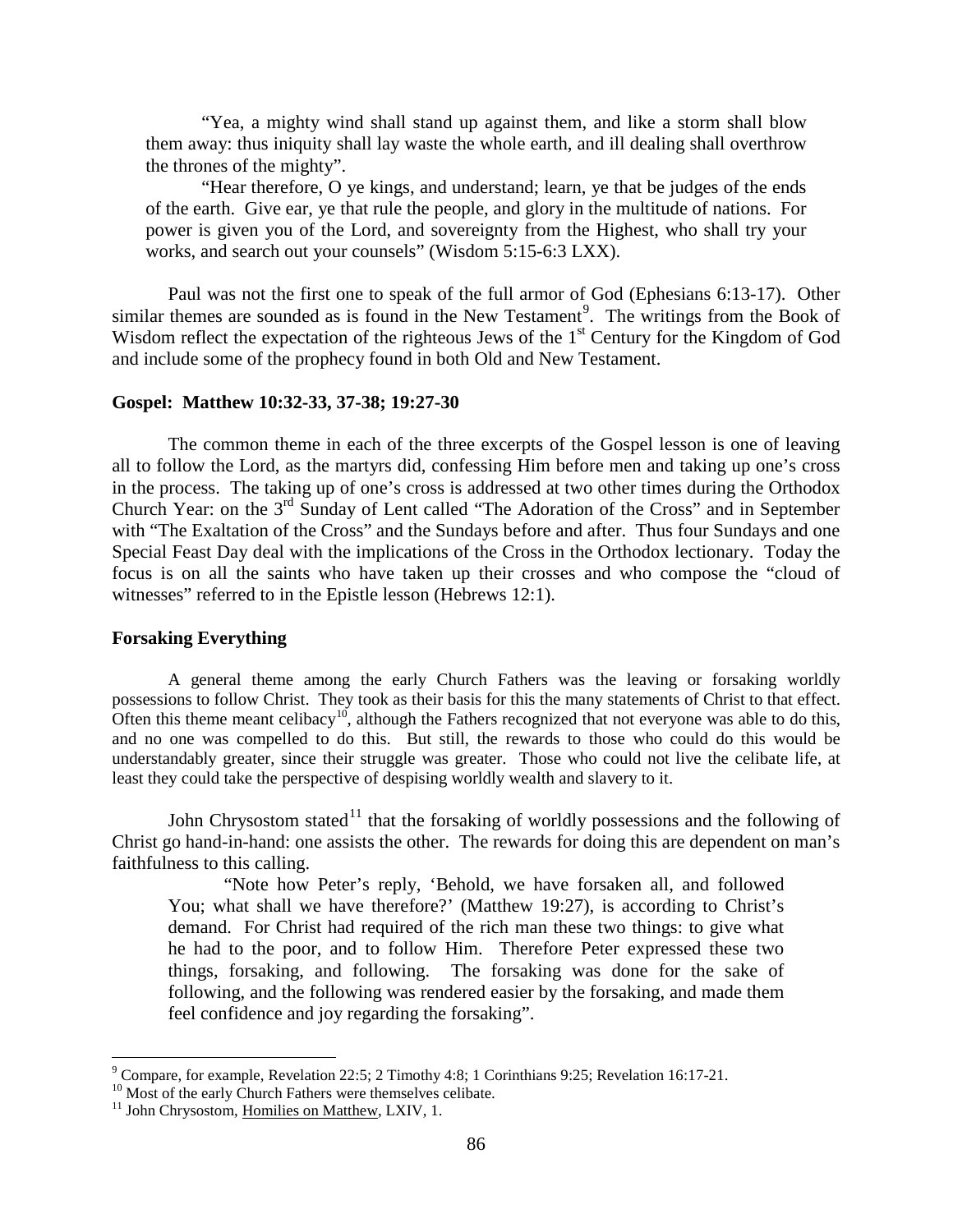"Christ observes the following custom regarding the good things. Though He spoke of building up rewards, should men show themselves unworthy of the promise, He will no longer do it. This sort of thing was also done regarding man after his creation, 'For the dread of you and the fear of you shall be on the wild beasts' (Genesis 9:2); but it didn't come to pass, because man proved himself unworthy of the sovereignty, even as Judas did also".

"There was a danger that men might on the one hand either despair or become more hardened at the announcement of punishment, or on the other hand fall into careless license by the promises of good things; so He remedies both these evils. If He should threaten, we need not despair; for we are able to repent, and to reverse the denunciation, like the Ninevites (Jonah 3:4-10). Since He promises good things, we should not grow negligent because of the promise. For should we appear unworthy, the fact of His having promised will be of no advantage to us, but will rather bring punishment. He made the promise to us assuming that we would be worthy".

Jerome stated<sup>[12](#page-8-0)</sup> that the advice to sell all that we have is only addressed to those who desire to be perfect. Christ doesn't compel us to do this; He just sets the crown before us and lets us choose whether we will enter the arena to win it. We are not lost if we cannot do this. Whatever we do, we should do so honestly, and not pretend to do it like Ananias and Sapphira.

"I think it unnecessary to warn you against covetousness since it is the way of your family both to have riches and to despise them. Paul tells us that covetousness is idolatry (Ephesians 5:5, Colossians 3:5), and to one who asked the Lord the question, 'Good Master what good thing shall I do that I may have eternal life?', He replied, 'If you will be perfect, go and sell what you have and give to the poor, and you shall have treasure in heaven; and come and follow me' (Matthew 19:16, 21) . Such is the climax of complete and apostolic virtue: to sell all that one has, to distribute to the poor (Luke 18:22), and thus freed from all earthly encumbrance to fly up to the heavenly realms with Christ. To you, a careful stewardship is entrusted, although in such matters full freedom of choice is left to every individual, whether old or young. Christ's words are 'if you will be perfect'. I do not compel you, He seems to say, I do not command you, but I set the palm before you, I show you the prize. It is for you to choose whether you will enter the arena and win the crown".

Let us consider how wisely Wisdom has spoken, 'Sell all that you have'. To whom is the command given? Why, to him to whom it was said, 'if you will be perfect'. Don't just sell a part of your goods but 'all that you have'. And when you have sold them, what then? 'Give to the poor'. Not to the rich, not to your kinsfolk, not to serve self indulgence; but to relieve need. Let your praises come from the stomachs of the hungry and not from the rich banquets of the overfed. We read in the Acts of the Apostles how, while the blood of the Lord was still warm and believers were in the fervor of their first faith, they all sold their possessions and the 'distribution was made to every man according as he had need' (Acts 4:34-35). But Ananias and Sapphira proved timid stewards, and what is more, deceitful ones; therefore they brought on themselves condemnation. For

<span id="page-8-0"></span><sup>&</sup>lt;sup>12</sup> Jerome, Letter to Demetrias, CXXX, 14.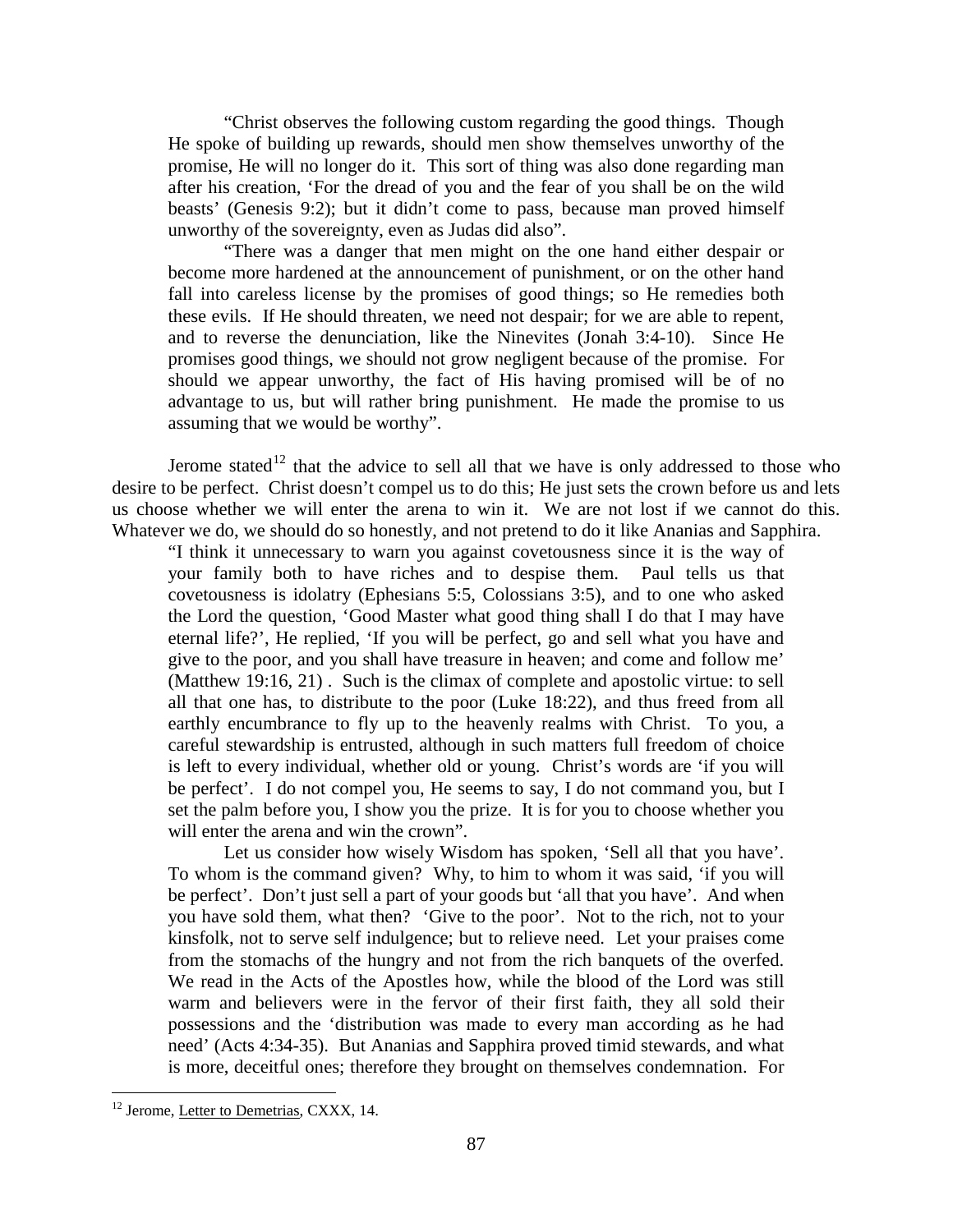having made a vow they offered their money to God as if it were their own and not His to whom they had vowed it. Keeping back for their own use a part of that which belonged to another, they drew down on themselves the avenging stroke, which was meant not in cruelty towards them but as a warning to others (Acts 5:1-10). The Apostle Peter did not call down death upon them; He merely announced God's judgment by the spirit of prophecy, that the doom of two persons might be a lesson to many. From the time of your dedication to perpetual virginity, your property is yours no longer; or rather it is now first truly yours because it has come to be Christ's.

John Cassian wrote<sup>[13](#page-9-0)</sup> of three stages of renunciation, each more difficult than the one before.

- 1. We make light of all the wealth and goods of this world.
- 2. We reject the fashions and vices of soul and flesh.
- 3. We detach our soul from all present and visible things, and contemplate only things to come, and set our heart on what is invisible.

"Abraham was asked to do all three at once, when God told him, 'Get out of your country, leave your kinsfolk, and your father's house' (Genesis 12:1). First He said 'from your country'; i.e., from the goods of this world, and earthly riches. Secondly, He said 'from your kinsfolk'; i.e., from this former life and habits and sins, which cling to us from our birth and are joined to us as it were by ties of affinity and kinship. Thirdly, He said 'from your father's house'; i.e., from all the recollection of this world, which the sight of the eyes can afford".

"To these three sorts of renunciations the three books of Solomon suitably correspond. For Proverbs answers to the first renunciation, as in it the desires for carnal things and earthly sins are repressed. To the second Ecclesiastes corresponds, as there everything, which is done under the sun is declared to be vanity. To the third the Song of Songs, in which the soul soaring above all things visible, is actually joined to the Word of God by the contemplation of heavenly things".

Jerome, writing about a famous widow named Paula (d. 404 AD), stated<sup>[14](#page-9-1)</sup> that Paula illustrated<sup>[15](#page-9-2)</sup> what the Lord said regarding leaving behind the thing of this world. While Paula will be rewarded at the Resurrection, she was also rewarded greatly in this life.

"In the Gospel the apostles ask their Lord and Savior what He will give to those who have left all for His sake; He told them that they shall receive a hundredfold now in this time and in the world to come eternal life (Mark 10:28-30). From which we see that it is not the possession of riches that is praiseworthy but the rejection of them for Christ's sake. Instead of glorying in our privileges, we should make them of small account as compared with God's faith. Truly He has now in this present time made good His promise to His servants and handmaidens. For one who despised the glory of a single city is today famous throughout the world; and one who while she lived at Rome was known by no one

<span id="page-9-2"></span>

<span id="page-9-1"></span><span id="page-9-0"></span><sup>&</sup>lt;sup>13</sup> John Cassian, <u>Conference of Abbot Paphnutius</u>, I, iii, 6.<br><sup>14</sup> Jerome, <u>Letters</u>, CVIII, 3.<br><sup>15</sup> Thurston and Attwater, <u>Butler's Lives of the Saints</u>, Christian Classics, Westminster, MD, 1990, January 26.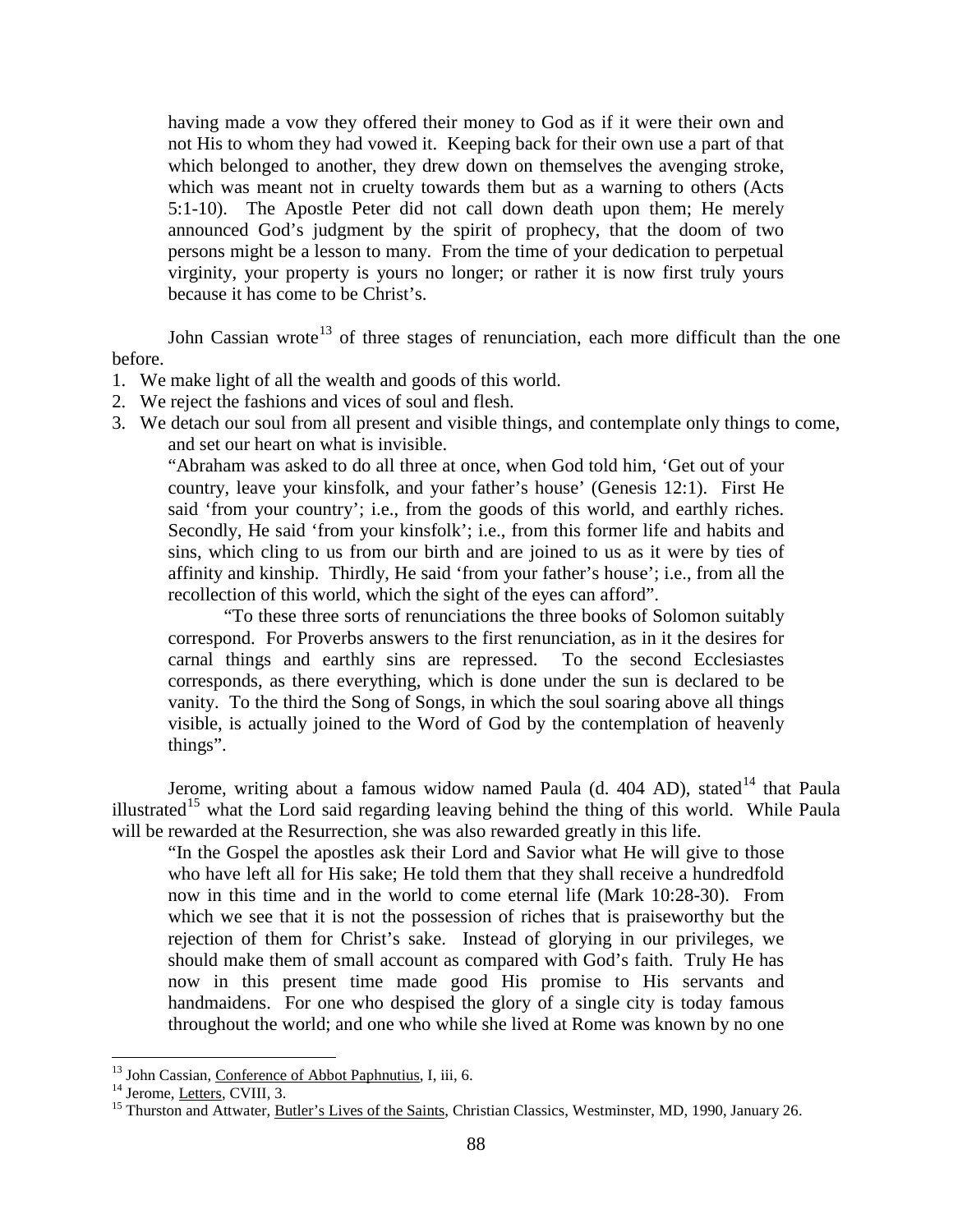outside it has, by hiding herself at Bethlehem, become the admiration of all lands Roman and barbarian. For what race of men is there which does not send pilgrims to the holy places? And who could find there a greater marvel than Paula? As among many jewels the most precious shines most brightly, and as the sun with its beams obscures and puts out the paler fires of the stars; so by her lowliness she surpassed all others in virtue and influence. While she was least among all, she was greater than all. The more she cast herself down, the more she was lifted up by Christ. She was hidden and yet she was not hidden. By shunning glory she earned glory; for glory follows virtue as its shadow; and deserting those who seek it, it seeks those who despise it".

### <span id="page-10-0"></span>**Confession before Men**

The Gospel lesson begins with the Lord's instruction that whoever confesses Him before men, He will confess before His Father, and vice versa (Matthew 10:32-33). This is the opposite of being "a secret Christian" and there are often consequences to face. For example, Joseph of Arimathea, along with Nicodemus, were secretly disciples of Jesus (John 19:38, 3:1-15, 7:50- 52). When they declared themselves at Jesus' burial (John 19:38-42), they brought down the wrath of the Jewish leaders; they were arrested and later driven from Israel. Per our Gospel context, they had a glimpse of what the Lord said, "Do not fear those who kill the body but cannot kill the soul. But rather fear Him who is able to destroy both soul and body in hell" (Matthew 10:28).

One issue involved is that deeds need to accompany our confession; otherwise the "confession" becomes just lip service. Another issue that was a big deal in the  $2<sup>nd</sup>$  and  $3<sup>rd</sup>$ Centuries is what to do about the lapsed, those who denied Christ under torture. The consensus has been that we need to show mercy to them as the Lord shows mercy to us. Christ Himself gave us an example of confession before men and taught us not to fear the consequences. As we are called on to confess before men, we realize that the legions will attempt to sift us just like they did the Apostle Peter.

John Chrysostom addressed<sup>[16](#page-10-1)</sup> this confession with the mouth by saying that He requires us to do more than just pay lip service:

"But why is He not satisfied with the faith in the mind, but requires also the confession with the mouth? To train us up to boldness in speech, and a more abundant love and determination, and to raise us up on high! The Lord applied this to His disciples and their disciples after them. 'Do you have any benefit by having confessed Me here? I will also have a benefit for you by giving you greater things, and unspeakably greater; for I will confess you there.' Do you see that both the good things and the evil things are there to be dispensed? Why hurry to seek your rewards here, when you are 'saved on hope' (Romans 8:24)? If even the enemies of the Church here applaud your deeds and confession, how shall that most tender of all Fathers fail to admire and proclaim you?"

<span id="page-10-1"></span><sup>&</sup>lt;sup>16</sup> John Chrysostom, Homilies on Matthew, XXXIV, 3.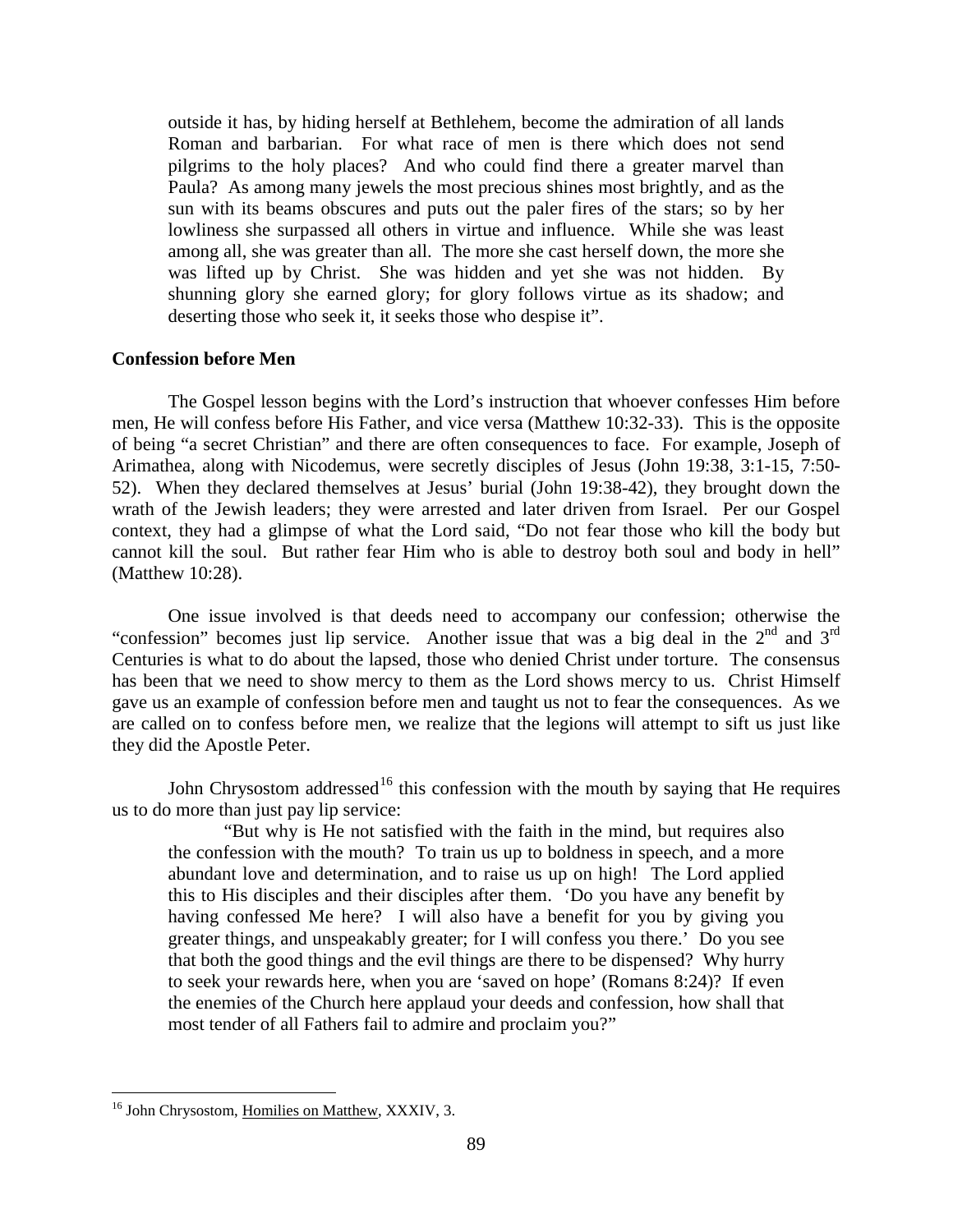Clement of Alexandria quoted<sup>[17](#page-11-0)</sup> a follower of a contemporary local heretic as correctly understanding what confession before men involved. Hypocrites can confess Christ before men, but the true confession includes deeds and actions.

"In explanation of this passage, Heracleon, the most distinguished of the school of the Valentinians<sup>18</sup>, says expressly, 'that there is a confession by faith and conduct, and one with the voice. The confession that is made with the voice, and before the authorities, is what most people reckon the only confession. But hypocrites also can confess with this confession! This answer is not universal; everyone who has been saved has confessed with the confession made by the voice, and departed. Confession by the lip is only partial however. That which is universal has deeds and actions corresponding to faith in Him. True confession is followed by verbal confession, before the authorities if necessary, and when reasons dictates. He will confess rightly with his voice who has first confessed by the disposition of his life".

Ambrose noted**[19](#page-11-2)** a difference in the wording toward those who confess Christ before men as compared to those who don't. Ambrose interpreted this difference in wording as relating to the "lapsed" (those who denied Christ under intense persecution), where the mercy of God was apparent in many cases.

"Where Christ says that He will confess<sup>[20](#page-11-3)</sup> before His Father, He will confess 'everyone' (Matthew 10:32). Where He speaks of denying, He does not speak of denying 'everyone'. We would expect that in the following clause He would have said, 'Everyone who shall deny Me'. But in order that He might not appear to deny everyone, He concludes, 'But **he** who shall deny Me before men, him will I also deny' (Matthew 10:33). He promises favor to everyone, but He does not threaten the penalty to everyone. He makes more of that which is merciful; He makes less of what is penal".

"Let us consider the meaning. 'Everyone who shall confess Me', that is to say, of whatever age, of whatever condition he may be, who shall confess Me, he shall have Me as the One who rewards his confession. No one who shall confess is excluded from the reward. But it is not said in like manner, 'Everyone who shall deny shall be denied', for it is possible that a man, overcome by torture, may deny God in word, and yet worship Him in his heart".

"Is the case the same with him who denies voluntarily, and with him whom torture, not his own will, has led to denial? Men give credit for endurance in a struggle, how can we assume that this has no value with God? For often in this world's athletic contests the public crowns the victors and the vanquished, especially if they have seen that the vanquished lost the victory by some trick or fraud. And shall Christ allow His athletes, whom He has seen to yield for a moment to severe torments, to remain without forgiveness?"

"Shall He not take account of their work, Who will not cast off forever those whom He casts off temporarily? David says, 'God will not forever cut off

<span id="page-11-1"></span>

<span id="page-11-0"></span><sup>&</sup>lt;sup>17</sup> Clement of Alexandria, <u>Stromata</u>, IV, 9.<br><sup>18</sup> Heracleon (145-180 AD) was a follower of Valentinus, a 2<sup>nd</sup> Century heretic.<br><sup>19</sup> Ambrose of Milan, <u>Two Books Concerning Repentance</u>, I, iv, 16-20.

<span id="page-11-3"></span><span id="page-11-2"></span><sup>&</sup>lt;sup>20</sup> "Therefore everyone who confesses Me before men, him I will also confess before My Father who is in heaven. But whoever denies Me before men, him I will also deny before My Father who is in heaven".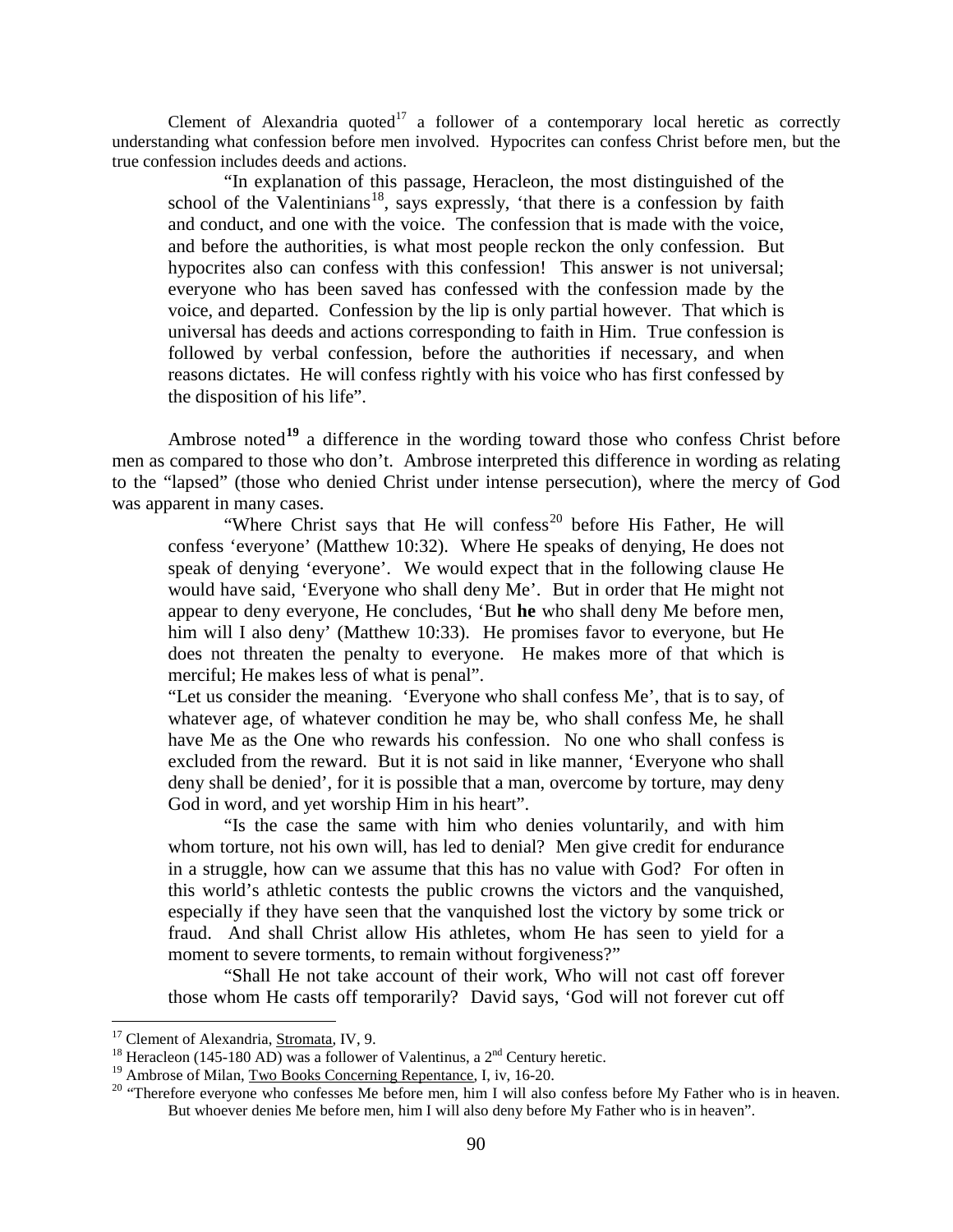His mercy from generation to generation, nor will He forget to be merciful' (Psalm 77:8-9). This is the prophet's declaration; on the other hand, there are those who would maintain a forgetfulness of mercy on God's part by not forgiving the lapsed".

Cyprian of Carthage encouraged<sup>[21](#page-12-0)</sup> his people to watch out for the bodies of the martyrs who confessed Christ in his area, even those who died in prison of natural causes before they could be executed. Both should be commemorated with the martyrs.

"Let there be a more zealous watchfulness bestowed upon the bodies of all those who, although they were not tortured in prison, yet depart by the glorious exit of death. For their virtue and honor is sufficient for them to be allied with the blessed martyrs. As far as they could, they bore whatever they were prepared and equipped to bear. One person, under the eyes of God, has offered himself to tortures and death, and has suffered whatever he was willing to suffer. Yet it was not that he avoided the tortures, but the tortures avoided him. 'Whosoever shall confess me before men, him will I also confess before my Father which is in heaven' (Matthew 10:32). They have confessed Him; 'He that endures to the end shall be saved' (Matthew 10:22). They have endured and have carried the uncorrupted, unstained merits of their virtues through to the end. 'Be faithful to death, and I will give you a crown of life' (Revelation 2:10). They have persevered in their faithfulness, steadfastness and invincibility, even to death".

Hilary of Poitiers looked back to Christ's example of confession before men. He stated<sup>[22](#page-12-1)</sup> that Christ had no fear of death since He had the power of laying down His life, and of taking it up again. If He were forced against His will to be crucified, beaten, etc. we might have cause to doubt His fearlessness of death. He passed this same fearlessness on to His followers, since we know that we will be rewarded for a martyr's death.

"Now first of all, Christ was not subject to fear or sorrow on His own account. Let us ask, 'What can we find for Him to fear, that the dread of an unendurable pain should have seized Him?' The objects of His fear, which some allege, are suffering and death. Now I ask those who are of this opinion, 'Can we reasonably suppose that He feared death, Who drove away the terrors of death from His Apostles, exhorting them to the glory of martyrdom with the words, 'He that does not take his cross and follow after Me is not worth of Me'; and, 'He that finds his life shall lose it, and he that has lost his life for My sake shall find it?' (Matthew 10:38-39) If to die for Him is life, what pain can we think He had to suffer in the mystery of death, Who rewards with life those who die for Him? Could death make Him fear what could be done to the body, when He exhorted the disciples, 'Fear not those who kill the body?'" (Matthew 10:28)

"Further, what terror did the pain of death have for Him, to Whom death was an act of His own free will? In the human race an external enemy, such as fever, wound, accident or fall, brings on death either by an attack upon the body or our bodily nature is overcome by age, and yields to death. But the Onlybegotten God, Who had the power of laying down His life, and of taking it up

<span id="page-12-1"></span><span id="page-12-0"></span><sup>&</sup>lt;sup>21</sup> Cyprian of Carthage,  $Epistles, XXXVI, 1-2.$ <sup>22</sup> Hilary of Poitiers, <u>On the Trinity</u>, X, 10-11.</u>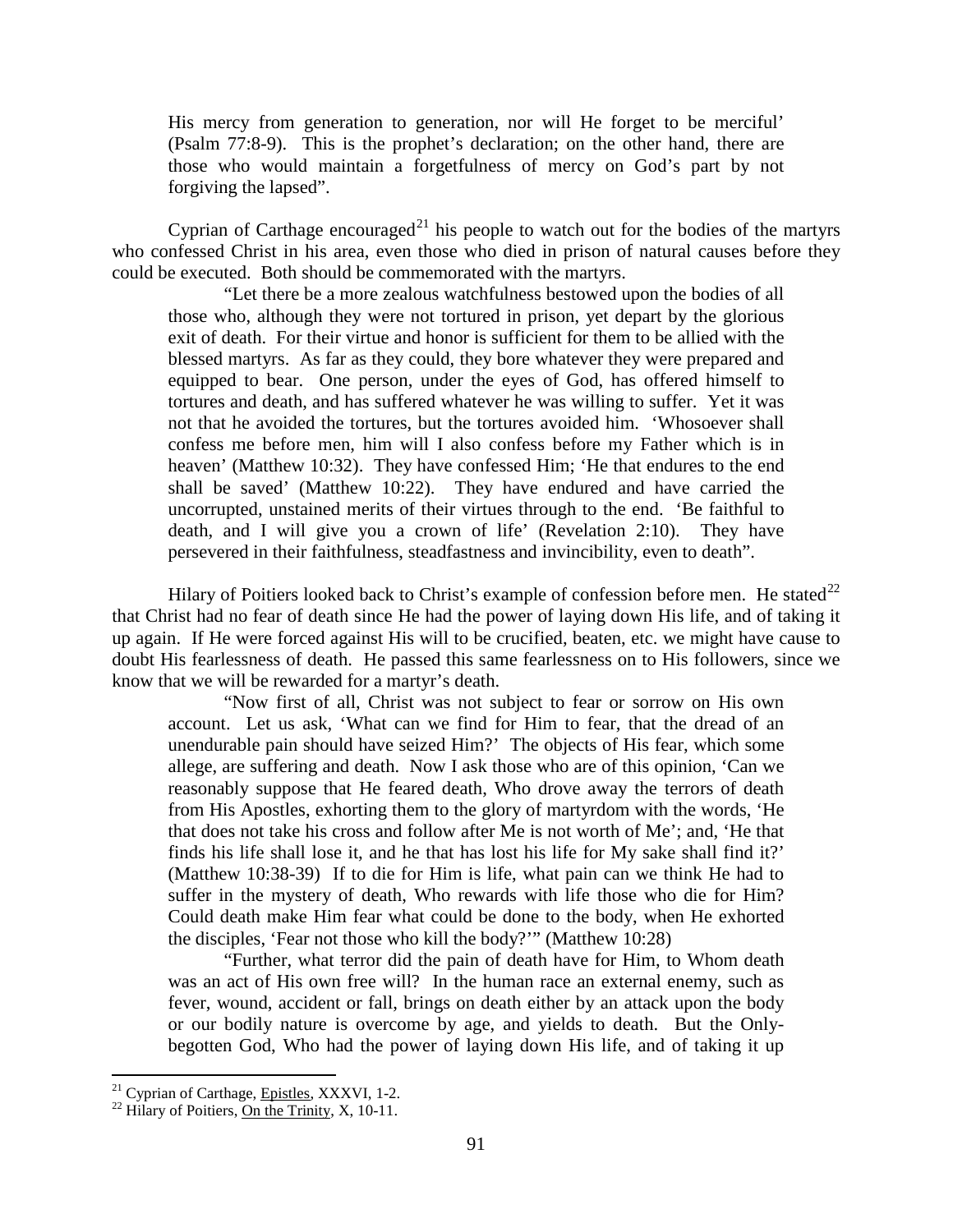again (John 10:18), after being offered vinegar, bore witness that His work of human suffering was finished; and in order to accomplish in Himself the mystery of death, He bowed His head and gave up His Spirit (John 19:30). Christ might have feared death if He was forced against His will to breathe His last breath, and seek rest in death. Or He might have feared death if His beaten soul departed by the breaking up of his body, by being as it were violated in its own home by the breaking, piercing and crushing of limbs. But when He gave up the spirit and died, His death was an exercise of His own free will. And if He died of His own will, and through His own will gave back His Spirit, death had no terror; because it was in His own power".

Jerome addressed<sup>[23](#page-13-1)</sup> the ups and downs of this life as we battle with the legions of demons that seek to devour us as they did Judas. In the end these demons will fall like men when God judges all flesh. In the meantime, we must realize that we are being sifted as Peter was.

"So long as we are held down by this frail body, so long as we have our treasure in earthen vessels (2 Corinthians 4:7); so long as the flesh lusts against the spirit and the spirit against the flesh (Galatians 5:17), there can be no sure victory. 'Our adversary the devil goes about as a roaring lion seeking whom he may devour' (1 Peter 5:8). 'You make darkness', David says, 'and it is night, in which all the beasts of the forest creep about. The young lions roar after their prey, and seek their food from God' (Psalm 104:20-21). The devil looks not for unbelievers, for those who are outside, whose flesh the Babylonian king roasted  $24$ in the furnace (Jeremiah 29:22). It is the church of Christ that he 'makes haste to spoil' (Isaiah 8:1), where 'His food is of the choicest' (Habakkuk 1:16 LXX). A Job is the victim of his machinations, and after devouring Judas he seeks power to sift the other Apostles (Luke 22:31). Christ came not to send peace upon the earth but a sword (Matthew 10:34). Lucifer fell, who used to rise at dawn (Isaiah 14:12 LXX). He who was bred in a paradise of delight had the well-earned sentence passed upon him, 'Though you exalt yourself as the eagle, and though you set your nest among the stars, from there will I bring you down, says the Lord' (Obadiah 1:4). He had said in his heart, 'I will exalt my throne above the stars of God', and 'I will be like the Most High' (Isaiah 14:13-14). As they descend the ladder that Jacob saw (Genesis 28:12) in his dream, God says every day to the fallen angels, 'I have said you are gods and all of you are children of the Most High. But you shall die like men and fall like one of the princes' (Psalm 82:6-7). The devil fell first, and since "God stands in the congregation of the gods and judges among the gods (Psalm 82:1 LXX), the Apostle writes to those who are ceasing to be gods, 'For where there are envy, strife, and divisions among you, are you not carnal and behaving like mere men?'" (1 Corinthians 3:3).

<span id="page-13-2"></span><span id="page-13-1"></span><span id="page-13-0"></span><sup>&</sup>lt;sup>23</sup> Jerome, <u>Letters</u>, XXII, 4.<br><sup>24</sup> Those roasted were some false prophets, not the three young men recorded in Daniel.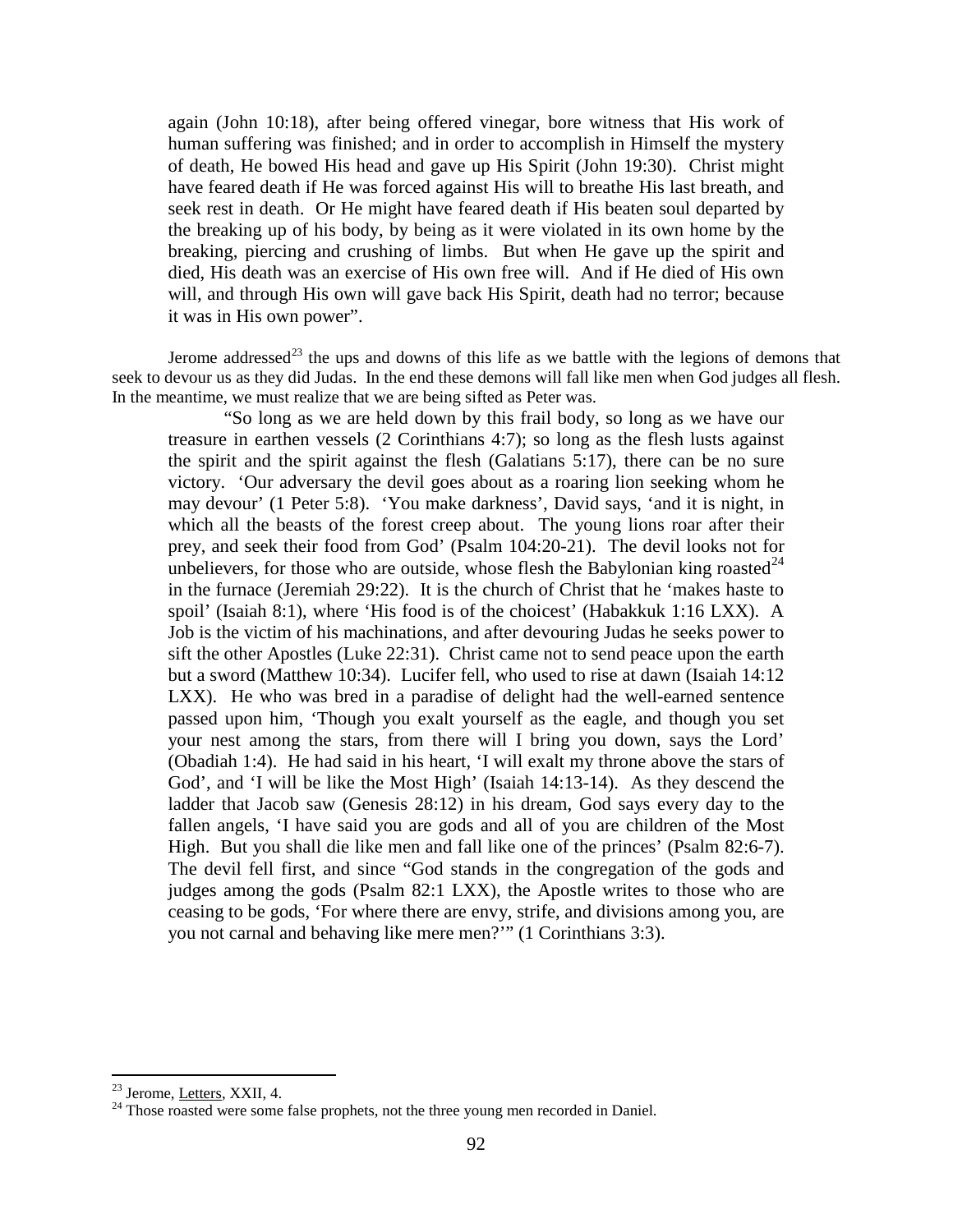#### **Love for Family versus Love for Christ**

The Lord went on to say that He who loves father, mother, son or daughter more than Him is not worthy of Him. He carried this to the point of taking up one's Cross to do so (Matthew 10:37-38).

The Mosaic Law had commanded us to honor our parents, and the death penalty applied to those who didn't. But this doesn't apply if our natural parents hinder us from godliness. In the Church, where rich and poor all share the same cup at the Lord's Table, we have our eternal family. Since the rich and poor are both temples of the Holy Spirit, we must be careful to avoid honoring one above the other based on material things, since Christ dwells in both. The bottom line is that our worst enemy is our own heart. Bad men have always tried to work their way into the Church, but these will not disturb us if we are at peace within ourselves. Friendship with wicked men is another matter; this could end up with us being bound in their sins.

John Chrysostom put this in terms of preferring the love of God to the love of relatives. He pointed out that Moses had blessed the tribe of Levi just before he died for regarding the Lord's commandments as more important than their parents and their brethren (Deuteronomy 34:8-9). Moses had commanded the Levites at the time of the Golden Calf to take out their swords and slay their relatives, friends, neighbors and children who had been promoting the worship of the idol (Exodus 32:27-29).

Chrysostom pointed out<sup>[25](#page-14-0)</sup> that Paul said, "Children, obey your parents in the Lord, for this is right" (Ephesians 6:1). This is good, but "in the Lord" implies that the parents do not hinder godliness.

"For indeed it is a sacred duty to render them all other honors; but when they demand more than is due, one ought not to obey. 'If anyone comes to Me and does not hate his father and mother, wife and children, brothers and sisters, yes and his own life also, he cannot be My disciple' (Luke 14:26). God does not command simply to hate one's relatives, since this were even quite contrary to the Law (Exodus 20:12); but when one desires to be loved more than God, hate him in this respect".

Cyprian of Carthage pointed out<sup>[26](#page-14-1)</sup> that we all share in the Lord's Table, and we all bring a sacrifice. When the poor widow offered her two mites, which was all she had, she lent it to God. She who should receive alms gave alms shaming the rich who give nothing. The widow of Zarephath, expecting to eat her last meal and die with her children, gave some first to Elijah and was rewarded beyond her wildest expectation. This illustrates to us that we should prefer our fellow servants even to our own children and our children will learn from us. This widow's child that witnessed Elijah's miracle and that Elijah later raised from the dead grew up to be known<sup>[27](#page-14-2)</sup> as the Prophet Jonah. This teaches us that refusing to share an abundant estate with the poverty of the needy is a great sin.

<span id="page-14-2"></span>

<span id="page-14-1"></span><span id="page-14-0"></span><sup>&</sup>lt;sup>25</sup> John Chrysostom, <u>Homilies on Matthew</u>, XXXV, 3.<br><sup>26</sup> Cyprian of Carthage, <u>Treatises</u>, VIII, 15-17.<br><sup>27</sup> Nickolai Velimirovic, Prologue From Ochrid, Lazarica Press, Birmingham, 1986, September 22.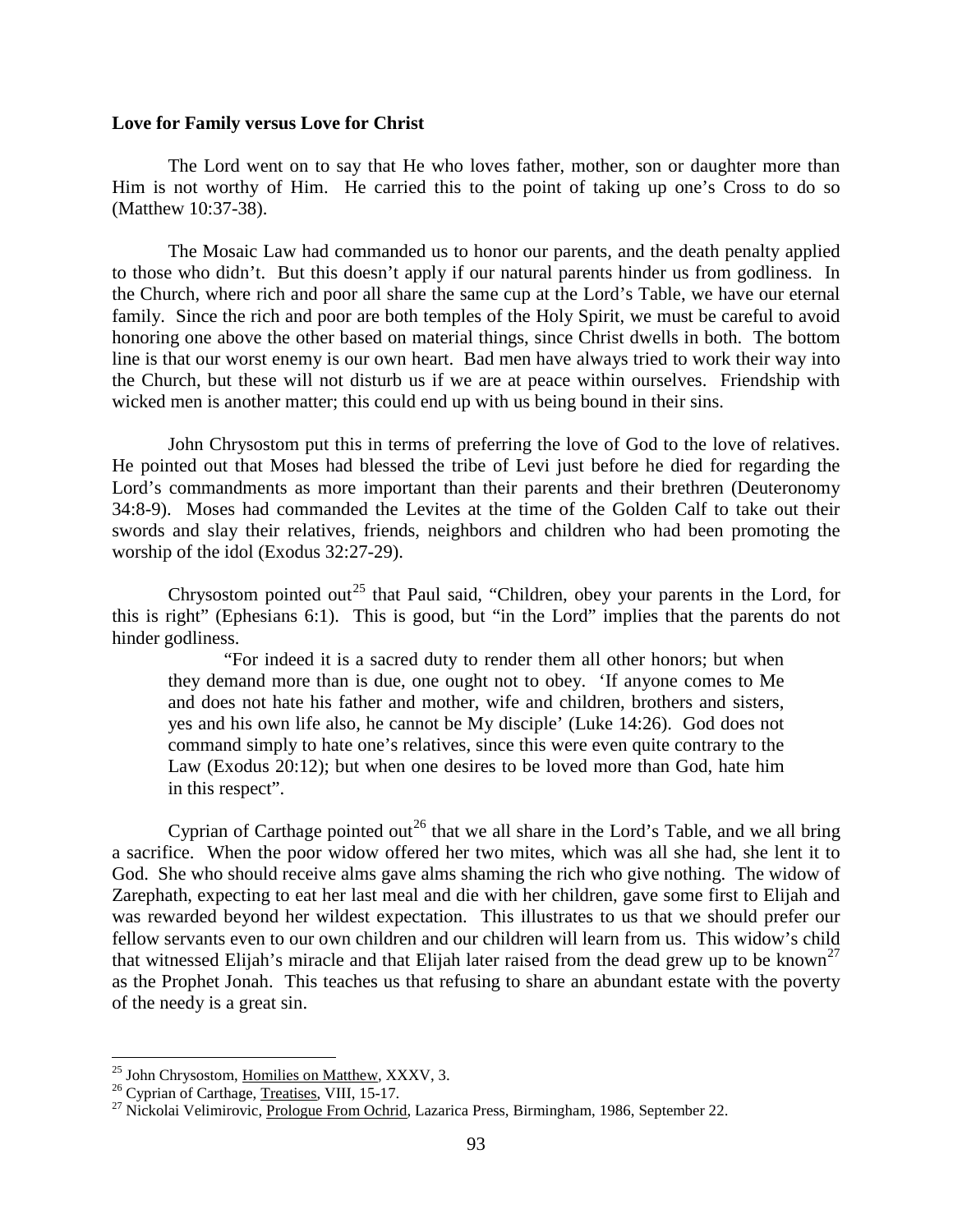"You who are wealthy and rich, do you think that you celebrate the Lord's Supper, when you come to the Lord's Supper without a sacrifice, and take part of the sacrifice, which the poor man has offered? Consider the widow that remembered the heavenly precepts, doing good in her poverty, casting two mites, which were all that she had, into the treasury. The Lord observed, regarding her work not for its abundance, but for its intention, and considering not how much, but from how much, she had given. 'Truly I say unto you, that widow has cast in more than everyone. For all these have cast into the offering of God out of their abundance; but she, out of her poverty has cast in everything she had' (Luke 21:3- 4). Greatly blessed woman, who even before the Day of Judgment, was worthy to be praised by the voice of the Judge! Let the rich be ashamed of their barrenness and unbelief. The widow, needy in means, is found rich in works. Even though all good works focus on the relief of widows and orphans, she gives, who ought to receive, that we may know what punishment awaits the barren rich man, when by this instance even the poor ought to labor in good works. In order that we may understand that their labors are given to God, and that whoever performs them deserves well of the Lord, Christ calls this 'the offering of God' (Luke 21:4). He states that the widow has cast in two mites into the offering of God, that it may be evident that he who has pity on the poor lends to God".

"In spiritual expenditure, we ought to think of Christ, who has declared that He receives our gifts. We should prefer our fellow servants, to our children, since He Himself instructs us, saying, 'He that loves father or mother more than me is not worthy of me, and he that loves son or daughter more than me is not worthy of me' (Matthew 10:37). For strengthening of faith and the love of God, Moses wrote, 'The Tribe of Levi said to their fathers or mothers, I have not known you; neither did they acknowledge their children, these have observed Your words, and kept Your covenant' (Deuteronomy 33:9). If we love God with our whole heart, we ought not to prefer either our parents or children to God. John laid this down in his epistle that the love of God is not in them whom we see unwilling to labor for the poor. 'Whoever has this world's goods, and sees his brother in need, and shuts up his heart from him, how does the love of God abide in him?' (1 John 3:17) For if by almsgiving to the poor we are lending to God and when it is given to the least it is given to Christ — there is no ground for anyone preferring earthly things to heavenly, nor for considering human things before divine".

"The widow of Zarephath, in the drought and famine, having consumed everything, she had made a small loaf of the little meal and oil which was left, and, having used this, was about to die with her children. Elijah came and asked that something should first be given him to eat, and then of what remained that she and her children should eat. She did not hesitate to obey; nor did the mother prefer her children to Elijah in her hunger and poverty. She did a thing that pleases God. She did not give Elijah a portion out of her abundance, but the whole out of a little, and he was fed before her hungry children. In her poverty and want she did not think of food before mercy; in a saving work, the life according to the flesh was despised, the soul according to the spirit was preserved. Therefore Elijah, being the type of Christ, showing that according to His mercy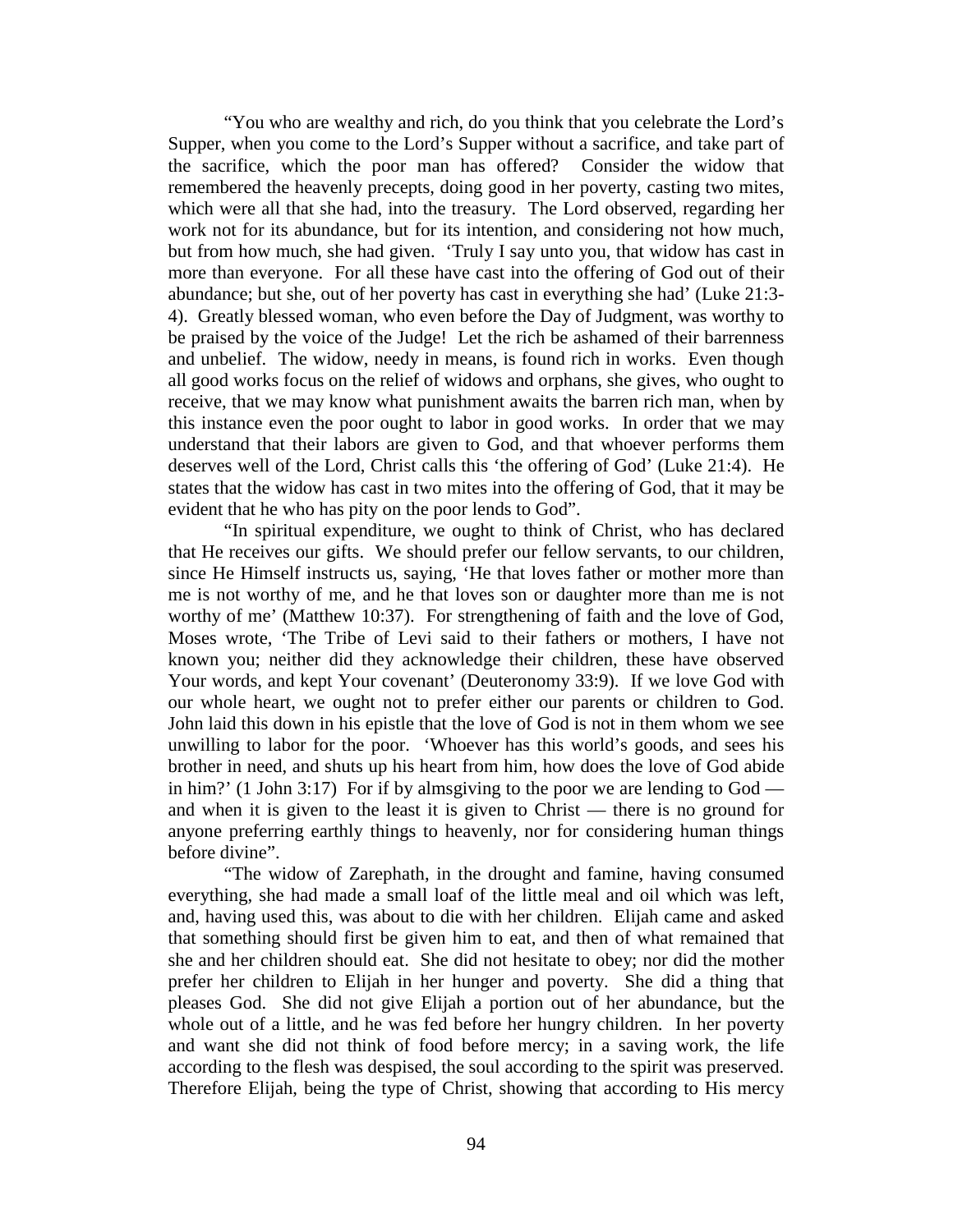He returns to each their reward, answered, 'Thus says the Lord God of Israel, 'The bin of flour shall not be used up, nor shall the jar of oil run dry, until the day the Lord sends rain on the earth' (1 Kings 17:14). According to her faith in the divine promise, those things, which she gave, were multiplied to the widow; and her righteous works of mercy increased; the vessels of meal and oil were filled. The mother did not take away from her children what she gave to Elijah, but rather she conferred upon her children what she did kindly and piously. And she did not as yet know Christ; she had not yet heard His precepts; she did not repay meat and drink for His blood. From this it appears how much he sins in the Church, who, preferring himself and his children to Christ, preserves his wealth, and does not share an abundant estate with the poverty of the needy".

John Chrysostom stated<sup>[28](#page-16-0)</sup> that God asks us to love Him as He loves us. He prefers to be called Father more than Master, even though both are appropriate. He calls it "glory" to be loved by us and to have the privilege of suffering on our behalf.

"When the prodigal came back, there were flutes, harps, dancing and feasts. The father might have called his son to account for his ill-timed extravagance, but he did nothing of the sort, and could not find it in him even to use the language of reproach. Instead he threw himself upon him, kissed him, killed the calf, put a robe upon him, and placed on him abundant honors. Let us then be of good cheer and not despair. He is not so well pleased with being called Master, as being called Father, nor with having a slave as with having a son. This then is why He did all that He has done. He 'spared not His Only-begotten Son' (Romans 8:32), that we might receive the adoption of sons, that we might love Him, not as a Master only, but as a Father. He takes delight in doing this as one that has glory given him, and proclaims it to all, though He needs nothing from us. This is what He did in Abraham's case, using these words, 'I am the God of Abraham, Isaac, and Jacob' (Matthew 22:32). This is why He said to Peter, 'Do you love Me more than these?' (John 21:17), to show that He seeks nothing so much as this from us. He asked Abraham to offer his son to Him, that He might make it known to all that He was greatly loved by the patriarch. Now this desire to be loved greatly comes from loving greatly. Because of this, He said to the Apostles, 'He that loves father or mother more than Me, is not worthy of Me' (Matthew 10:37). For this cause He asks us to acknowledge that which is closest to us, our soul (or, life, John 5:39, and John 12:25), as second to the love for him, since He wishes to be loved by us with our entire being. If we have no strong feelings about a person, we have no strong desire for his friendship either, though he is great and noble. Whereas when we love anyone warmly, though the person loved is of low rank and humble, yet we consider love from him as a very great honor. For this reason He Himself also called it glory, not only to be loved by us, but even to suffer those shameful things on our behalf" (John 12:23).

Cyril of Jerusalem stated<sup>[29](#page-16-1)</sup> that we should not forget that we are commanded to love and obey our parents so long as they put no obstacle to godliness in our way. There are rewards for doing so and penalties for failing to do so.

<span id="page-16-1"></span><span id="page-16-0"></span> $28$  John Chrysostom, Homilies on Romans, X, vv. 3-4.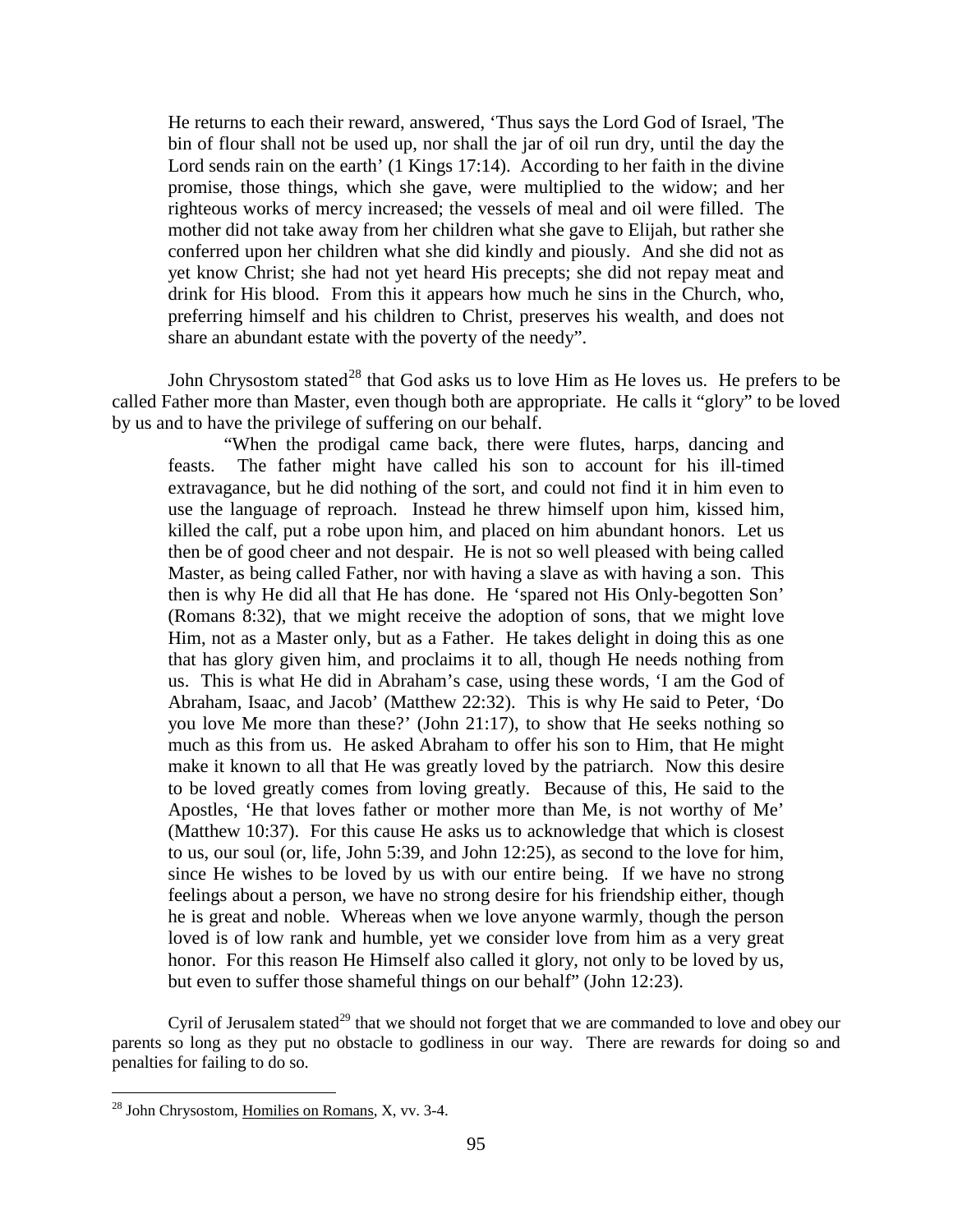"While honoring our heavenly Father let us honor also the fathers of our flesh (Hebrews 12:9), since the Lord Himself has so appointed in the Law and the Prophets, saying, 'Honor your father and your mother, that it may be well with you, and your days shall be long in the Land' (Deuteronomy 5:16). Let this commandment be especially observed by those here present who have fathers and mothers. 'Children, obey your parents in all things: for this is well pleasing to the Lord' (Colossians 3:20). For the Lord did not say, 'He that loves father or mother is not worthy of Me', lest from ignorance you might mistake what was written, but He added, 'more than Me' (Matthew 10:37). For when our fathers on earth have a contrary mind to our Father in heaven, then we must obey Christ's word. But when they put no obstacle to godliness in our way, if we are ever carried away by ingratitude, and, forgetting their benefits to us, hold them in contempt, then the oracle will have place which says, 'He that curses father or mother, let him be put to death" (Exodus 21:17, Leviticus 20:9, Matthew 15:4).

"The first virtue of godliness in Christians is to honor their parents, to be grateful for the troubles of those who begot them, and with all their might to confer on them what tends to their comfort. Even if we should repay them ever so much, we shall never be able to return their gift of life. They also may enjoy the comfort provided by us, and may confirm us in those blessings which Jacob, the supplanter, shrewdly seized. Our Father in heaven may accept our good purpose, and judge us worthy 'to shine among the righteous as the sun in the kingdom of our Father'" (Matthew 13:43).

John Cassian stated<sup>[30](#page-17-0)</sup> that our worst enemy in this is our own heart. If we can achieve a real peace in our own heart, the rest of the world is not to be feared. Bad men will try to work their way into the Church, such as Judas and Nicholas of Antioch (Acts 6:5); but these will not disturb us if we are at peace within ourselves.

"We need not seek for our peace in externals, nor fancy that another person's patience helps our impatience. For just as 'the kingdom of God is within you' (Luke 17:21), so 'a man's foes are those of his own household' (Matthew 10:36). No one is more my enemy than my own heart, which is truly the one of my household closest to me. Therefore if we are careful, internal enemies cannot possibly injure us. For where those of our own household are not opposed to us, there also the kingdom of God is secured in peace of heart. If you diligently investigate the matter, any man, however spiteful, cannot injure me, if I do not fight against myself with warlike heart. But if I am injured, the fault is not owing to the other's attack, but to my own impatience. Just as strong and solid food is good for a man in good health, so it is bad for a sick one. But it cannot hurt the man who takes it, unless he is weak. If then any similar temptation ever arises among brethren, we need never be shaken and give an opening to the blasphemous snarls of men living in the world. Some bad and detestable men will secretly find their way into the number of the saints, because so long as we are trodden down and trampled in the threshing floor of this world, the chaff which is destined for eternal fire is quite sure to be mingled with the choicest of the wheat.

<sup>&</sup>lt;sup>29</sup> Cyril of Jerusalem, Catechetical Lectures, VII, 15-16.<br><sup>30</sup> John Cassian, Conference of Abbot Piamun, XVIII, 16.

<span id="page-17-0"></span>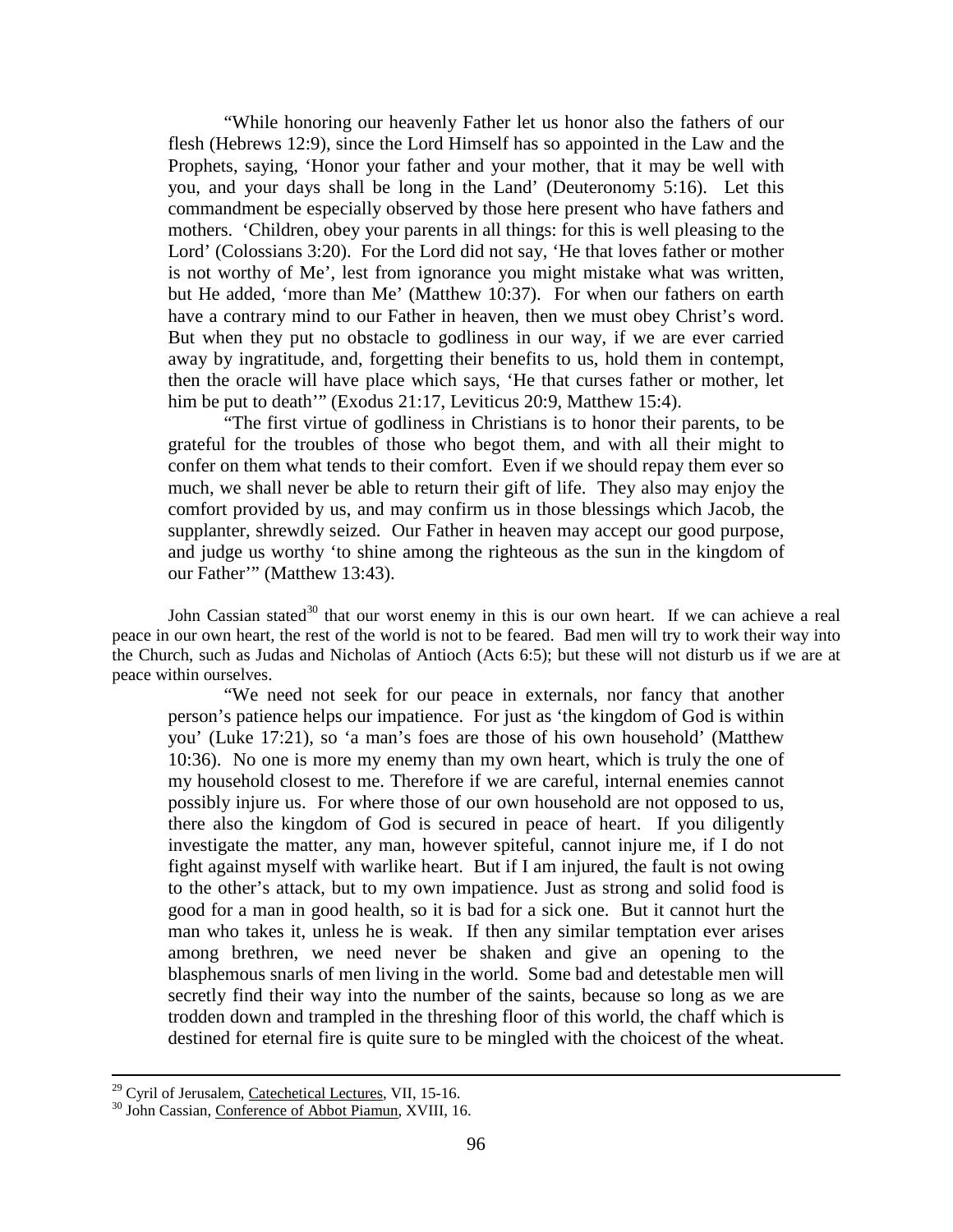We should bear in mind that Satan was chosen among the angels, and Judas among the apostles, and Nicholas the author of a detestable heresy among the deacons; it should be no wonder that the basest of men are found among the ranks of the saints. For although some maintain that this Nicholas<sup>[31](#page-18-0)</sup> was not the same man, who was chosen for the work of the ministry by the Apostles, nevertheless they cannot deny that he was of the number of the disciples".

Gregory the Great stated<sup>[32](#page-18-1)</sup> that our joining in friendship with the wicked means that we are bound in their sins. Those who are at peace with God, Gregory admonished not to be afraid at the disturbance that sometimes occurs when we need to rebuke someone out of love. But always continue loving the person that receives the rebuke.

"The Truth says, 'Do not think that I came to send peace on earth; I came not to send peace, but a sword' (Matthew 10:34). For, when we unwarily join in friendship with the wicked, we are bound in their sins. Jehoshaphat, who was extolled by so many praises for his previous life, was rebuked for his friendship with King Ahab as though bordering on destruction. The prophet said to him, 'You give help to the wicked and love those who hate the Lord. Therefore the wrath of the Lord is upon you. Nevertheless good works are found in you, in that you have removed the wooden images from the Land, and have prepared your heart to seek God (2 Chronicles 19:2-3). Our life is at variance with Him, who is supremely righteous, by our agreement in friendship with the perverse. Those, who are at peace, should be admonished not to be afraid of disturbing their temporal peace, if they need to express words of rebuke. They should be admonished to keep inwardly the same peace, with undiminished love, which they disturb in their external relations, by their reproving voice. Both of these things David declares that he had prudently observed, saying, 'I was peaceable among them that hated peace; when I spoke to them, they made war against me without a cause' (Psalm 120:7 LXX). When he spoke, they fought him; yet, when they fought against him, he was peaceable, because he neither ceased to reprove those that were mad against him, nor forgot to love those who were reproved. Paul says, 'If it is possible, as much as depends on you, live peaceably with all men' (Romans 12:18). It was difficult for them, if they rebuked evil deeds, to be able to have peace with all. But, when temporal peace is disturbed in the hearts of bad men through our rebuke, it is necessary that it should be kept inviolate in our own heart. Rightly, therefore, he says, 'As much as lies in you, continue to live peaceably with all men'. It is indeed as though he said, 'Since peace stands in the consent of two parties, if it is driven out by those who are reproved, let it nevertheless be retained undiminished in your mind. The same apostle again admonishes his disciples, saying, 'If anyone does not obey our word in this Epistle, note that person and do not keep company with him, that he may be ashamed'. And immediately he added, 'Yet do not count him as an enemy, but admonish him as a brother' (2 Thessalonians 3:14-15). As if to say, 'Don't break

<span id="page-18-0"></span><sup>&</sup>lt;sup>31</sup> Irenaeus, Against Heresies, I, 26, stated that the Nicolaitans are definitely the followers of Nicholas of Antioch. Hippolytus, Philos. VII, para 36, Epiphanius, Haer. I. ii. Para 25 also claim this Nicholas was the same as Nicholas of Antioch.<br><sup>32</sup> Gregory the Great, <u>Book of Pastoral Rule</u>, III, 22.

<span id="page-18-1"></span>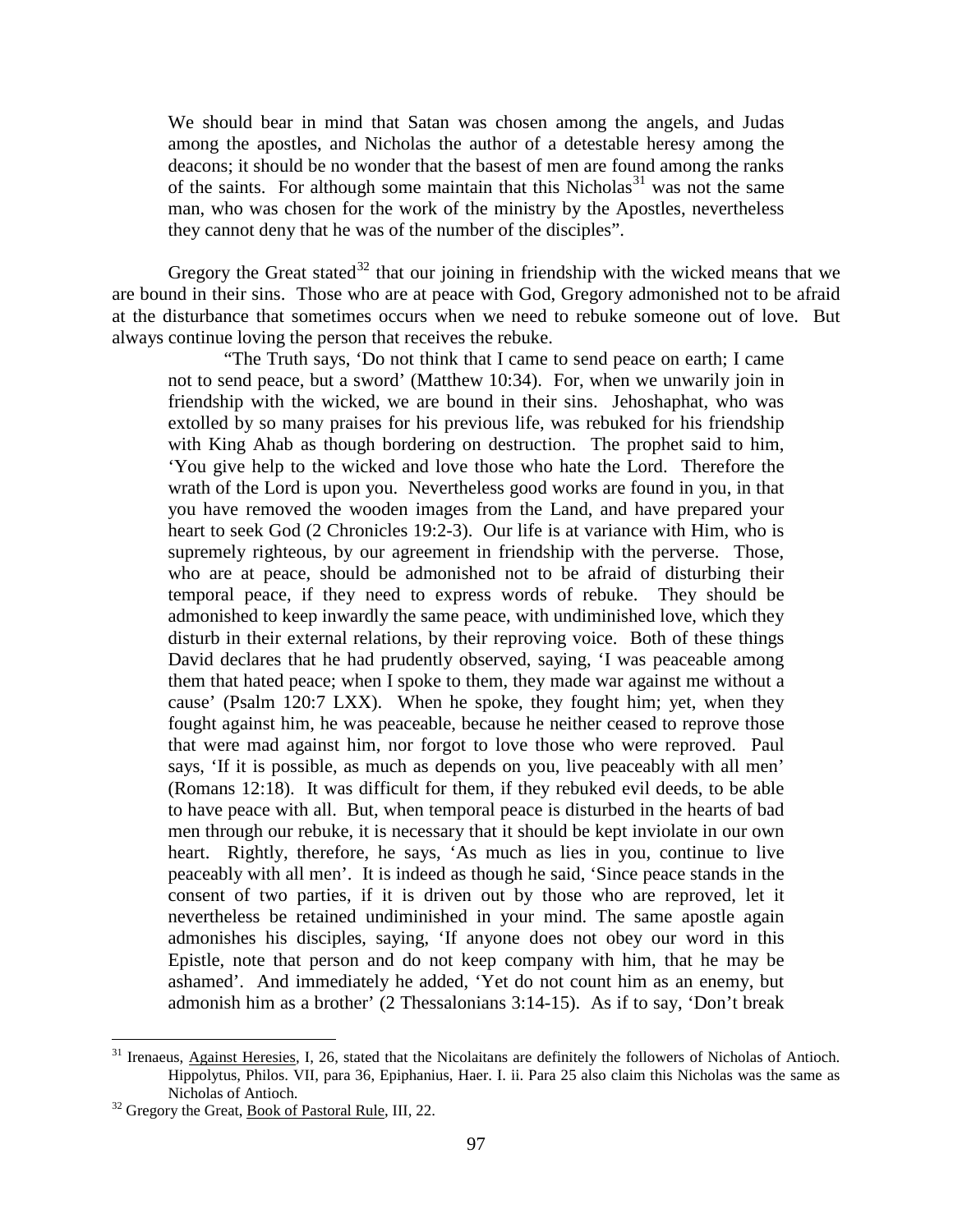outward peace with him, but guard in the core of your heart your internal peace concerning him'. Your discord with him may so affect the mind of the sinner that peace departs does not from your hearts even though it is denied to him".

### <span id="page-19-0"></span>**The Example of the Twelve Apostles: Loving Christ More than Family**

The last section of the Gospel lesson gives an example of loving the Lord more than relatives. Here we see the Lord's words to His Apostles commending them for loving Him more than their relatives. Peter said to Jesus: "See, we have left all and followed You. Therefore what shall we have?" Jesus replied that they (the Twelve) would sit on twelve thrones judging the Twelve Tribes of Israel. "And everyone who has left houses or brothers or sisters or father or mother or wife or children or lands for My Name's sake, shall receive a hundred fold, and inherit eternal life" (Matthew 19:27-29).

Peter and Andrew had immediately left their nets and their fishing trade when the Lord called them (Matthew 4:19-20). Matthew left his lucrative business at the tax office to follow Jesus (Matthew 9:9). Chrysostom pointed out that the Lord did not promise them anything grand immediately; only that they should be "fishers of men" (Matthew 4:19). Because of their faithfulness, they were rewarded with reigning with Him (2 Timothy 2:12).

Ambrose of Milan described<sup>[33](#page-19-1)</sup> the twelve thrones promised to the Twelve as being separate from the Throne of God, just as the seats of the twenty-four elders are separate. The twelve thrones refer to the spiritual grace given to the Twelve.

"Not to the angels, then, has Christ given the honor of sitting with Him, nor to the elders who worship Him that sits. They do not sit upon the seat of majesty, but around the throne; for there are twenty-four other seats: 'And upon the seats twenty-four elders sitting' (Revelation 11:16). In the Gospel the Lord Himself says, 'When the Son of Man shall sit on the throne of His glory, you also shall sit upon twelve thrones, judging the twelve tribes of Israel' (Matthew 19:28). He did not say that a share in His own throne could be given to the Apostles, but that there were those other twelve thrones. We shouldn't think of these as referring to actual sitting down, but as showing the happy issue of spiritual grace".

John Chrysostom stated<sup>[34](#page-19-2)</sup> that the Twelve will judge just the Jews, but in a manner similar to the Queen of the South. The "thrones" of the Twelve represent unspeakable honor for the Twelve.

"The Apostles will not sit as judges, (in the same sense that Christ will) but like the Queen of the South and the Ninevites shall condemn that generation; so now these also. Therefore He said they would judge not the nations and the world, but the tribes of Israel. Both the Jews and the Apostles alike had been brought up under the same laws, and customs. When the Jews said that they could not believe in Christ, because the Law forbid them to receive Christ's commandments, by bringing forward these men, who had received the same Law, and yet had believed, He condemns all those".

<span id="page-19-1"></span> $33$  Ambrose, Exposition of the Christian Faith, V, vi, 73.  $34$  John Chrysostom, Homilies on Matthew, LXIV, 1-2.

<span id="page-19-2"></span>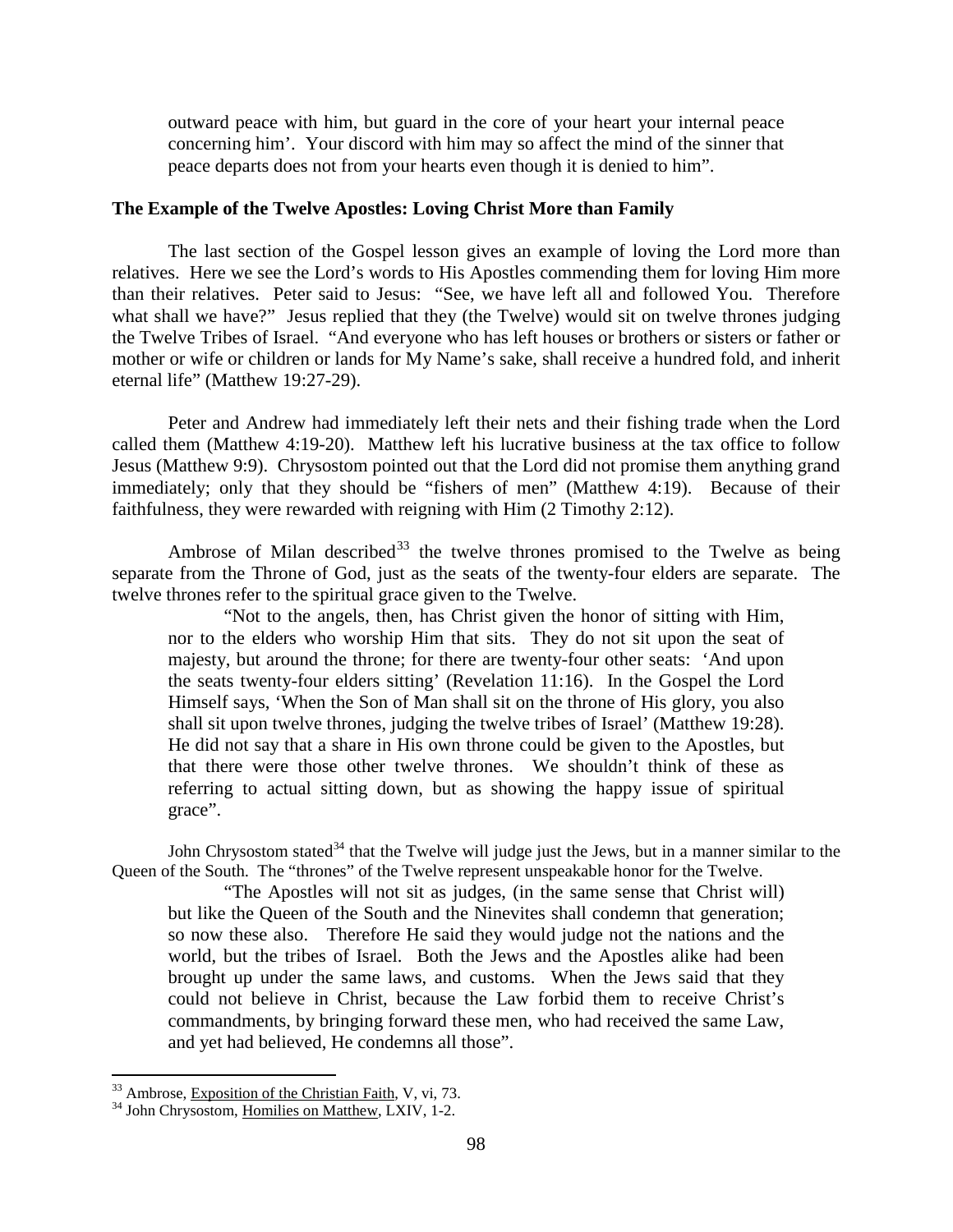"Neither do the thrones signify a sitting (in judgment), for He alone is the one that shall sit and judge, but honor and glory unspeakable did He imply by the thrones".

### <span id="page-20-0"></span>**Rewards for Confessing Christ**

There are rewards in this life to those who manage to escape slavery and attachment to the things of this life and who are able to see beyond the things of this life. We can think of giving up the things of this world as a long-term loan to God, where the main return on investment occurs at the Resurrection. However, there is a hundredfold return here in this life, such as was experienced by the Early Church following Pentecost. There is a special reward for those who, like the Twelve, are able to live celibate.

The rewards for confessing Christ are often spoken of by contrasting them with the end of those who love the things of this world. John Chrysostom compared  $35$  our use of earthly things versus our attachment to them. If we disregard the things of this world, He lets us use them because we are then not enslaved to them. Christ accomplishes contraries by means of contraries and He is not bound by nature.

"When we have proved that our mind is made perfect, and have shown that we disregard earthly things, then earthly things also are given to us; but not before; lest being bound to them, we should be bound tighter. Loosen yourself from your slavery first, and then receive, that you may receive it no longer as a slave, but as a master. Despise riches, and you shall be rich. Despise glory, and you shall be glorious. Despise the avenging yourself on your enemies, and then shall you attain it. Despise rest, and then you shall receive it not as a prisoner, nor as a slave, but as a freeman".

"For as in the case of little children, when the child eagerly desires childish playthings, we hide them from him with much care, as a ball, for instance, that he may not be hindered from necessary things. But when he thinks little of them, and no longer longs for them, we give them fearlessly, knowing that the desire no longer has enough strength to draw him away from things necessary. So God also, when He sees that we no longer eagerly desire the things of this world, then He permits us to use them. We possess them as freemen, not as children!"

"Furthermore, if you despise avenging yourself on your enemies, you will then attain it; hear what He says, 'If your enemy hunger, feed him; if he thirst, give him drink, for in so doing, you shall heap coals of fire on his head' (Romans 12:20). And again, if you despise riches, you shall then obtain them; hear Christ saying, 'There is no man, who has left father, mother, house, or brethren, who shall not receive a hundredfold, and shall inherit everlasting life' (Matthew 19:29). And if you despise glory, you shall then attain it; again hear Christ Himself saying, 'He that will be first among you, let him be your slave' (Matthew 20:26). And again, 'For whosoever shall humble himself, he shall be exalted'" (Matthew 23:12).

<span id="page-20-1"></span><sup>&</sup>lt;sup>35</sup> John Chrysostom, Homilies on Hebrews, XXV, 4.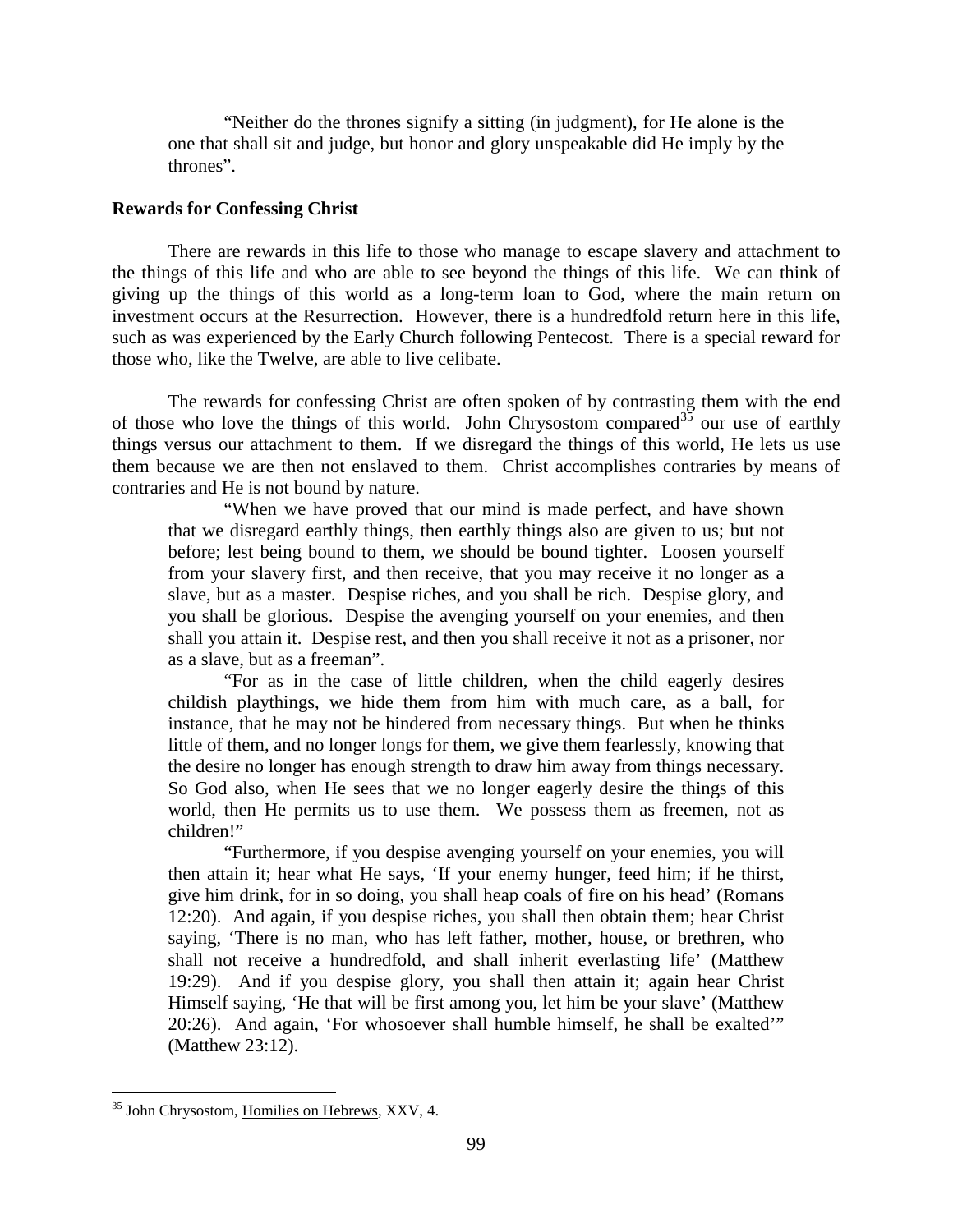"What are you saying? If I give drink to my enemy, do I then punish him? If I give up my goods, do I then possess them? If I humble myself, shall I then be exalted? Yes, He says, for such is My power, to give contraries by means of contraries. I abound in resources and in contrivances; do not be afraid. The 'Nature of things' follows My will; I do not wait for Nature. I do all things; I am not controlled by them; therefore I am able to change their form and order".

Cyprian of Carthage compared<sup>[36](#page-21-0)</sup> people who are weighed down by earthly desires to those who are able to leave it behind and who have contempt for worldly wealth. The reward is great in heaven for those who are able to see beyond the things of this life.

"How can they follow Christ, who are held back by the chain of their wealth? Or how can they seek heaven, and climb to lofty heights, who are weighed down by earthly desires? They think that they possess, when they are rather possessed; as slaves of their profit, and not lords of their own money, their money enslaves them. The Apostle indicates these times and these men when he says, <sup>3</sup>But those who desire to be rich fall into temptation and a snare, and into many foolish and harmful lusts which drown men in destruction and perdition. 'For the love of money is a root of all kinds of evil, for which some have strayed from the faith in their greediness, and pierced themselves through with many sorrows' (1 Timothy 6:9-10). But with what rewards does the Lord invite us to contempt of worldly wealth? With what compensation does He atone for the small, trifling losses of this present time? 'There is no man that leaves house, land, parents, brethren, wife, or children, for the kingdom of God's sake, but he shall receive a hundredfold now in this time, but in the age to come, eternal life' (Mark 10:29-30). If we know these things, and have found them out from the truth of the Lord, loss of this kind is not to be feared, but even to be desired. The Lord Himself again announces and warns us, 'Blessed are you when men shall persecute you, and when they shall separate you from their company, and shall cast you out, and shall speak of your name as evil, for the Son of man's sake! Rejoice in that day, and leap for joy; for indeed your reward is great in heaven'" (Luke 6:22 ).

We have an example of this "hunderdfold" return on investment in the Early Church following Pentecost. John Chrysostom noted $^{37}$  $^{37}$  $^{37}$  that when, "All that believed were together, and had all things in common" (Acts 2:44), this early Christian community was a collection of cheerful givers. The result was very beneficial not just to them but also to the community. They immediately obtained a reward, that is, the 'hundredfold' that Jesus spoke of (Mark 10:29-30), for having left everything for Christ's sake. In this case, the reward was 'the favor with all the people' (Acts 2:47).

John Chrysostom compared<sup>[38](#page-21-2)</sup> giving up our worldly possessions, even if only partially, to a long-term loan to God. The main return on investment will take place at the Resurrection, but there is still a hundred-fold return promised in this life. If we received the entire return on

<span id="page-21-1"></span><span id="page-21-0"></span> $\frac{36}{37}$  Cyprian, <u>Treatises</u>, III, 12.<br><sup>37</sup> John Chrysostom, <u>Commentary on Acts</u>, VII, v. 46.<br><sup>38</sup> John Chrysostom, Homilies on Romans, VII, v. 31.

<span id="page-21-2"></span>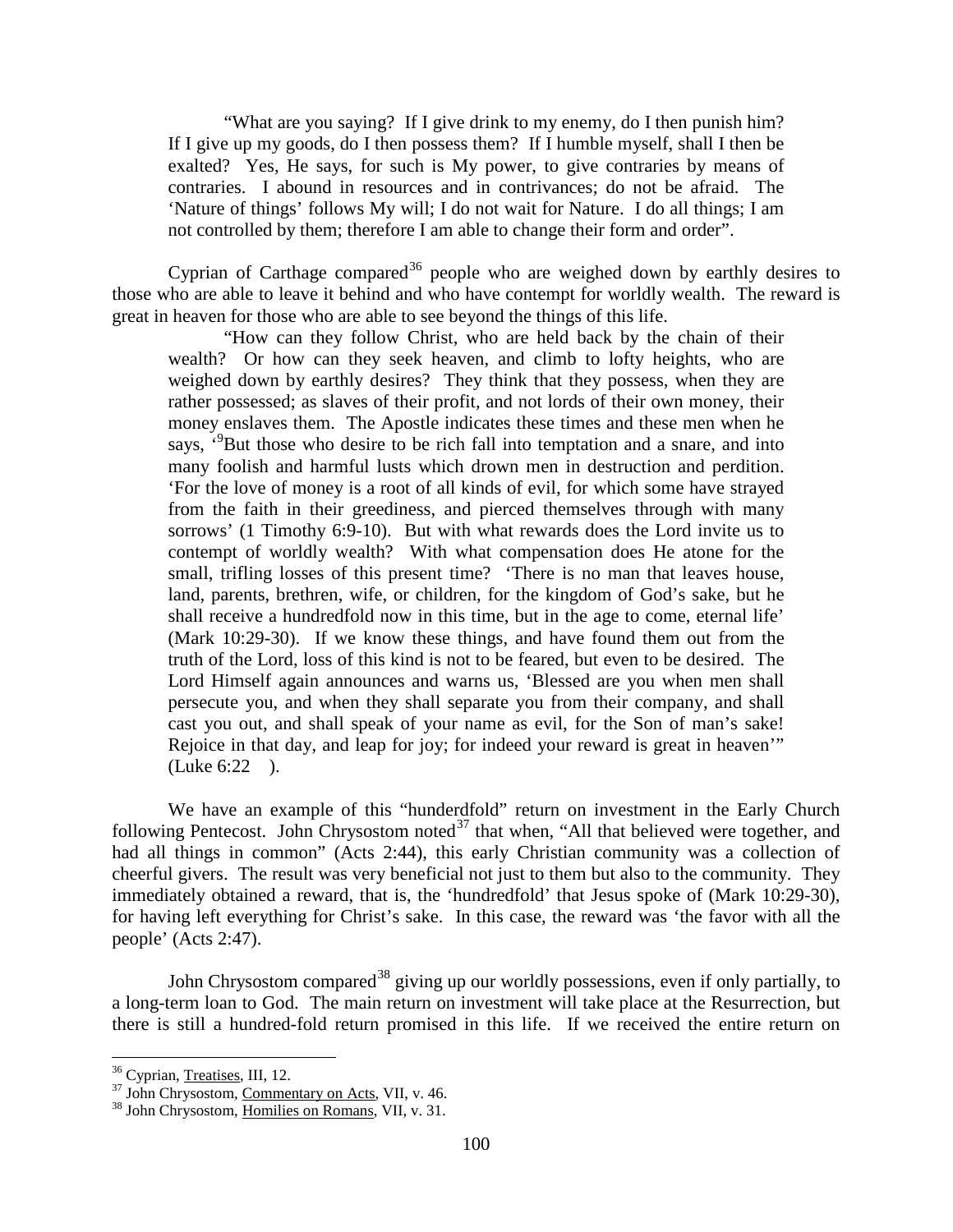investment in this life, it would be corruptible; therefore we receive most of the return at the Resurrection.

"Why don't you give to Him, who will assuredly pay you back in greater abundance? Perhaps it is because it is so long before He repays. Yet surely He repays even here in this life. For He said, 'Seek the kingdom of heaven, and all these things shall be added to you' (Matthew 6:33). Those goods have been stored up for you, and are not diminishing; these goods here He gives by way of increase and surplus. The very fact of its being so long before you receive it, makes your riches greater, since the interest is more. Even with moneylenders in this life, a long-term loan generates a greater gain to the lender. In man's case we are not offended at a long-term loan, but in the case of God are we so smallminded? He both gives here, and He there keeps the whole in store. For the abundance of what is given, and the excellence of that gift, transcends this present worthless life. Since in this perishable body, there is not even the possibility of receiving those unfading crowns, nor of attaining that unchangeable inheritance".

"Suppose someone owed you gold while you were staying in a foreign country, and had neither servants, nor any means to convey it to the place where you were staying. If he promised to repay you the loan, you would ask him in countless ways to have it paid not in the foreign land, but rather at home. Do you think it right that you should receive those spiritual and unutterable things in this world? What madness this would show! For if you receive them here, you will certainly have them corrupted; but if you wait for that time, He will repay them to you incorruptible. If you receive here, you have gotten lead; but if there, pure gold. Still He does not deprive you of the goods of this life. For along with that promise He has placed another, to the following effect, that everyone that loves the things of the world to come, shall receive 'a hundredfold in this present life, and shall inherit eternal life' (Matthew 19:29). If then we do not receive the hundredfold, we have ourselves to blame for not lending to Him, Who can give so much; for all who have given have received much, even though they gave little".

Ambrose of Milan compared<sup>[39](#page-22-0)</sup> the "unprofitable servants" (Luke 17:10) with those who give up everything and live celibate. The latter are like the Twelve Apostles, who gave up everything, and who have perhaps been given more talents than others in order to be able to live as they do, and who will be highly rewarded for their faith.

"Those who have fulfilled the commandments are able to say, 'We are unprofitable servants, we have done that which was our duty to do' (Luke 17:10). The virgin does not say this, nor he who sold all his goods, but they rather await the stored-up rewards like the holy Apostle who said, 'Behold we have forsaken everything and followed You; what shall we have therefore?' (Matthew 19:27) He does not say, like the unprofitable servant, that he has done that which was his duty to do, but as being profitable to his Master. He has multiplied the talents entrusted to him by the increase he has gained, having a good conscience; without anxiety as to his merits, he expects the reward of his faith and virtue. And so it is said to him and the others, 'you who have followed Me, in the regeneration, when the Son of Man shall sit in the throne of His glory, shall also sit upon twelve

<span id="page-22-0"></span> <sup>39</sup> Ambrose of Milan, Concerning Widows, XII, 74.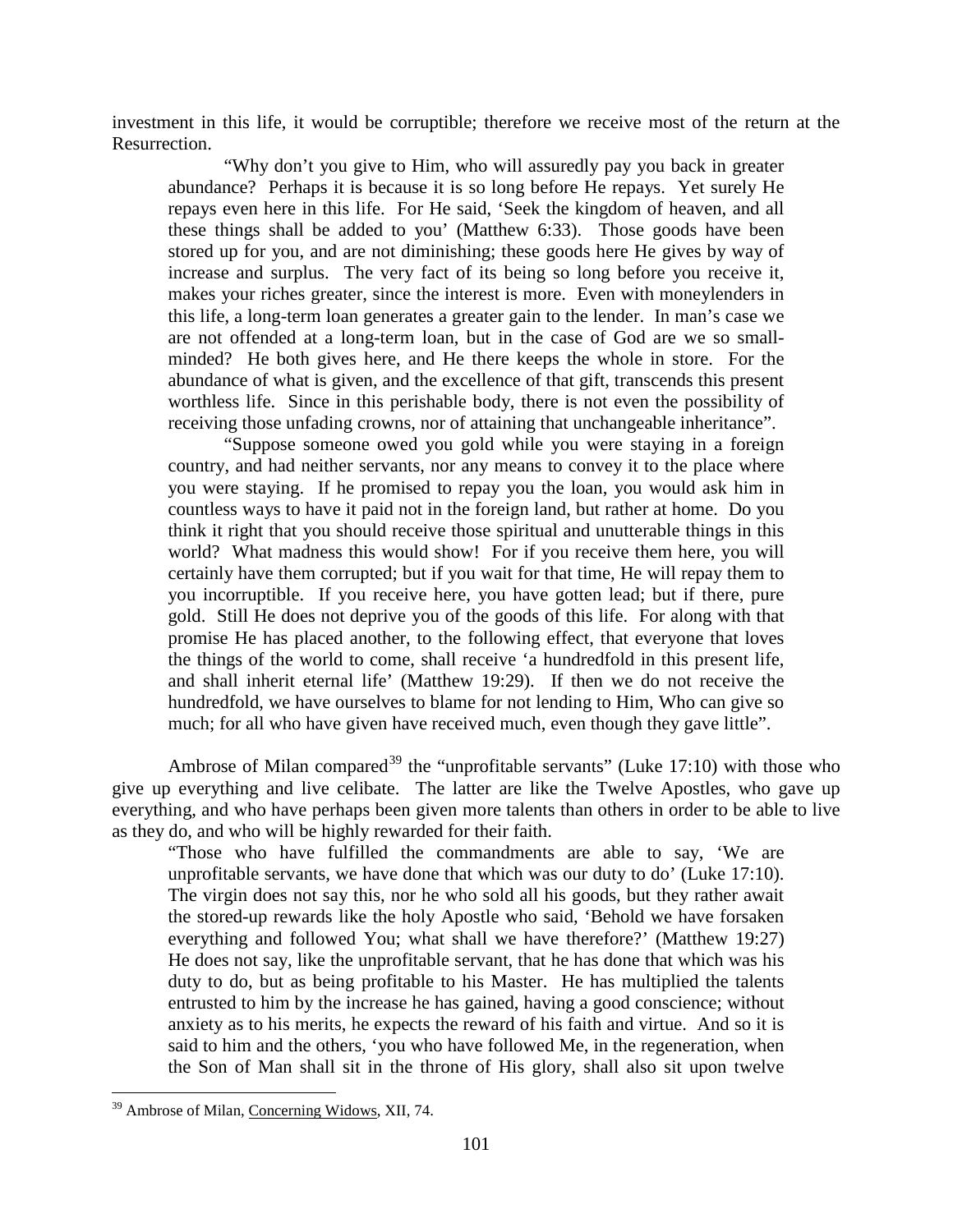thrones, judging the tribes of Israel' (Matthew 19:28). To those who had faithfully preserved their talents He promises rewards indeed, though smaller saying, 'Because you have been faithful over a few things, I will make you ruler over many things' (Matthew 25:21). He who has kept good faith has deserved that good faith should be kept with him; he who has made good profit, because he has not sought his own benefit, has gained a claim to a heavenly reward".

John Chrysostom stated<sup>[40](#page-23-0)</sup> that Christ does not withhold worldly things from us, but He considers our weakness and grants us some things in order that we might not become fainthearted.

"God from the beginning, knowing that the human race needs much condescension, bestows on us not only the things in the world to come, but also those here. For instance, Christ said to His disciples, 'Whoever has left houses, brethren, sisters, father, or mother, shall receive a hundredfold and shall inherit everlasting life' (Matthew 19:29). And again, 'Seek the kingdom of God, and all these things shall be added to you' (Matthew 6:33). Do you see that these things are given by Him in the way of addition, that we might not faint? Just as athletes have the benefit of careful attention, even when engaged in combat, but do not then enjoy complete ease, living under rules; yet afterwards they enjoy it completely. So God also does not grant us here to partake of 'complete' ease. But He does give us some".

John Cassian stated<sup>[41](#page-23-1)</sup> that there were some people in his day that claimed that Christ's promise of a hundredfold return would be given during the millennium following the Resurrection. A better interpretation, he said, refers to the life of a monk, where their love for each other is a hundred times better than carnal love, their continence is a hundred time better than sexual intercourse, and the adoption as sons they receive is a hundred times better than the possession of houses and fields.

"That recompense of reward, wherein the Lord promises a hundredfold in this life to those whose renunciation is perfect (Matthew 19:29), is rightly and truly taken in the same sense without any disturbance of faith. For many taking occasion by this saying, insist with crass intelligence that these things will be given carnally in the millennium. They must certainly admit that age, which they say will be after the resurrection, cannot possibly be understood as being like the present. There is a more credible interpretation. Those, who at the persuasion of Christ has made light of any worldly affections or goods, receive from the brethren and partners of his life, who are joined to him by a spiritual tie, even in this life a love, which is a hundred times better. It is certain that among parents, children, brothers, wives and relations, that love is tolerably short lived and easily broken. Even good and duteous children when they have grown up, are sometimes shut out by their parents from their homes and property. Sometimes for a really good reason, the tie of matrimony is severed, and a quarrelsome division destroys the property of brothers".

<span id="page-23-1"></span><span id="page-23-0"></span><sup>&</sup>lt;sup>40</sup> John Chrysostom, <u>Homilies on Hebrews</u>, XXIII, 3.<br><sup>41</sup> John Cassian, Conference of Abbot Abraham, XXIV, 26.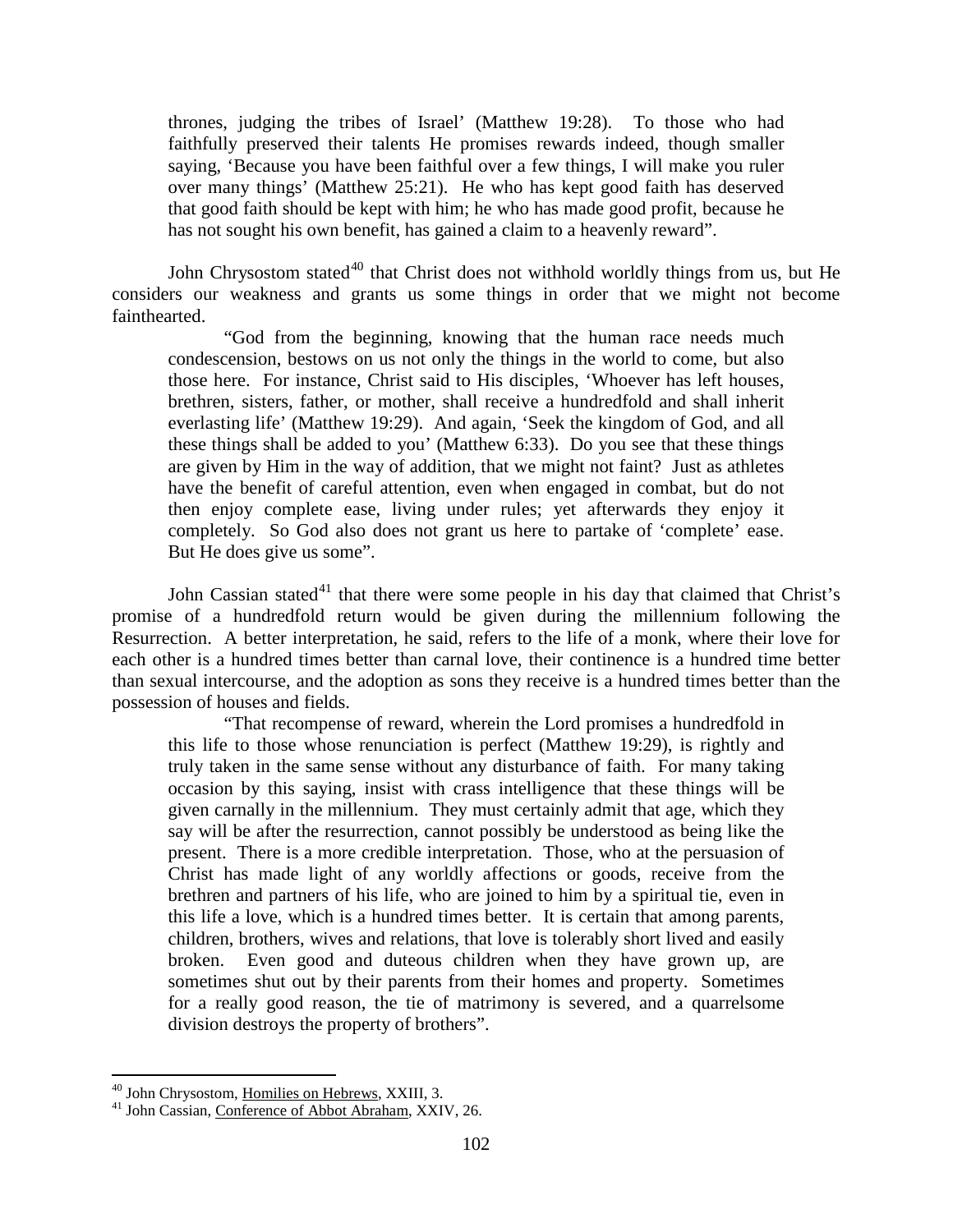"Monks alone maintain a lasting union in intimacy, and possess all things in common, as they hold that everything that belongs to their brethren is their own, and that everything which is their own is their brethren's. If then the grace of the love between monks is compared to those affections where the bond of union is a carnal love, certainly it is a hundred times sweeter and finer. There will indeed also be gained from conjugal continence a pleasure that is an hundred times greater than that which arises from the union of the sexes. And instead of that joy, which a man experiences from the possession of a single field or house, he will enjoy a delight in riches a hundred times greater, if he passes over to the adoption of sons of God. If he possesses as his own all things which belong to the eternal Father, he can assert, 'All things that the Father has are mine' (John 16:15). If he is free from care and glad at heart, he succeeds everywhere to hear daily the announcement made to him by Paul, 'For all things are yours, whether the world, or things present, or things to come' (1 Corinthians 3:22), and by Solomon: 'The faithful man has a whole world for riches' (Proverbs 17:6 LXX). You have then that recompense of a hundredfold brought out by the greatness of the value, and the difference of the character that cannot be estimated".

### <span id="page-24-0"></span>**The Will of God**

In all this, it is critical to know and understand the Will of God in one's life. One distinguishing characteristic of those enrolled in the communion of saints is a willingness to submit their will to the Will of God. This is one of the bases for the Gospel lesson:

- Confessing the Lord vs. denying Him before men (Matthew 10:32-33)
- Loving the Lord more than relatives (Matthew 10:37)
- Taking up one's cross and following Him (Matthew 10:38).

Each of the above three items requires an act of will. And hindering our obedience to the Will of God is the will of the flesh (John 1:13) which tends to draw us away from the Will of God.

Following is a breakdown of references to the Greek word thelema, meaning "will," including its verb forms meaning "to will." It is used to refer both to the Will of God, our human will and the will of the flesh. Not only do we need to conform our human will to the Will of God, but we need to obey the Will of God and understand it. Not doing so can result in us being held captive by the snare of the devil to do his will (2 Timothy 2:26).

### **The Will of God versus Human Will versus the Will of the Flesh**

### **The Will of God**

### **General Characteristics**

- Abides forever (2 Peter 1:21)
- Created all things (Revelation 4:11, Philippians 2:13)
- Orders all comings and goings (Acts 18:21, 21:14; 1 Cor. 4:19; James 4:15; Rom. 15:32, 1:10)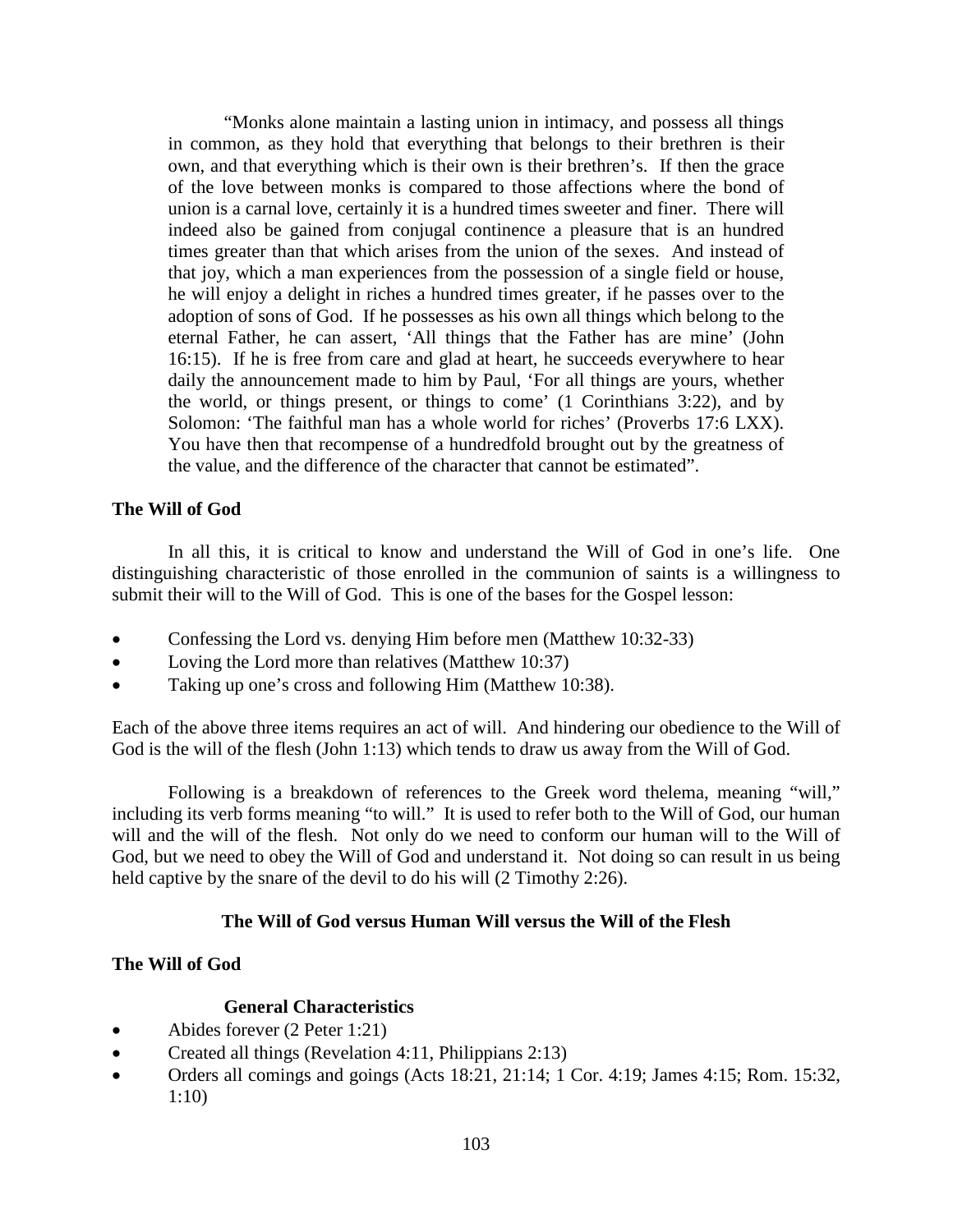- Atoned for our sins (Hebrews 10:10)
- Desires all to come; desires that none perish (Matt. 18:14; John 6:40)
- Is patient with us (Romans 9:22)
- Source of prophesy (2 Peter 1:21)
- Established Apostles  $(1 \text{ Cor. } 1:1; 2 \text{ Cor. } 1:1; \text{ Eph. } 1:1; \text{ Col. } 1:1; 2 \text{ Tim. } 1:1)$
- Contains specific directions for everyone (1 Thess. 4:1-8)

## **Obedience to the Will of God is Required**

- We pray "Thy Will be done" (Matthew 6:10)
- Only those doing the Will of God are saved (Matt. 7:21, 21:30-31; Luke 12:46-48; Acts 13:22)
- This needs to be done from the heart (Eph. 6:6)
- By obeying, we become the Lord's brother or sister (Matt. 12:50)

## **Understanding the Will of God**

- Not understanding the Will of God is foolishness (Eph. 5:17)
- Those who will (Greek: thelo) to do the Will (Greek: thelema) of God have the ability to know correct teaching (John 7:17)
- Jesus equips us to do the Will of God (Hebrews 13:21)
- Paul prayed that the Colossians might be filled with the knowledge of the Will of God (Col. 1:9)
- Epaphras prayed that the Colossians might stand firm and complete in all the well of God (Colossians 4:12)
- Ananias of Damascus prophesied at Paul's conversion that Paul had been appointed to know the will of God (Acts 22:14)
- The Jews under the Old Covenant had been given the opportunity to know the Will of God (Romans 2:18)

### **Results of the Will of God**

- It is the Will of God that we be delivered from this evil age (Gal. 1:4)
- Being transformed by the renewing of our mind proves what the Will of God is (Romans 12:2)
- The Will of God includes the resurrection of the saints (John 6:39)
- By doing the Will of God, we silence the ignorance of fools (1 Peter 2:15)
- Doing the Will of God sometimes requires suffering (1 Peter 3:17, 4:19)
- God hears us when we do His Will (John 9:31)
- If we ask anything according to His Will, He hears us (1 John 5:14)
- The Will of God is at work in the Churches (2 Corinthians 8:3-5)
- Sometimes the Will of God is accompanied by miracles (Heb. 2:4; Matt. 8:2-3)
- For all this, we need to be grateful (1 Thess. 5:18)

## **Human Will: the Will of Man**

### **Needs to be conformed to the Will of God**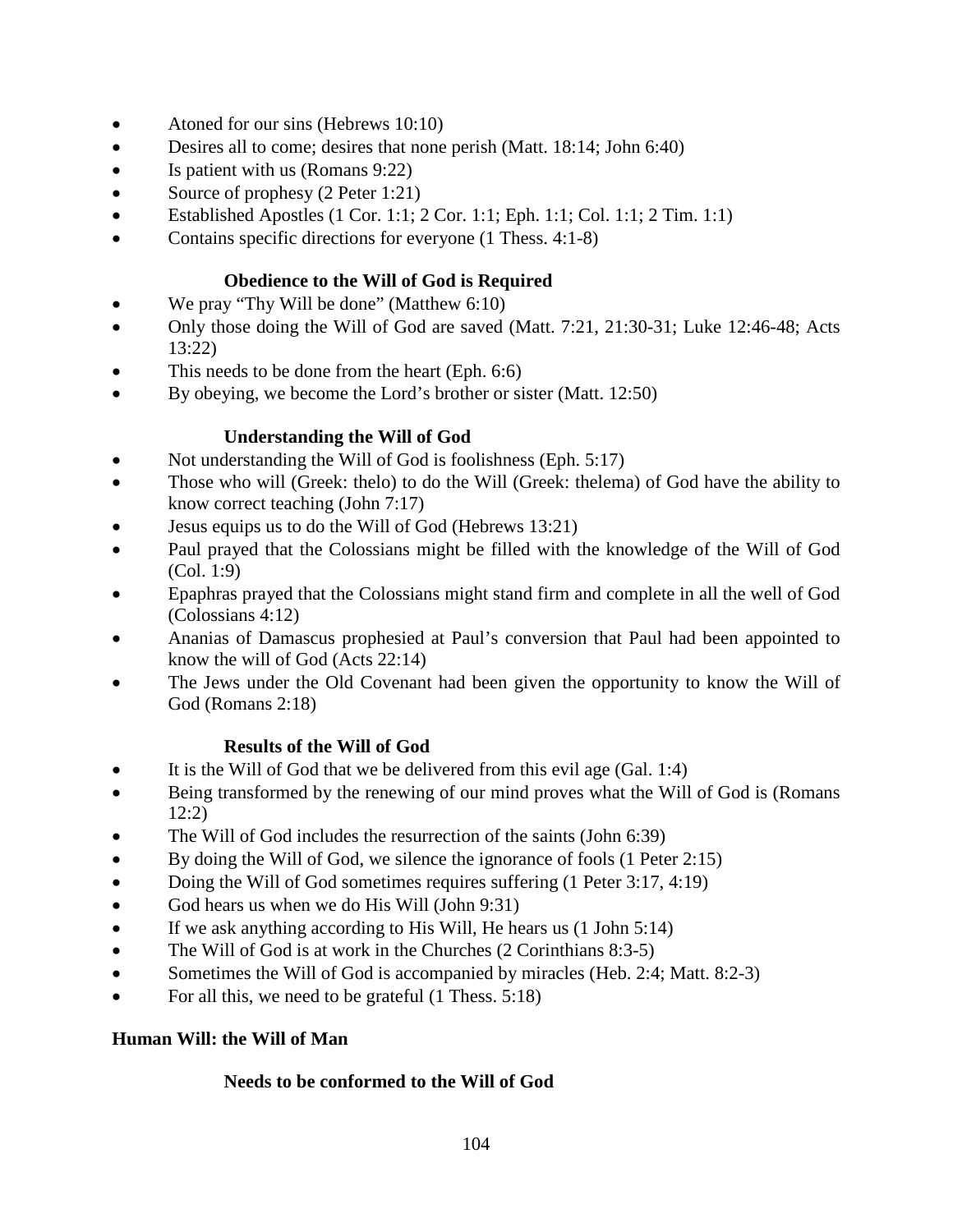- Jesus conformed His human will to the Will of the Father (Matt. 26:39-42; Mark 14:36; Luke 22:42). Note that He has two natures and thus two wills.
- He did not seek His own (human) will but the Will of the Father who sent Him (John 5:30, 6:38, 4:34; Hebrews 10:7-9)
- Conforming our will to the Will of God illumines us (John 7:17)
- We need to exercise authority over our human will (1 Cor. 7:37; 2 Thess. 3:10)

## **The Fears and Frailties of Our Human Will**

We may fear to do the Will of God e.g.:

- Paul going to Jerusalem (Acts 21:14)
- Jesus going to the Cross (Matthew 26:39-42)
- The Twelve receiving Jesus into the boat (John 6:19-21)

## **Salvation Depends on Submission to the Will of God**

- Human will alone will not help (Romans 9:16)
- No prophecy was ever made by an act of human will (2 Peter 1:21)
- Our human will needs to recognize that faith without works is useless (James 2:20)
- Consider the parable of the Two Sons, where one said he'd go but didn't and the other said he wouldn't but did: It matters what we will to do regarding the Will of our Father (Matthew 21:28-31)

## **The Will of the Flesh**

- The will of the flesh can reproduce after its own kind (John 1:13) and may be unforgiving (Luke 15:28)
- Some people are held captive by the snare of the devil to do his will (2 Tim. 2:26)
- Jesus was delivered to the will of the mob (Luke 23:25), where the mob was doing the will of the devil  $(1$  Corinthians 2:7-8)
- We are to live our lives not for the lusts of men (the will of the flesh) but for the Will of God (1 Peter 4:2)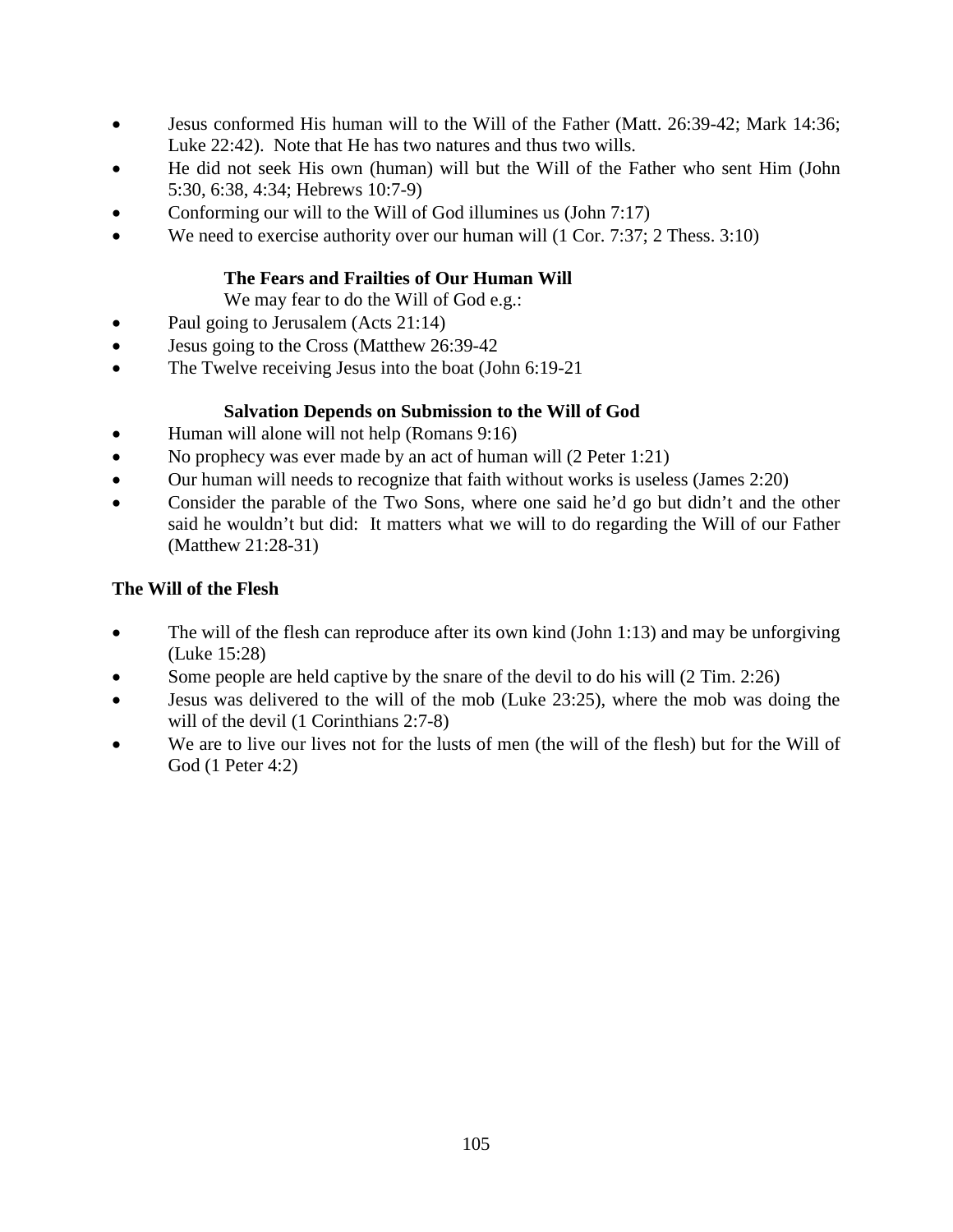# *A GREAT CLOUD OF WITNESSES*

**June 11, 2017 Sunday of All Saints Revision G**

#### <span id="page-27-0"></span>**Epistle: Hebrews 11:32-12:2**

Parts of today's Epistle lesson are used in the Eastern lectionary also for the Sunday Before Christmas (Hebrews 11:9-40) and for the  $1<sup>st</sup>$  Sunday of Lent (Hebrews 11:24-26, 32-40). On the Sunday Before Christmas, we look backward to see where we have come; on the  $1<sup>st</sup>$ Sunday of Lent, the theme is a vision of where we are going as we point toward Easter Sunday (or Pascha). In today's Epistle lesson, we look at the communion of Saints.

The Western lectionaries also use parts of today's Epistle lesson. Verses 8-19 are sometimes used for the  $14<sup>th</sup>$  Sunday after Trinity and verses 1-19 are sometimes used for the  $3<sup>rd</sup>$ Sunday after Epiphany. Thus East and West emphasize different parts of Hebrews 11.

#### **Introduction: Who Is Referred To?**

<span id="page-27-1"></span>Some have referred to Hebrews 11 as "God's Hall of Fame". Listed in Table I are some of the people referred to in Hebrews 11:32-38 along with some of the hardships they endured. Both martyrs and others are included. Most of these examples are found in the Scriptures. A few, like Isaiah being sawn in half by King Manasseh, are described in other traditional sources [42.](#page-27-2)

All these had given up riches or relationships for the Lord's Name. David as king and Joseph as second in command in Egypt, did have wealth. But they also had considerable hardship beforehand.

While all these obtained a good testimony through faith (Hebrews 11:39), they were not made perfect apart from us (Hebrews 11:40). Why? The answer is given in the section preceding our Epistle lesson (Hebrews 11:8-16), and in the section that follows (Hebrews 12:22- 25).

In the section preceding the Epistle lesson, the patriarchs Abraham and Sarah, Isaac, Jacob, Joseph, and Moses were introduced as accomplishing something by faith. Yet they waited for the city, which has solid foundations and whose craftsman and builder is God (Hebrews 11:10). The section following the Epistle lesson (Hebrews 12:22-25) lists various aspects of this city that we have come to:

> Mount Zion The City of the Living God The Heavenly Jerusalem An Innumerable Company of Angels An Assembly and Church of Firstborn Ones

<span id="page-27-2"></span> $42$  Nickolai Velimirovic, Prologue From Ochrid, Lazarica Press, Birmingham, 1986, May 9. The pseudepigraphal Martyrdom of Isaiah.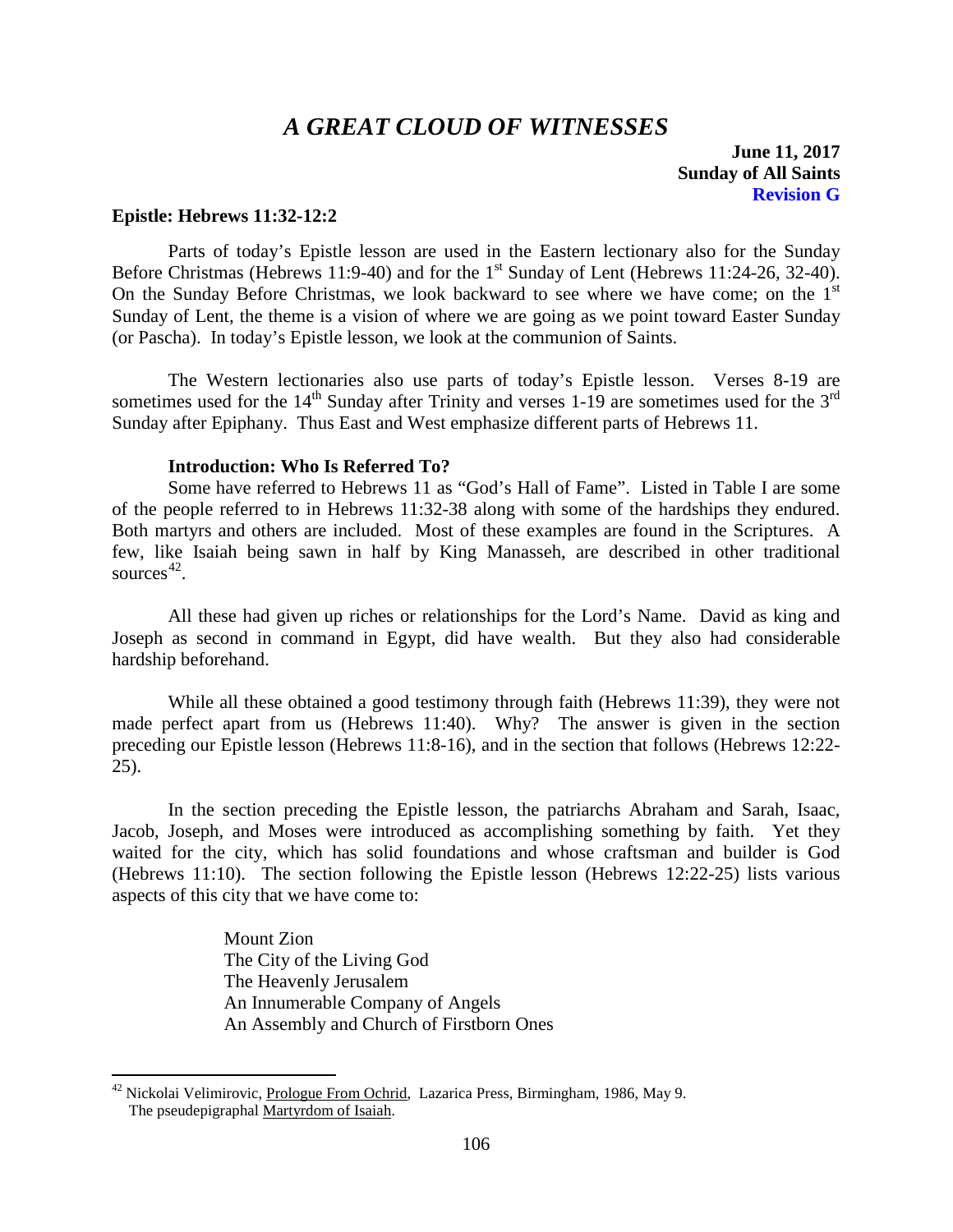#### Copyright © Mark Kern 2006 **TABLE I Hebrews 11 References**

| <b>Statement in Hebrews</b>            | <b>References</b>            | <b>Account Details</b>      |
|----------------------------------------|------------------------------|-----------------------------|
| <b>Subdued Kingdoms</b>                | <b>Barak</b>                 | Judges 4                    |
|                                        | Gideon                       | Judges 7                    |
|                                        | Jephthah                     | Judges 11                   |
|                                        | Samson                       | Judges 14                   |
|                                        | David                        | 2 Samuel 5:17-25; 8-10      |
| <b>Wrought Righteousness</b>           | Samuel                       | $\overline{1}$ Samuel 12:4  |
|                                        | David                        | 2 Samuel 8:15; 9:1          |
|                                        | Nathan                       | 2 Samuel 12                 |
| <b>Obtained Promises</b>               | Christ will come from David  | 2 Samuel 7:11-17            |
| Shut Mouths of Lions                   | Samson                       | Judges 14:6                 |
|                                        | David                        | 1 Samuel 17:34-35           |
|                                        | Daniel                       | Daniel 6:16-22              |
| Quenched Power of Fire                 | Shadrach, Meshach, Abed-Nego | Daniel 3:19-27              |
| <b>Escaped Edge of Sword</b>           | Moses from Pharaoh           | Exodus 18:4                 |
|                                        | David from Saul              | 1 Samuel 23, 24             |
| <b>Empowered from Weakness</b>         | Elijah                       | 1 Kings 19                  |
|                                        | Elisha                       | 2 Kings 6                   |
| Became Strong in Battle                | Gideon                       | Judges $7, 8$               |
|                                        | Samson                       | Judges 15, 16               |
|                                        | David                        | $\overline{2}$ Samuel 8, 17 |
|                                        | Joshua                       | Joshua 5-12                 |
| Put Armies to Flight                   | Gideon                       | Judges 7                    |
|                                        | Elisha                       | 2 Kings 7                   |
| Women Received dead by Resurrection    | Elijah                       | 1 Kings 17:19-23            |
|                                        | Elisha                       | 2 Kings 4:31-37             |
| Tortured, Beaten to Death              | Jeremiah                     | Jeremiah 37:15-16           |
|                                        | Amos                         | Prologue, June 15           |
|                                        | Ezekiel                      | Prologue, July 21           |
| Tried by Mocking & Scourging           | Jeremiah                     | Jeremiah 20:2               |
| Endured Chains & Imprisonment          | Joseph                       | Genesis 39:7-23             |
|                                        | Micaiah                      | 1 Kings 22:12-28            |
|                                        | Jeremiah                     | Jeremiah 37:15-16           |
| Stoned                                 | Zechariah, the Priest        | 2 Chronicles 24:20-22       |
|                                        | Naboth                       | 1 Kings 21:11-15            |
|                                        | Jeremiah                     | Prologue, May 1             |
|                                        | <b>Baruch</b>                | Prologue, September 28      |
| Sawn in Two                            | Isaiah                       | Prologue, May 9             |
| Murdered with sword                    | <b>Many Prophets</b>         | 1 Kings 19:10               |
|                                        | John the Baptist             | Matthew 14:3-12             |
|                                        | Uriah, the Prophet           | Jeremiah 26:20-24           |
| Wondered about in Sackcloth, Destitute | Elijah                       | 1 Kings 19:13, 19           |
|                                        | Elisha                       | 2 Kings 2:12-15             |
|                                        | <b>Other Prophets</b>        | Zech. 13:4                  |
|                                        | Isaiah                       | Isaiah 20:2                 |
| Lived in Deserts, Caves                | 100 prophets                 | 1 Kings 18:4, 13            |
|                                        | Elijah                       | 1 Kings 19:9                |
|                                        | David                        | 1 Samuel 24:1-4             |
|                                        | John the Baptist             | Prologue, June 24           |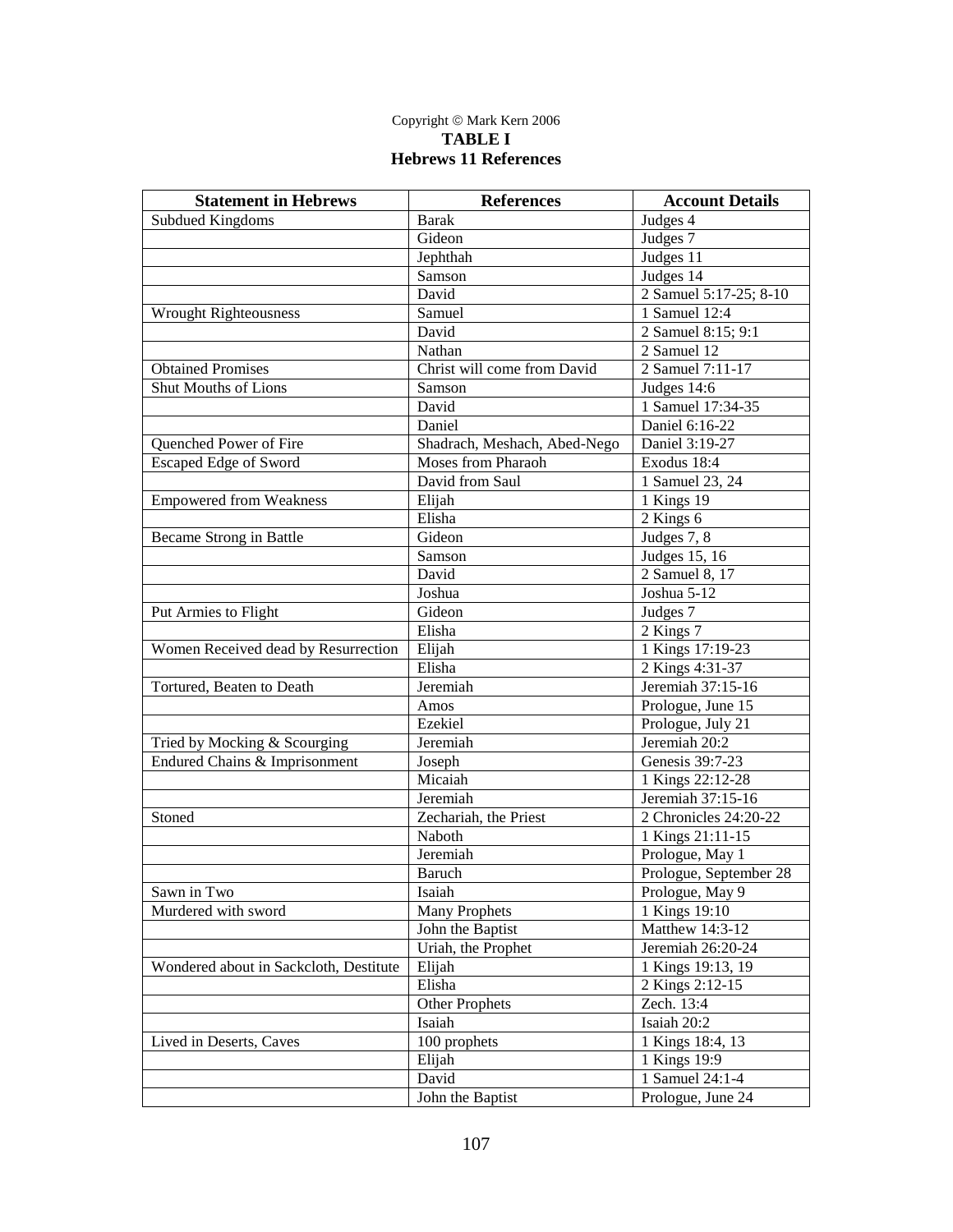God, the Judge of All Spirits of Just Men Made Perfect Jesus, the Mediator The Blood that Speaks Better than Abel's

This list describes how we are perfected with the saints, prophets and patriarchs of the past. We join together with them as we all join in the worship of the Lamb around the Throne of God. And we get a glimpse of those who have gone before through the windows of heaven (the icons).

#### **The Accomplishments of the Saints**

<span id="page-29-0"></span>The Epistle lesson concludes with a much-quoted word of encouragement. "Since we have so great a cloud of witnesses surrounding us, let us also lay aside every encumbrance, and the sin which so easily entangles us, and let us run with endurance the race that is set before us, fixing our eyes on Jesus, the author and perfecter of faith. Who for the joy set before Him endured the Cross, despising the shame, and has sat down at the Right Hand of the Throne of God" (Hebrews 12:1-2).

The "Cloud of Witnesses" is also referred to as "the communion of saints" in the Apostles' Creed. These are described as "surrounding us." This occurs as the Church meets to worship her Lord where she joins with the saints in heaven in doing so. To help us see this, a number of icons (paintings) of various saints are displayed on the inner walls of Orthodox Churches. These become like "windows" into heaven to give us a visual impression of the great number of people who have gone before us and whom the prophets also speak of as witnesses. These are called the "One Holy Catholic and Apostolic Church" in the Nicene Creed.

All this is intended as a motivation for us to imitate them. We are encouraged to "lay aside every encumbrance and the sin which so easily entangles us" (Hebrews 12:1). We are also encouraged to imitate the Lord and "fix our eyes on Jesus, who for the joy set before Him endured the Cross, despising the shame" (Hebrews 12:2). As He was rewarded, so will we be.

John Chrysostom commented<sup>[43](#page-29-1)</sup> on this to say that he feels in awe of them and their accomplishments:

"At all times, but especially when I reflect upon the achievements of the saints, it comes over me to feel despondency concerning my own condition. We have not even in dreams experienced the things among which those men spent their whole lives: not paying the penalty of sins, always doing rightly and yet always afflicted. For consider Elijah and that which befell the Apostles<sup>44</sup>. Elijah suffered the same thing with them (2 Kings 1:8) and also the Son of Man who 'had nowhere to lay His head' (Matthew 8:20).

"Do you see that we have the advantage over them? For God has provided some better thing for us (Hebrews 11:40). In order that they might not seem to have the advantage from being crowned before us, He appointed one time for

<span id="page-29-2"></span><span id="page-29-1"></span><sup>&</sup>lt;sup>43</sup> John Chrysostom, <u>Homilies on Hebrews</u>, XXVIII, 1.<br><sup>44</sup> See for example, 1 Corinthians 4:11; 2 Corinthians 11:23-28, 12:7; Philippians 1:12; 2 Timothy 3:11.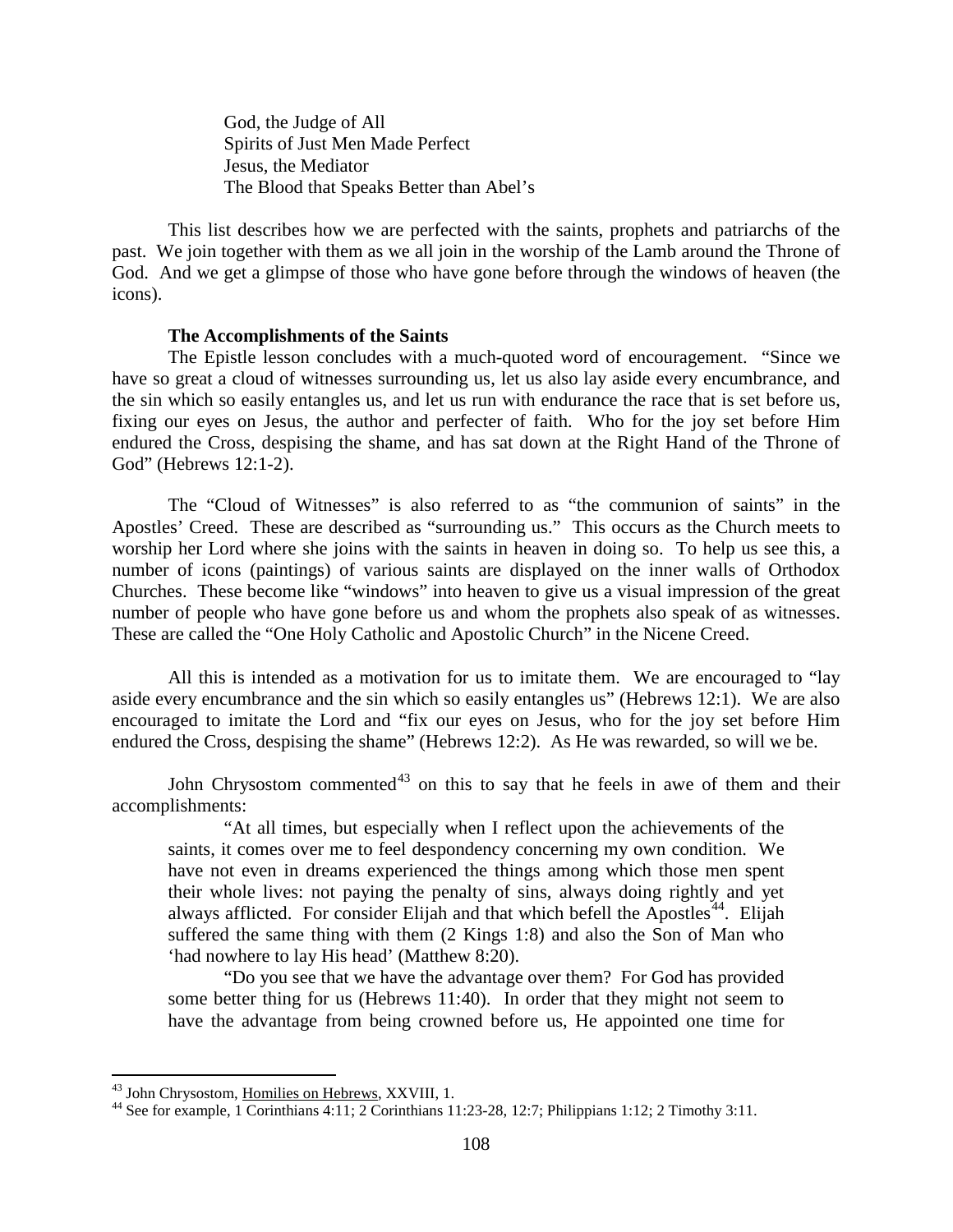crowning for all; and he that gained the victory so many years before receives his crown with you. Do you see His tender carefulness?"

Clement of Rome, who was martyred by drowning<sup>[45](#page-30-0)</sup> in the Black Sea, wrote<sup>[46](#page-30-1)</sup> that the martyrs before him inspire the Church to peace.

"The humility and godly submission of so great and illustrious men have rendered not only us, but also all the generations before us, better, as many as have received His oracles in fear and truth. Having so many great and glorious examples set before us, let us turn again to the practice of that peace, which from the beginning was the mark set before us. Let us look steadfastly to the Father and Creator of the universe, and cling to His mighty and surpassingly great gifts and benefits of peace. Let us contemplate Him with our understanding, and look with the eyes of our soul to His long-suffering will. Let us reflect how free from wrath He is towards all His creation."

Chrysostom also stated<sup>[47](#page-30-2)</sup> that it is useful to think of the saints before us when we are tempted or when we are suffering at the hands of wicked men.

"Let us too consider these things in our temptations, when we suffer anything from wicked men, 'looking to the Beginner and Finisher of our faith' (Hebrews 12:2), and considering that it is by wicked men, and that it is for virtue's sake, and for His sake. For if we reflect on these things, all will be easy and tolerable. Since if someone suffering for those he loves is proud of it, what feeling of things dreadful will he have who suffers for the sake of God? For if He, for our sake, calls that shameful thing, the Cross, 'glory' (Hebrews 12:2), much more ought we to think this way. And if we can so despise sufferings, much more shall we be able to despise riches and covetousness. When about to endure anything unpleasant, we ought to think not of the labors but of the crowns. Just as merchants take into account not only the danger of the seas, but also the profits from the goods transported, so we ought to take into account the benefits of heaven and confidence towards God.

If getting excess profits seems a pleasant thing, think that Christ does not will it, and immediately it will appear displeasing. If it is difficult for you to give to the poor, don't think of the expense, but transport your thoughts to the harvest, which results from the sowing. When it is hard to reject the love of a strange woman, think of the crown, which comes after the struggle, and you shall easily bear the struggle. If fear diverts a man from inappropriate things, much more should the love of Christ.

Chrysostom compared<sup>[48](#page-30-3)</sup> the lives of the saints to that of their Master. As He was treated, so they will be treated in the future and so they were treated in the past. He is author and finisher, and there is an irrational hostility of the world toward Him, toward the saints and toward us as we follow Him.

<span id="page-30-1"></span><span id="page-30-0"></span><sup>&</sup>lt;sup>45</sup> Nickolai Velimirovic, <u>Prologue From Ochrid</u>, Lazarica Press, Birmingham, 1986, November 25.<br><sup>46</sup> Clement of Rome, First Epistle to the Corinthians, 19.<br><sup>47</sup> John Chrysostom, <u>Homilies on John</u>, LXXVII, 4.<br><sup>48</sup> John

<span id="page-30-2"></span>

<span id="page-30-3"></span>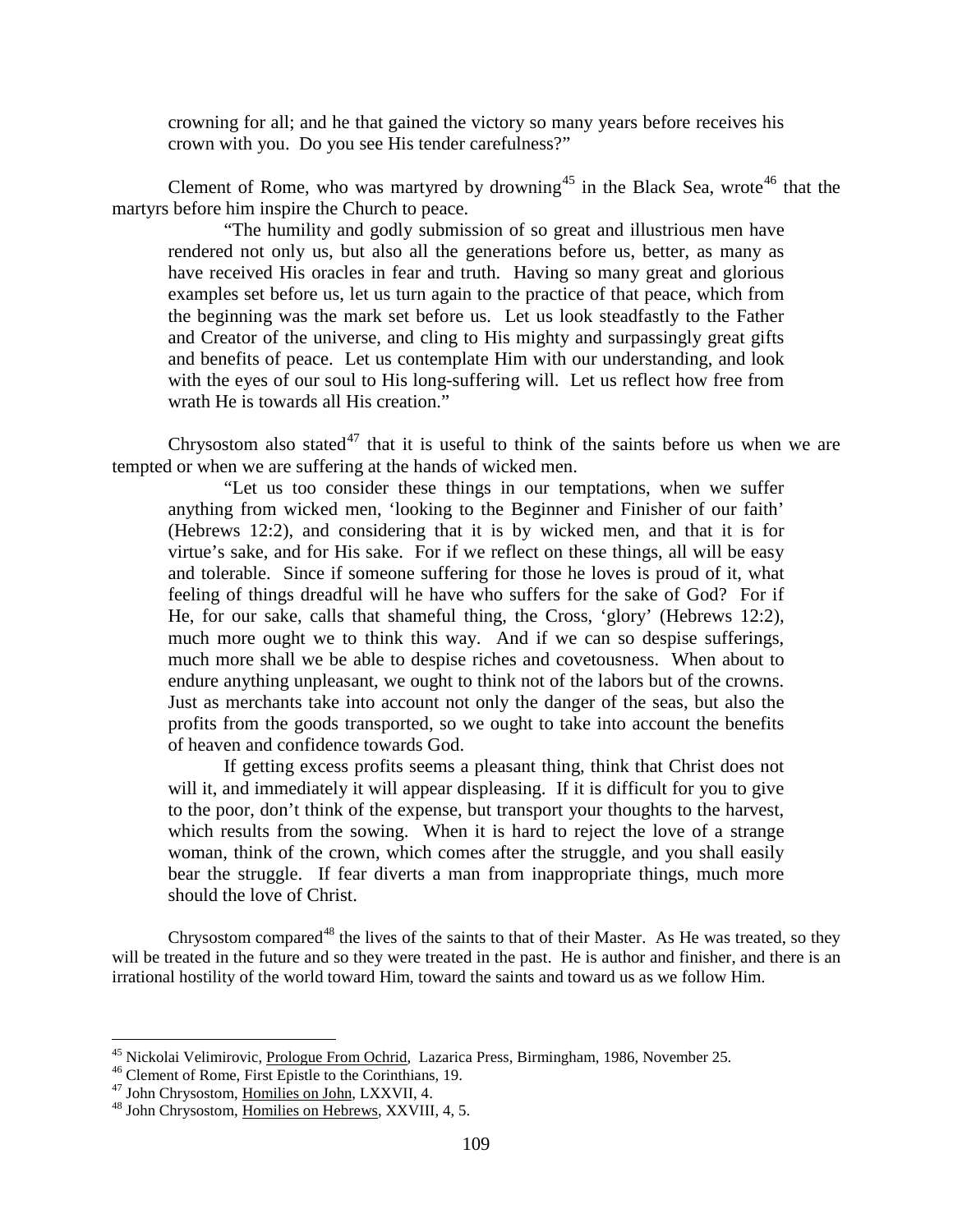"The sum and substance of his exhortation, which he puts both first and last, speaks of Christ. 'Looking to Jesus, the Author and Finisher of our Faith' (Hebrews 12:2). Christ Himself said this continually to His disciples, 'If they have called the Master of the house Beelzebub, how much more them of His household?' And again, 'The disciple is not above his Master, nor the servant above his Lord' (Matthew 10:24-25). We 'look' (he says), that we may learn to run. For as in all arts and games, we impress the art upon our mind by looking to our masters. We receive certain rules through our sight; so here also, if we wish to run, and to learn to run well, let us look to Christ, 'the author and finisher of our faith' (Hebrews 12:2). What is this? He has put the Faith within us. For He said to His disciples, 'You have not chosen Me, but I have chosen you' (John 15:16). Paul too says, 'But then shall I know, even as also I have been known' (1 Corinthians 13:12). He put the Beginning into us, He will also put on the End."

"Christ was continually a fugitive, sometimes in Galilee, and sometimes in Judea. Was not His trial great, even from the swaddling clothes? When He was yet a young child, His mother took Him and went down into Egypt. For all these reasons Paul says, 'Looking to Jesus the Author and Finisher of our Faith, who for the joy that was set before Him endured the cross, despising the shame, and has sat down at the right hand of the throne of God' (Hebrews 12:2). Let us look to Him then, also to the sufferings of His disciples. Paul says, 'In much patience, in afflictions, in necessities, in persecutions, in distresses, in stripes, in imprisonment' (2 Corinthians 6:4, 5). And again, 'Even to this present hour, we both hunger, thirst, are naked, are beaten up, and have no certain dwelling-place; we labor, working with our own hands. Being reviled, we bless; being persecuted, we suffer it; being defamed, we entreat' (1 Corinthians 4:11-13). Has any one of us suffered the smallest part of these things? For, he says, we are 'As deceivers, as dishonored, as having nothing' (2 Corinthians 6:8-10). And again, 'From the Jews five times I received 39 stripes; three times I was beaten with rods, once was I stoned, a night and a day have I been adrift in the deep; in journeys often, in tribulations, in distress, in hunger' (2 Corinthians 11:24-27). And that these things seem good to God, hear him saying, 'For this I sought the Lord three times, and He said to me, My Grace is sufficient for you; for My strength is made perfect in weakness'. 'Therefore', he says, 'l take pleasure in infirmities, in afflictions, in necessities, in distresses, in stripes, in imprisonment, that the power of Christ may rest upon me' (2 Corinthians 12:8-10). Moreover, hear Christ Himself saying, 'In the world you shall have tribulation'" (John 16:33).

### **We Imitate the Captain of Our Salvation**

<span id="page-31-0"></span>Gregory of Nyssa described<sup>[49](#page-31-1)</sup> Baptism as imitating the Captain of our salvation in His passage through death. By our penitence, we advance to a hatred of sin; by our identification with His death in the water, we work out a kind of break in the continuity of the evil. By doing so, our Captain leads us out of the labyrinth of death, and trains us like a drillmaster trains new recruits. In Baptism, the water imitates the earth (i.e. burial), and sin flows away to purify both soul and body at our death.

<span id="page-31-1"></span><sup>&</sup>lt;sup>49</sup> Gregory of Nyssa, "The Great Catechism", Apologetic Works, IV, 35.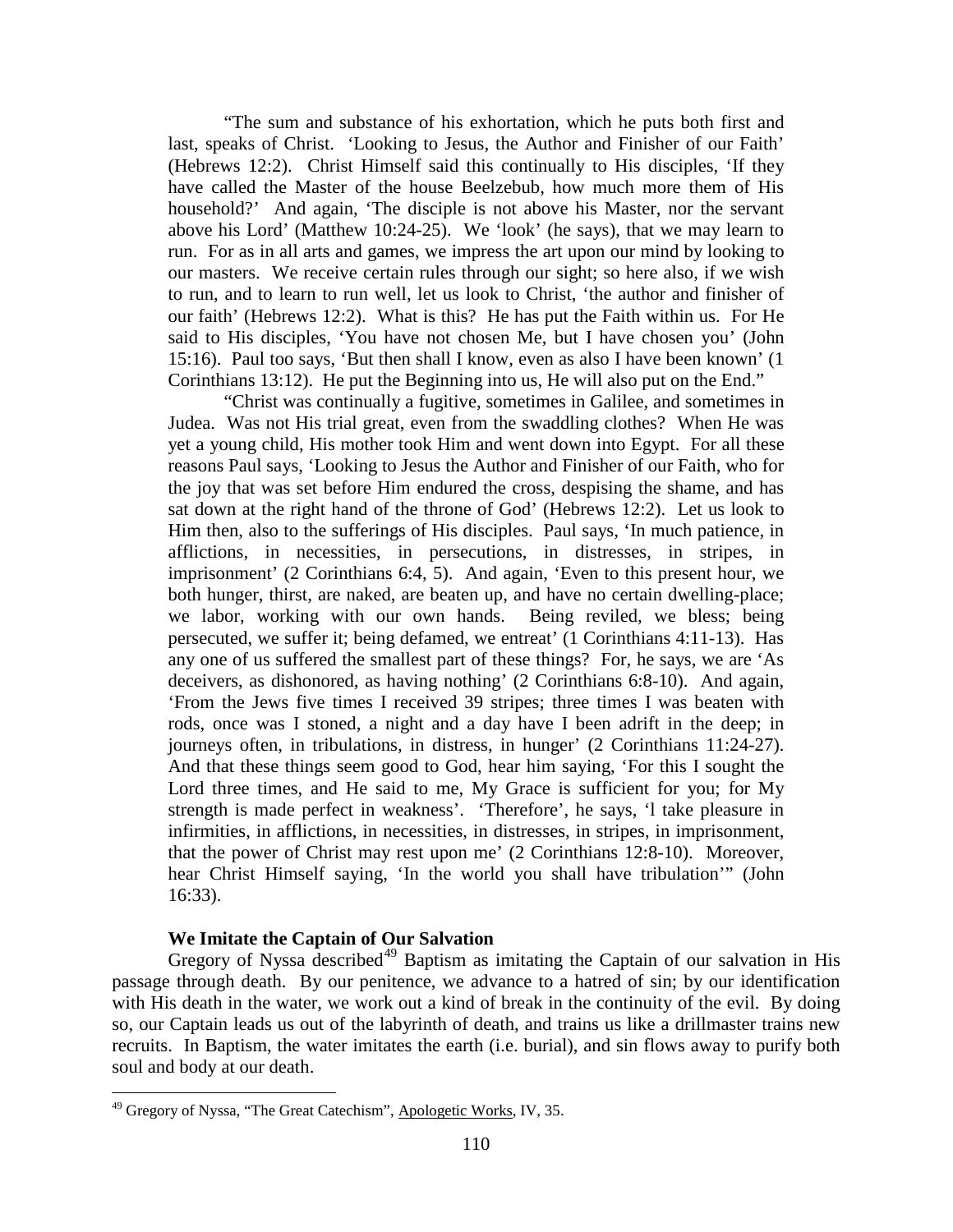"The descent into the water at Baptism, and the triple immersion of the person in it, involves another mystery, because He has made fellowship with man a real possibility. Because He assumed and deified the flesh (2 Peter 1:4), everything related may be saved along with it. The baptismal process was devised as a kind of likeness between him who follows and Him Who leads the way. We need to see what the Author of our life did, in order that we may imitate the pattern of the Captain of our salvation" (Hebrews 2:10, 12:2).

"Those who are drilled into orderly movements by skilled drillmasters advance in handling their weapons by what they see with their eyes. He who does not practice what is shown him does not obtain such dexterity. In the same way we who desire for the Good as He has, must exactly imitate Him, Who leads the way to salvation, and carry into action what He has shown us. It is impossible to reach the same goal unless we travel by the same ways. Our life is like a labyrinth, which cannot be threaded by the faculties of human nature unless a man pursues that same path as He did. As we thread the turns of mazes, if we happen to fall in with someone who has experience with them, we can get to the end of those various misleading turnings in the chambers by following behind him. The labyrinth is that prison of death, which is without an exit and which surrounds the wretched race of mankind. The Captain of our salvation had a three-days' state of death and then life again! Some sort of resemblance in us to such things has to be planned".

"Everything about death has its proper place, namely the earth in which it is buried. Now earth and water have much affinity. They are similar in weight; earth absorbs water, and water can contain earth as slurry; they are mutually confined. The Author of our life was buried in earth; we imitate that death in the neighboring element (water). He, that Man from above (John 3:31, 1 Corinthians 15:47), who took deadness on Himself, was deposited in the earth, and returned back to life the third day. So everyone who is knitted to Him can look forward to the same successful issue: arriving at life by having water poured on him instead of earth. Submitting to water represents for us in the three movements<sup>[50](#page-32-0)</sup>, the three-days-delayed grace of the resurrection".

"Death has been introduced as a dispensation into the nature of man. Sin flowed away at our death, and we are refashioned, sound, passionless, stainless, and removed from any touch of evil through the resurrection. In the case of the Author of our Salvation (Hebrews 5:9), this dispensation of death reached its fulfillment and accomplished its special purpose. In His death, our soul and body, which had been disunited, were brought together again and purified".

"We do not admit to an exact imitation in following this Leader, but we receive as much as we are capable of receiving, while the remainder comes after. Our imitation consists in the suppression of that mixture of sin, in the figure of death that is given by the water, not a complete cancellation, but a kind of break in the continuity of the evil. Two things concur to this removal of sin: (1) the penitence of the transgressor, where he acquires a hatred of and aversion from sin; and (2) his imitation of the death, where he works out the suppression of the evil.

<span id="page-32-0"></span> $50$  The "three movements" refers to the ancient tradition in the Baptismal rite of immersion three times.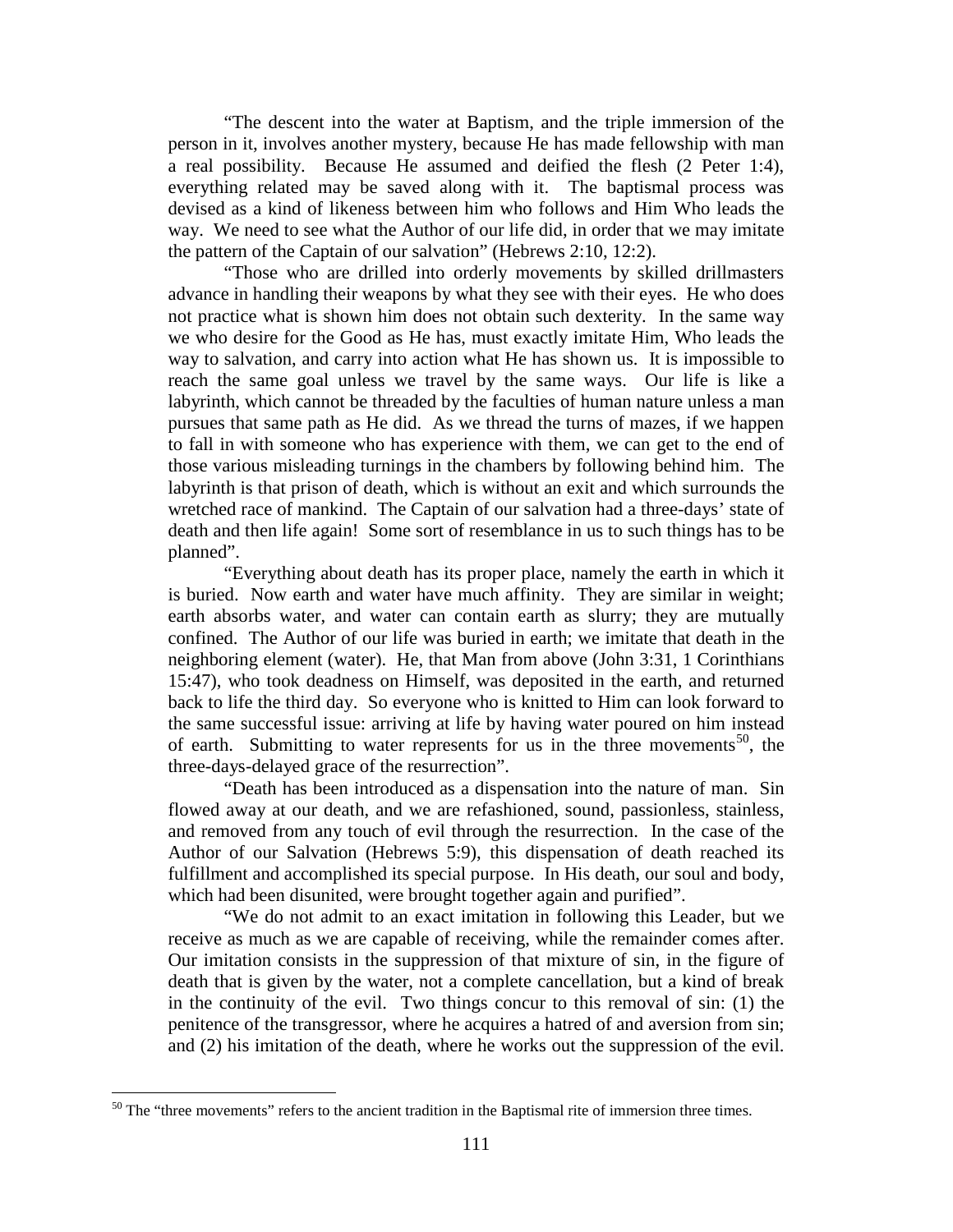By these two things the man is in a measure freed from his congenital tendency to evil".

"Had it been possible in his imitation to undergo a complete dying, the result would not be imitation but identity. The evil of our nature would so entirely vanish that, as Paul said 'he would die to sin once for all' (Romans 6:10). But since we only imitate the transcendent Power as much as the poverty of our nature is capable of, by having the water thrice poured on us and ascending again up from the water, we enact that burial and resurrection which took place on the third day. As we have power over the water both to be in it and arise out of it, so He too, Who has the universe at His sovereign disposal, immersed Himself in death, as we in the water, to return to His own blessedness".

Gregory of Nazianzen stated<sup>[51](#page-33-0)</sup> that the Bishops are like physicians who heal both body and soul. They deal primarily with the hidden man of the soul, and that this is in harmony with the Law, the Prophets and the work of Christ. They do this willingly even though they are badly mistreated by the world around them.

"Our office as physicians far exceeds in labor that which is confined to the body. The body is mainly concerned with the surface, and only in a small degree investigates the causes, which are deeply hidden. But the whole of our treatment is concerned with the hidden man of the heart (1 Peter 3:4), and our warfare is directed against that adversary within us, who uses ourselves as his weapons against ourselves. Most fearful of all, he hands us over to the death of sin. In opposition to these foes we are in need of great faith, and of still greater cooperation on the part of God. We need no slight counter maneuvering on our own part, if we are to be cleansed, and this must display itself both in word and deed."

"Our healing preserves the health and good habit of the flesh, or if absent, recalls it. The scope of our art is to provide the soul with wings, to rescue it from the world and give it to God, and to watch over that which is in His image (Genesis 1:26). We take it by the hand, if it is in danger, or restore it, if ruined, to make Christ to dwell in the heart (Ephesians 3:17) by the Spirit; and to deify one who belongs to the heavenly host."

"This is the wish of our schoolmaster (Galatians 3:24) the Law, of the prophets who intervened between Christ and the Law, and of Christ who is the fulfiller and end (Hebrews 12:2) of the spiritual law. This is also the wish of the emptied Godhead (Philippians 2:7), of the assumed flesh (Hebrews 2:14), of the novel union between God and man, one consisting of two. This is why God was united to the flesh by means of the soul; natures so separate were knit together by Christ's human soul."

"This is why the new was substituted for the old (Hebrews 8:8-13), why He Who suffered was recalled to life. This is why the heathen rage and the peoples imagine vain things (Psalm 2:1 LXX); why one tree is compared to another tree<sup>[52](#page-33-1)</sup>, hands against hand, the one stretched out in self indulgence<sup>53</sup>, the

<span id="page-33-1"></span><span id="page-33-0"></span><sup>&</sup>lt;sup>51</sup> Gregory Nazianzen, <u>Defense of His Flight to Pontus</u>, II, 21-25.<br><sup>52</sup> That is, the tree of the Knowledge of Good and Evil in the Garden (Genesis 3:3) versus the tree of the Cross (John 19:17).